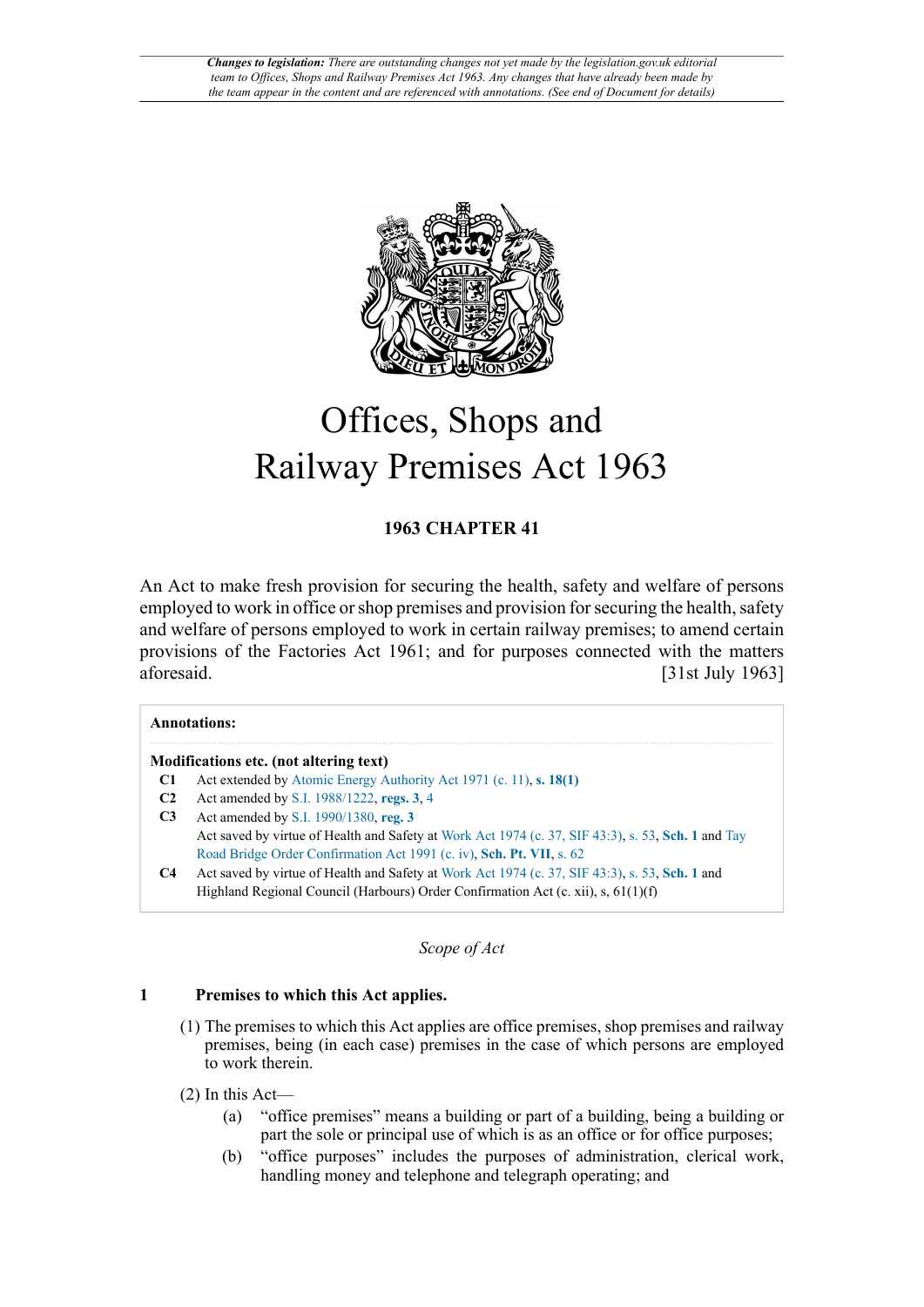(c) "clerical work" includes writing, book-keeping, sorting papers, filing, typing, duplicating, machine calculating, drawing and the editorial preparation of matter for publication;

and for the purposes of this Act premises occupied together with office premises for the purposes of the activities there carried on shall be treated as forming part of the office premises.

## (3) In this Act—

- (a) "shop premises" means—
	- (i) a shop;
	- (ii) a building or part of a building, being a building or part which is not a shop but of which the sole or principal use is the carrying on there of retail trade or business;
	- (iii) a building occupied by a wholesale dealer or merchant where goods are kept for sale wholesale or a part of a building so occupied where goods are so kept, but not including a warehouse belonging to the owners, trustees or conservators of a dock, wharf or quay;
	- (iv) a building to which members of the public are invited to resort for the purpose of delivering there goods for repair or other treatment or of themselves there carrying out repairs to, or other treatment of, goods, or a part of a building to which members of the public are invited to resort for that purpose;
	- (v) any premises (in this Act referred to as "fuel storage premises") occupied for the purpose of a trade or business which consists of, or includes, the sale of solid fuel, being premises used for the storage of such fuel intended to be sold in the course of that trade or business, but not including dock storage premises or colliery storage premises;
- (b) "retail trade or business" includes the sale to members of the public of food or drink for immediate consumption, retail sales by auction and the business of lending books or periodicals for the purpose of gain;
- (c) "solid fuel" means coal, coke and any solid fuel derived from coal or of which coal or coke is a constituent;
- <span id="page-1-0"></span>(d) "dock storage premises" means fuel storage premises which constitute or are comprised in premises to which certain provisions of the **[M1](#page-2-0)**Factories Act 1961 apply by virtue of section 125(1) (docks, etc.) of that Act; and
- <span id="page-1-1"></span>(e) "colliery storage premises" means fuel storage premises which form part of premises which, for the purposes of the **[M2](#page-2-1)**Mines and Quarries Act 1954, form part of a mine or quarry, other than premises where persons are regularly employed to work by a person other than the owner (as defined by that Act) of the mine or quarry;

and for the purposes of this Act premises occupied together with a shop or with a building or part of a building falling within sub-paragraph (ii), (iii) or (iv) of paragraph (a) above for the purposes of the trade or business carried on in the shop or, as the case may be, the building or part of a building, shall be treated as forming part of the shop or, as the case may be, of the building or part of the building, and premises occupied together with fuel storage premises for the purposes of the activities there carried on (not being office premises) shall be treated as forming part of the fuel storage premises, but for the purposes of this Act office premises comprised in fuel storage premises shall be deemed not to form part of the last-mentioned premises.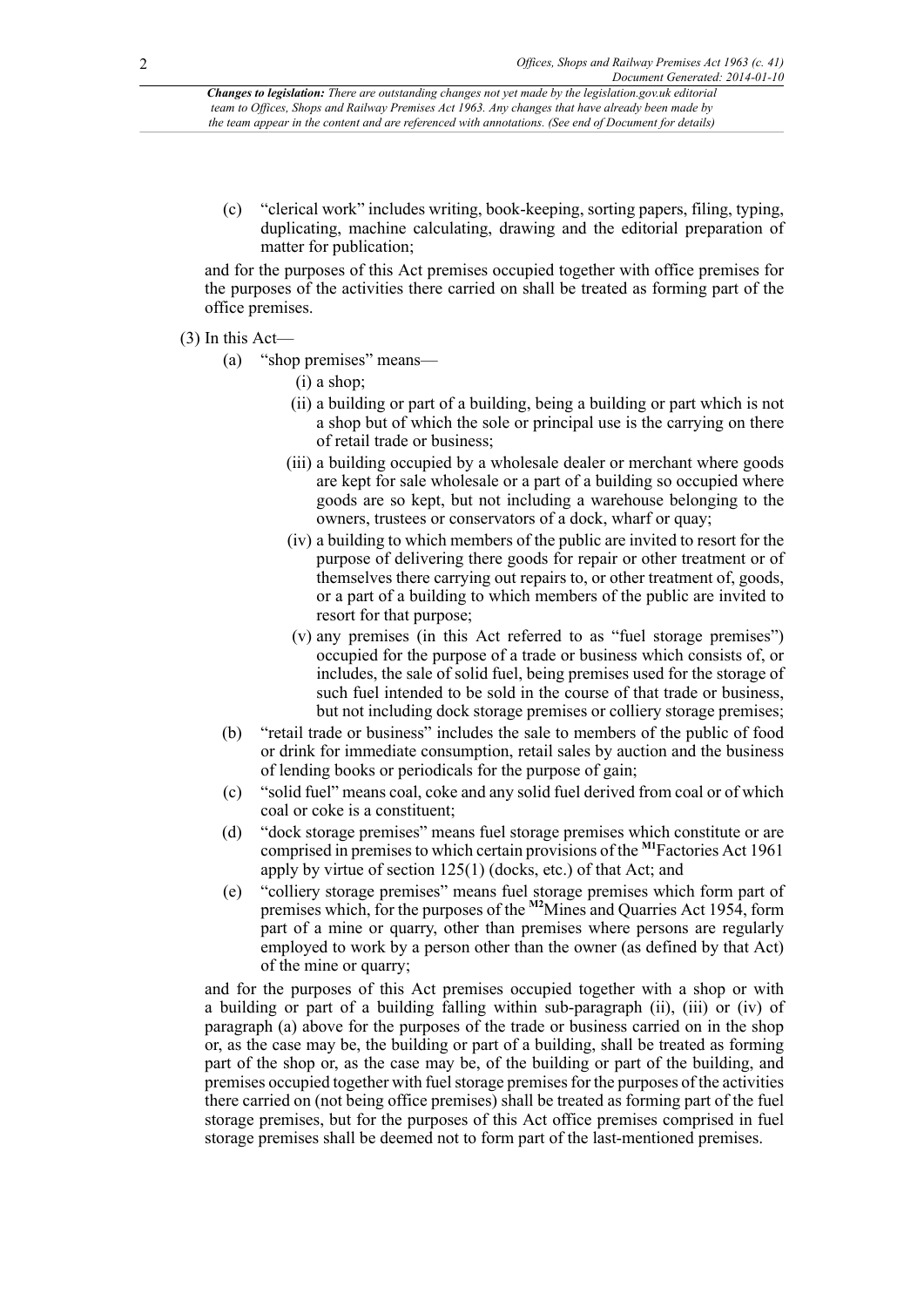- (4) In this Act "railway premises" means a building occupied by railway undertakers for the purposes of the railway undertaking carried on by them and situate in the immediate vicinity of the permanent way or a part (so occupied) of a building so situate, but does not include—
	- (a) office or shop premises;
	- (b) premises used for the provision of living accommodation for persons employed in the undertaking, or hotels; or
	- (c) premises wherein are carried on such processes or operations as are mentioned in section 123(1) (electrical stations) of the <sup>[M3](#page-2-2)</sup>Factories Act 1961 and for such supply as is therein mentioned.
- <span id="page-2-3"></span>(5) For the purposes of this Act premises maintained in conjunction with office, shop or railway premises for the purpose of the sale or supply for immediate consumption of food or drink wholly or mainly to persons employed to work in the premises in conjunction with which they are maintained shall, if they neither form part of those premises nor are required by the foregoing provisions of this section to be treated as forming part of them, be treated for the purposes of this Act as premises of the class within which fall the premises in conjunction with which they are maintained.

#### **Annotations:**

#### **Modifications etc. (not altering text)**

**C5** [S. 1](http://www.legislation.gov.uk/id/ukpga/1963/41/section/1) extended by [Radiological Protection Act 1970 \(c. 46\)](http://www.legislation.gov.uk/id/ukpga/1970/46), **[s. 2\(6\)](http://www.legislation.gov.uk/id/ukpga/1970/46/section/2/6)**

#### **Marginal Citations**

<span id="page-2-0"></span>**[M1](#page-1-0)** [1961 c. 34](http://www.legislation.gov.uk/id/ukpga/1961/34).

```
M2 1954 c. 70.
```
<span id="page-2-2"></span>**[M3](#page-2-3)** [1961 c. 34](http://www.legislation.gov.uk/id/ukpga/1961/34).

### **2 Exception for premises in which only employer's relatives or outworkers work.**

- (1) This Act shall not apply to any premises to which it would, apart from this subsection, apply, if none of the persons employed to work in the premises is other than the husband, wife, parent, grandparent, son, daughter, grandchild, brother or sister of the person by whom they are so employed.
- (2) A dwelling shall not, for the purposes of this Act, be taken to constitute or comprise premises to which this Act applies by reason only that a person dwelling there who is employed by a person who does not so dwell does there the work that he is employed to do in compliance with a term of his contract of service that he shall do it there.

#### **Annotations:**

#### **Modifications etc. (not altering text)**

**C6** [S. 2](http://www.legislation.gov.uk/id/ukpga/1963/41/section/2) extended by [Radiological Protection Act 1970 \(c. 46\)](http://www.legislation.gov.uk/id/ukpga/1970/46), **[s. 2\(6\)](http://www.legislation.gov.uk/id/ukpga/1970/46/section/2/6)**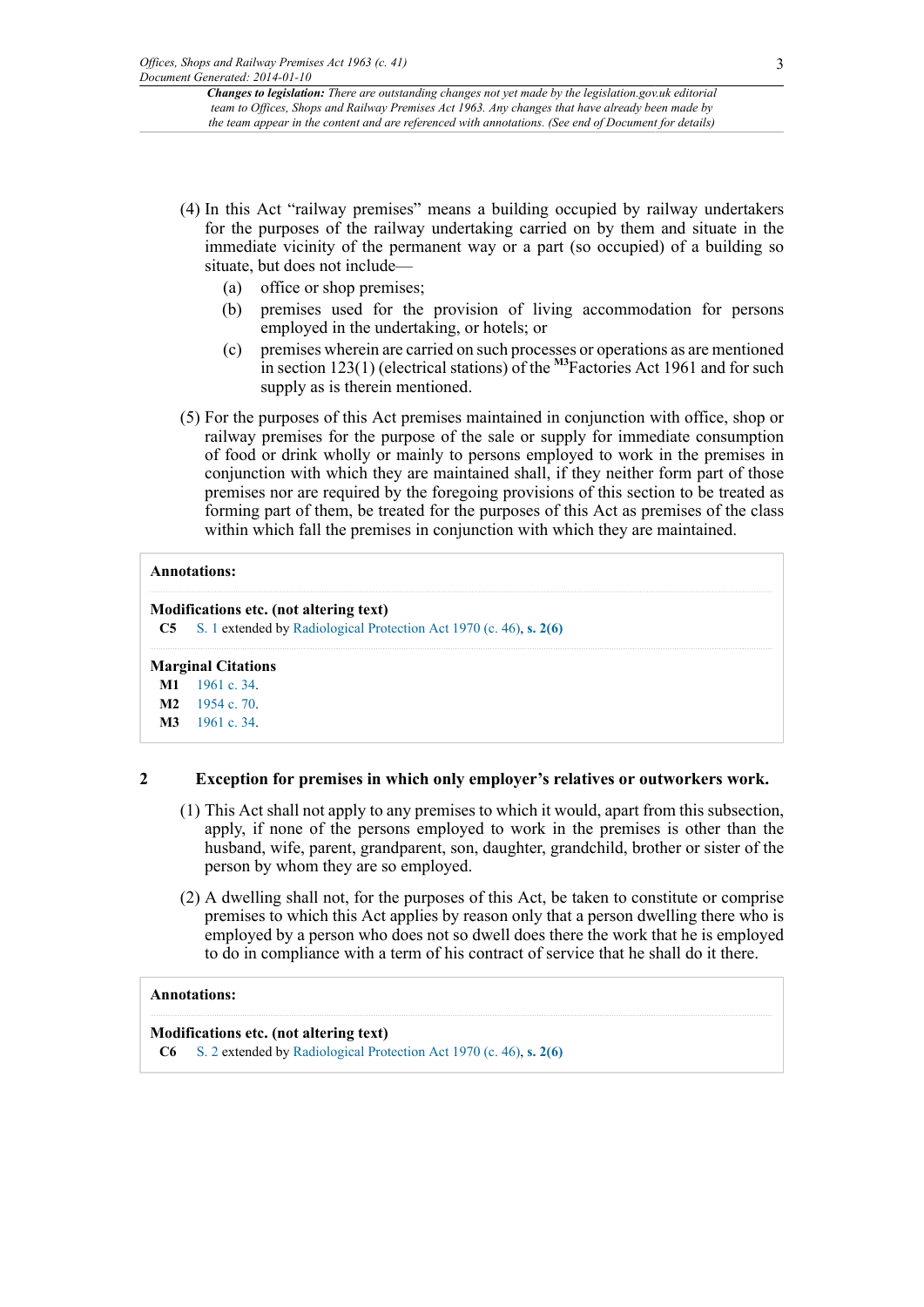### **3 Exception for premises where only 21 manhours weekly normally worked.**

- (1) This Act shall not apply to any premises to which it would, apart from this subsection, apply, if the period of time worked there during each week does not normally exceed twenty-one hours.
- (2) For the purposes of this section the period of time worked in any premises shall be deemed to be—
	- (a) as regards a week in which one person only is employed to work in the premises, the period of time worked by him there;
	- (b) as regards a week in which two persons or more are so employed, the sum of the periods of time for which respectively those persons work there.
- <span id="page-3-1"></span>(3) . . . . . . . . . . . . . . . . . . . . . . . . . . . . . . . . **[F1](#page-3-0)**

#### **Annotations:**

```
Amendments (Textual)
```

```
F1 Ss. 3(3), 4(3), 6(5), 7(2), 8(2), 9(3)(4), 10(3)(4), 12(3), 20–22, 23(2), 25, 26, 27(3), 42(8)–(10), 43(6)–
      (8), 45, 46(12)(14), 49(2), 50, 54, 56–58, 61, 62, 65, 66, 68, 70(2)–(4), 71(1), 74(2)–(4), 75(2), 80(5)
      (6)(8), 81, Sch. 1 repealed by S.I. 1974/1943, reg. 4, Sch. 1
```
#### **Modifications etc. (not altering text)**

**C7** [S. 3](http://www.legislation.gov.uk/id/ukpga/1963/41/section/3) extended by [Radiological Protection Act 1970 \(c. 46\)](http://www.legislation.gov.uk/id/ukpga/1970/46), **[s. 2\(6\)](http://www.legislation.gov.uk/id/ukpga/1970/46/section/2/6)**

*Health, Safety and Welfare of Employees (General Provisions)*

#### <span id="page-3-3"></span> $[$ <sup>F2</sup>4 **[F2](#page-3-2)4 Cleanliness.**

- (1) All premises to which this Act applies, and all furniture, furnishings and fittings in such premises shall be kept in a clean state.
- (2) No dirt or refuse shall be allowed to accumulate in any part of premises to which this Act applies in which work, or through which pass, any of the persons employed to work in the premises; and the floors of, and any steps comprised in, any such part as aforesaid shall be cleaned not less than once a week by washing or, if it is effective and suitable, by sweeping or other method.
- <span id="page-3-4"></span>(3) . . . . . . . . . . . . . . . . . . . . . . . . . . . . . . . . **[F3](#page-4-0)**
- <span id="page-3-5"></span>**[ [F4](#page-4-1)**(4) Subsection (2) of this section shall not**]** be construed as being in derogation of the general obligation imposed by subsection (1) of this section.
	- (5) Nothing in this section or in regulations thereunder shall apply to fuel storage premises which are wholly in the open, and, in the case of such premises which are partly in the open, so much of them as is in the open shall, for the purposes of this section and of such regulations, be treated as not forming part of the premises.**]**

#### **Annotations:**

#### **Amendments (Textual)**

<span id="page-3-2"></span>**[F2](#page-3-3)** [Ss. 4-16](http://www.legislation.gov.uk/id/ukpga/1963/41/section/4) repealed (1.1.1993 with respect to certain premises and 1.1.1996 with respect to certain further premises) by [S.I. 1992/3004](http://www.legislation.gov.uk/id/uksi/1992/3004), [regs. 1\(2\)\(3\),](http://www.legislation.gov.uk/id/uksi/1992/3004/regulation/1/2/3) [2,](http://www.legislation.gov.uk/id/uksi/1992/3004/regulation/2) [3,](http://www.legislation.gov.uk/id/uksi/1992/3004/regulation/3) [27\(1\),](http://www.legislation.gov.uk/id/uksi/1992/3004/regulation/27/1) **[Sch. 2 Pt.I](http://www.legislation.gov.uk/id/uksi/1992/3004/schedule/2/part/I)** (with saving in [reg. 27\(2\)\)](http://www.legislation.gov.uk/id/uksi/1992/3004/regulation/27/2).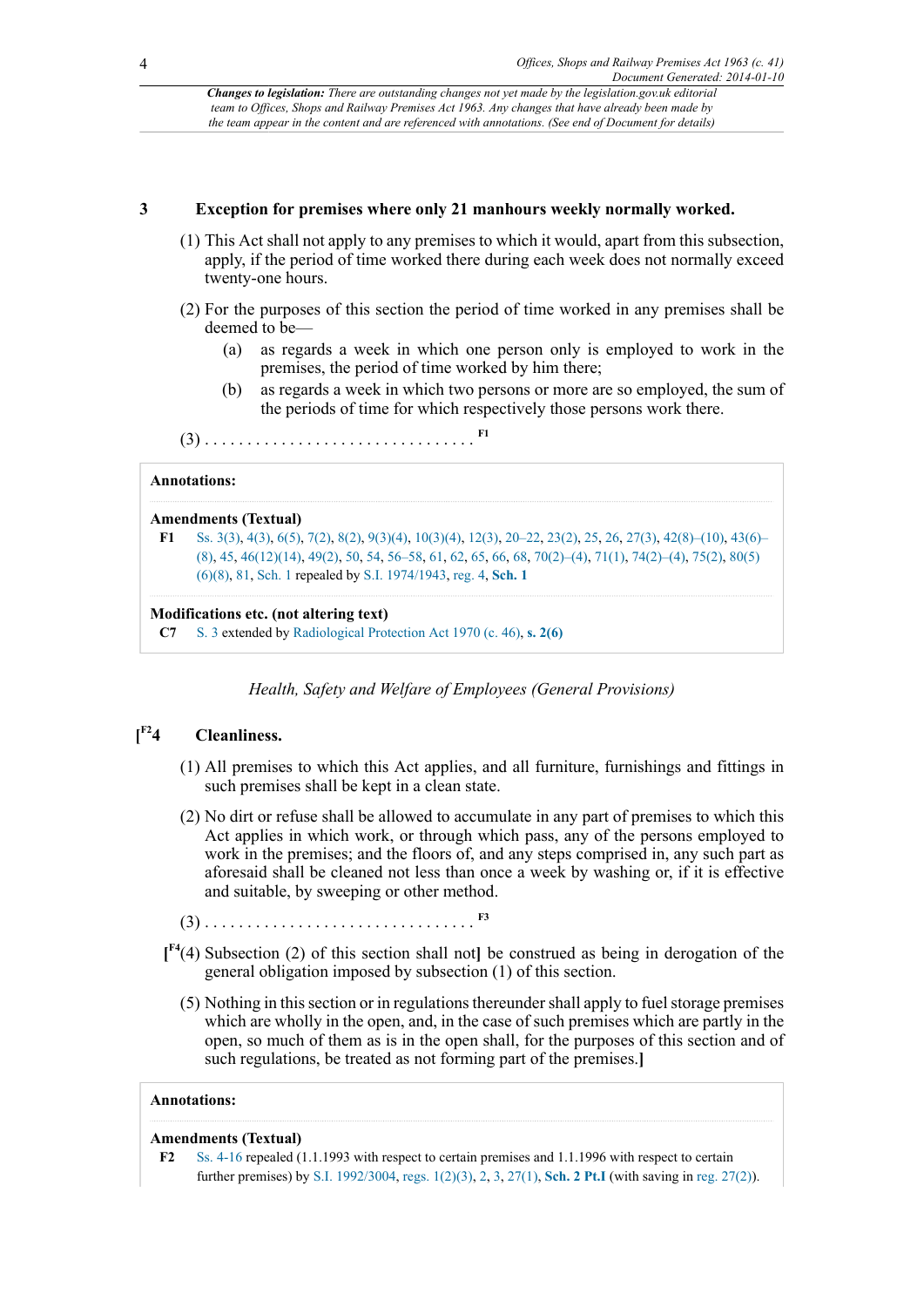- <span id="page-4-0"></span>**[F3](#page-3-4)** [Ss. 3\(3\),](http://www.legislation.gov.uk/id/ukpga/1963/41/section/3/3) [4\(3\)](http://www.legislation.gov.uk/id/ukpga/1963/41/section/4/3), [6\(5\),](http://www.legislation.gov.uk/id/ukpga/1963/41/section/6/5) [7\(2\)](http://www.legislation.gov.uk/id/ukpga/1963/41/section/7/2), [8\(2\),](http://www.legislation.gov.uk/id/ukpga/1963/41/section/8/2) [9\(3\)\(4\),](http://www.legislation.gov.uk/id/ukpga/1963/41/section/9/3/4) [10\(3\)\(4\)](http://www.legislation.gov.uk/id/ukpga/1963/41/section/10/3/4), [12\(3\)](http://www.legislation.gov.uk/id/ukpga/1963/41/section/12/3), [20–22](http://www.legislation.gov.uk/id/ukpga/1963/41/section/20), [23\(2\)](http://www.legislation.gov.uk/id/ukpga/1963/41/section/23/2), [25,](http://www.legislation.gov.uk/id/ukpga/1963/41/section/25) [26](http://www.legislation.gov.uk/id/ukpga/1963/41/section/26), [27\(3\)](http://www.legislation.gov.uk/id/ukpga/1963/41/section/27/3), [42\(8\)–\(10\),](http://www.legislation.gov.uk/id/ukpga/1963/41/section/42/8) [43\(6\)–](http://www.legislation.gov.uk/id/ukpga/1963/41/section/43/6) [\(8\)](http://www.legislation.gov.uk/id/ukpga/1963/41/section/43/6), [45,](http://www.legislation.gov.uk/id/ukpga/1963/41/section/45) [46\(12\)\(14\)](http://www.legislation.gov.uk/id/ukpga/1963/41/section/46/12/14), [49\(2\)](http://www.legislation.gov.uk/id/ukpga/1963/41/section/49/2), [50,](http://www.legislation.gov.uk/id/ukpga/1963/41/section/50) [54](http://www.legislation.gov.uk/id/ukpga/1963/41/section/54), [56–58](http://www.legislation.gov.uk/id/ukpga/1963/41/section/56), [61,](http://www.legislation.gov.uk/id/ukpga/1963/41/section/61) [62](http://www.legislation.gov.uk/id/ukpga/1963/41/section/62), [65,](http://www.legislation.gov.uk/id/ukpga/1963/41/section/65) [66](http://www.legislation.gov.uk/id/ukpga/1963/41/section/66), [68,](http://www.legislation.gov.uk/id/ukpga/1963/41/section/68) [70\(2\)–\(4\),](http://www.legislation.gov.uk/id/ukpga/1963/41/section/70/2) [71\(1\),](http://www.legislation.gov.uk/id/ukpga/1963/41/section/71/1) [74\(2\)–\(4\),](http://www.legislation.gov.uk/id/ukpga/1963/41/section/74/2) [75\(2\),](http://www.legislation.gov.uk/id/ukpga/1963/41/section/75/2) [80\(5\)](http://www.legislation.gov.uk/id/ukpga/1963/41/section/80/5/6/8) [\(6\)\(8\),](http://www.legislation.gov.uk/id/ukpga/1963/41/section/80/5/6/8) [81](http://www.legislation.gov.uk/id/ukpga/1963/41/section/81), [Sch. 1](http://www.legislation.gov.uk/id/ukpga/1963/41/schedule/1) repealed by [S.I. 1974/1943,](http://www.legislation.gov.uk/id/uksi/1974/1943) [reg. 4,](http://www.legislation.gov.uk/id/uksi/1974/1943/regulation/4) **[Sch. 1](http://www.legislation.gov.uk/id/uksi/1974/1943/schedule/1)**
- <span id="page-4-1"></span>**[F4](#page-3-5)** Words substituted by [S.I. 1974/1943,](http://www.legislation.gov.uk/id/uksi/1974/1943) **[Sch. 2 para. 1](http://www.legislation.gov.uk/id/uksi/1974/1943/schedule/2/paragraph/1)**

#### **Modifications etc. (not altering text)**

**C8** [S. 4](http://www.legislation.gov.uk/id/ukpga/1963/41/section/4) extended by [Radiological Protection Act 1970 \(c. 46\)](http://www.legislation.gov.uk/id/ukpga/1970/46), **[s. 2\(6\)](http://www.legislation.gov.uk/id/ukpga/1970/46/section/2/6)**

#### <span id="page-4-7"></span> $[$ <sup>F5</sup>5 **[F5](#page-4-2)5 Overcrowding.**

- (1) No room comprised in, or constituting, premises to which this Act applies shall, while work is going on therein, be so overcrowded as to cause risk of injury to the health of persons working therein; and in determining, for the purposes of this subsection, whether any such room is so overcrowded as aforesaid, regard shall be had (amongst other things) not only to the number of persons who may be expected to be working in the room at any time but also to the space in the room occupied by furniture, furnishings, fittings, machinery, plant, equipment, appliances and other things (whether similar to any of those aforesaid or not).
- <span id="page-4-9"></span><span id="page-4-8"></span>(2) The number of persons habitually employed at a time to work in such a room as aforesaid shall not be such that the quotient derived by dividing by that number the number which expresses in [<sup>[F6](#page-4-3)</sup>square metres] the area of the surface of the floor of the room is less than  $\mathbf{I}^{\text{F7}}$  $\mathbf{I}^{\text{F7}}$  $\mathbf{I}^{\text{F7}}$ 3.7] or the quotient derived by dividing by the first-mentioned number the number which expresses in **[ [F8](#page-4-5)**cubic metres**]** the capacity of the room is less than  $[$ <sup>[F9](#page-4-6)</sup>11].
- <span id="page-4-11"></span><span id="page-4-10"></span>(3) Subsection (2) of this section—
	- (a) shall not prejudice the general obligation imposed by subsection (1) thereof;
	- (b) shall not apply to a room to which members of the public are invited to resort; and
	- (c) shall not, in the case of a room comprised in, or constituting, premises of any class (being a room which at the passing of this Act is comprised in, or constitutes, premises to which this Act applies), have effect until the expiration of the period of three years beginning with the day on which the said subsection (1) comes into force as respects premises of that class.**]**

#### **Annotations:**

#### **Amendments (Textual)**

- <span id="page-4-2"></span>**[F5](#page-4-7)** [Ss. 4-16](http://www.legislation.gov.uk/id/ukpga/1963/41/section/4) repealed (1.1.1993 with respect to certain premises and 1.1.1996 with respect to certain further premises) by [S.I. 1992/3004](http://www.legislation.gov.uk/id/uksi/1992/3004), [regs. 1\(2\)\(3\),](http://www.legislation.gov.uk/id/uksi/1992/3004/regulation/1/2/3) [2,](http://www.legislation.gov.uk/id/uksi/1992/3004/regulation/2) [3,](http://www.legislation.gov.uk/id/uksi/1992/3004/regulation/3) [27\(1\),](http://www.legislation.gov.uk/id/uksi/1992/3004/regulation/27/1) **[Sch. 2 Pt.I](http://www.legislation.gov.uk/id/uksi/1992/3004/schedule/2/part/I)** (with saving in [reg. 27\(2\)\)](http://www.legislation.gov.uk/id/uksi/1992/3004/regulation/27/2).
- <span id="page-4-3"></span>**[F6](#page-4-8)** Words substituted by [S.I. 1982/827](http://www.legislation.gov.uk/id/uksi/1982/827), **[reg. 2\(1\)](http://www.legislation.gov.uk/id/uksi/1982/827/regulation/2/1)**(*a*)
- <span id="page-4-4"></span>**[F7](#page-4-9)** Figure substituted by [S.I. 1982/827,](http://www.legislation.gov.uk/id/uksi/1982/827) **[reg. 2\(1\)](http://www.legislation.gov.uk/id/uksi/1982/827/regulation/2/1)**(*b*)
- <span id="page-4-5"></span>**[F8](#page-4-10)** Words substituted by [S.I. 1982/827](http://www.legislation.gov.uk/id/uksi/1982/827), **[reg. 2\(1\)](http://www.legislation.gov.uk/id/uksi/1982/827/regulation/2/1)**(*c*)
- <span id="page-4-6"></span>**[F9](#page-4-11)** Figure substituted by [S.I. 1982/827,](http://www.legislation.gov.uk/id/uksi/1982/827) **[reg. 2\(1\)](http://www.legislation.gov.uk/id/uksi/1982/827/regulation/2/1)**(*d*)

#### **Modifications etc. (not altering text)**

**C9** [S. 5](http://www.legislation.gov.uk/id/ukpga/1963/41/section/5) extended by [Radiological Protection Act 1970 \(c. 46\)](http://www.legislation.gov.uk/id/ukpga/1970/46), **[s. 2\(6\)](http://www.legislation.gov.uk/id/ukpga/1970/46/section/2/6)**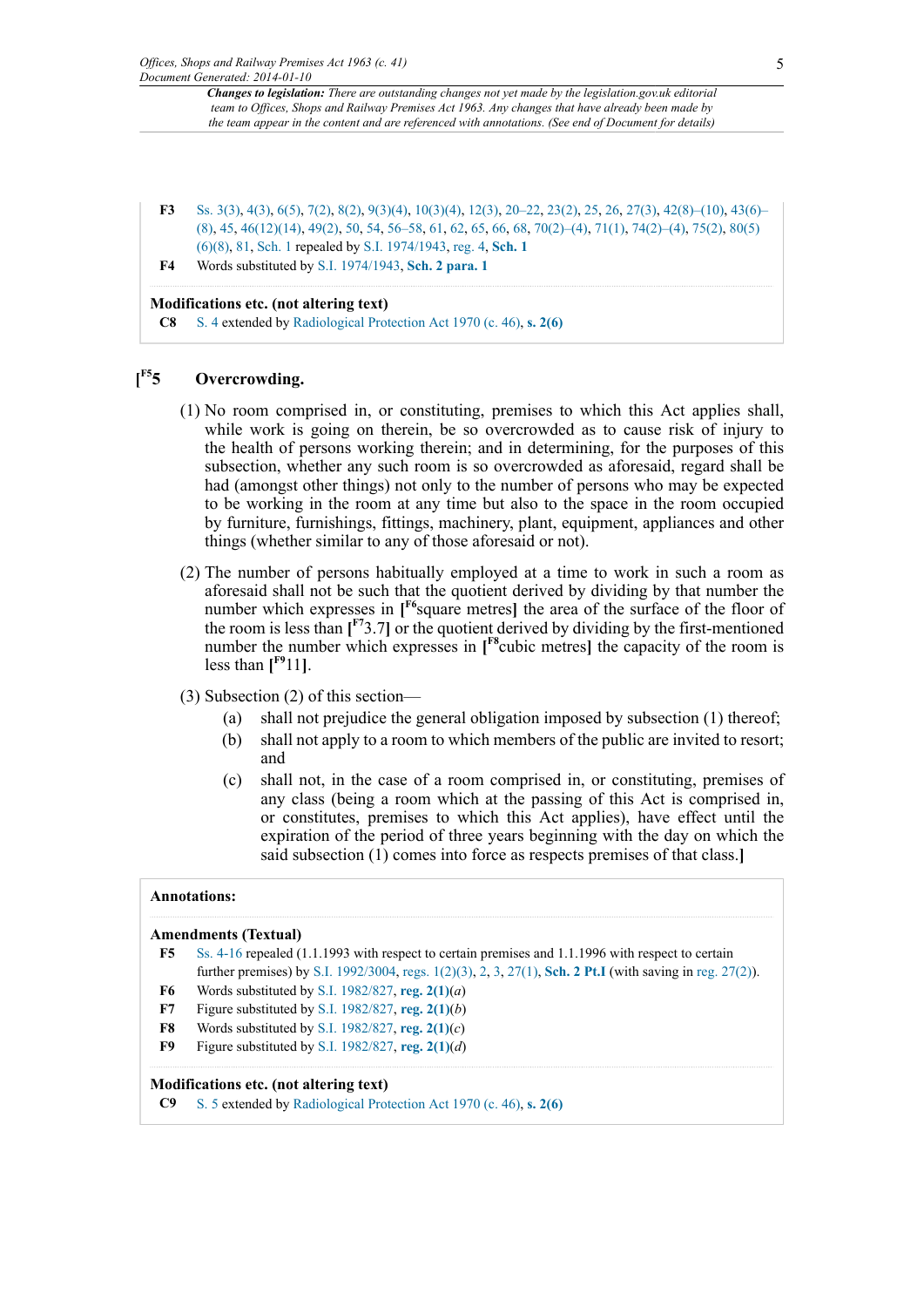#### <span id="page-5-3"></span> $I^{F10}$ 6  $Temperature.$

- (1) Effective provision shall be made for securing and maintaining a reasonable temperature in every room comprised in, or constituting, premises to which this Act applies, being a room in which persons are employed to work otherwise than for short periods, but no method shall be used which results in the escape into the air of any such room of any fume of such a character and to such extent as to be likely to be injurious or offensive to persons working therein.
- <span id="page-5-4"></span>(2) Where a substantial proportion of the work done in a room to which the foregoing subsection applies does not involve severe physical effort, a temperature of less than **[ [F11](#page-5-1)**16 degrees Celsius**]** shall not be deemed, after the first hour, to be a reasonable temperature while work is going on.
- (3) The foregoing subsections shall not apply—
	- (a) to a room which comprises, or is comprised in or constitutes, office premises, being a room to which members of the public are invited to resort, and in which the maintenance of a reasonable temperature is not reasonably practicable; or
	- (b) to a room which comprises, or is comprised in or constitutes, shop or railway premises, being a room in which the maintenance of a reasonable temperature is not reasonably practicable or would cause deterioration of goods;

but there shall be provided for persons who are employed to work in a room to which, but for the foregoing provisions of this subsection, subsection (1) of this section would apply, conveniently accessible and effective means of enabling them to warm themselves.

- (4) In premises to which this Act applies there shall, on each floor on which there is a room to which subsection (1) of this section applies, be provided in a conspicuous place and in such a position as to be easily seen by the persons employed to work in the premises on that floor a thermometer of a kind suitable for enabling the temperature in any such room on that floor to be readily determined; and a thermometer provided in pursuance of this subsection shall be kept available for use by those persons for that purpose.
- <span id="page-5-5"></span>(5) . . . . . . . . . . . . . . . . . . . . . . . . . . . . . . . . **[F12](#page-5-2)**
- (6) It shall be the duty of the employer of persons for whom means of enabling them to warm themselves are provided in pursuance of subsection (3) of this section to afford them reasonable opportunities for using those means, and if he fails so to do he shall be guilty of an offence.
- (7) In this section "fume" includes gas or vapour.**]**

#### **Annotations:**

#### **Amendments (Textual)**

- <span id="page-5-0"></span>**[F10](#page-5-3)** [Ss. 4-16](http://www.legislation.gov.uk/id/ukpga/1963/41/section/4) repealed (1.1.1993 with respect to certain premises and 1.1.1996 with respect to certain further premises) by [S.I. 1992/3004](http://www.legislation.gov.uk/id/uksi/1992/3004), [regs. 1\(2\)\(3\),](http://www.legislation.gov.uk/id/uksi/1992/3004/regulation/1/2/3) [2,](http://www.legislation.gov.uk/id/uksi/1992/3004/regulation/2) [3,](http://www.legislation.gov.uk/id/uksi/1992/3004/regulation/3) [27\(1\),](http://www.legislation.gov.uk/id/uksi/1992/3004/regulation/27/1) **[Sch. 2 Pt.I](http://www.legislation.gov.uk/id/uksi/1992/3004/schedule/2/part/I)** (with saving in [reg. 27\(2\)\)](http://www.legislation.gov.uk/id/uksi/1992/3004/regulation/27/2).
- <span id="page-5-1"></span>**[F11](#page-5-4)** Words substituted by [S.I. 1982/827](http://www.legislation.gov.uk/id/uksi/1982/827), [reg. 2\(2\),](http://www.legislation.gov.uk/id/uksi/1982/827/regulation/2/2) **[Sch.](http://www.legislation.gov.uk/id/uksi/1982/827/schedule)**
- <span id="page-5-2"></span>**[F12](#page-5-5)** [Ss. 3\(3\),](http://www.legislation.gov.uk/id/ukpga/1963/41/section/3/3) [4\(3\)](http://www.legislation.gov.uk/id/ukpga/1963/41/section/4/3), [6\(5\),](http://www.legislation.gov.uk/id/ukpga/1963/41/section/6/5) [7\(2\)](http://www.legislation.gov.uk/id/ukpga/1963/41/section/7/2), [8\(2\),](http://www.legislation.gov.uk/id/ukpga/1963/41/section/8/2) [9\(3\)\(4\),](http://www.legislation.gov.uk/id/ukpga/1963/41/section/9/3/4) [10\(3\)\(4\)](http://www.legislation.gov.uk/id/ukpga/1963/41/section/10/3/4), [12\(3\)](http://www.legislation.gov.uk/id/ukpga/1963/41/section/12/3), [20–22](http://www.legislation.gov.uk/id/ukpga/1963/41/section/20), [23\(2\)](http://www.legislation.gov.uk/id/ukpga/1963/41/section/23/2), [25,](http://www.legislation.gov.uk/id/ukpga/1963/41/section/25) [26](http://www.legislation.gov.uk/id/ukpga/1963/41/section/26), [27\(3\)](http://www.legislation.gov.uk/id/ukpga/1963/41/section/27/3), [42\(8\)–\(10\),](http://www.legislation.gov.uk/id/ukpga/1963/41/section/42/8) [43\(6\)–](http://www.legislation.gov.uk/id/ukpga/1963/41/section/43/6) [\(8\)](http://www.legislation.gov.uk/id/ukpga/1963/41/section/43/6), [45,](http://www.legislation.gov.uk/id/ukpga/1963/41/section/45) [46\(12\)\(14\)](http://www.legislation.gov.uk/id/ukpga/1963/41/section/46/12/14), [49\(2\)](http://www.legislation.gov.uk/id/ukpga/1963/41/section/49/2), [50,](http://www.legislation.gov.uk/id/ukpga/1963/41/section/50) [54](http://www.legislation.gov.uk/id/ukpga/1963/41/section/54), [56–58](http://www.legislation.gov.uk/id/ukpga/1963/41/section/56), [61,](http://www.legislation.gov.uk/id/ukpga/1963/41/section/61) [62](http://www.legislation.gov.uk/id/ukpga/1963/41/section/62), [65,](http://www.legislation.gov.uk/id/ukpga/1963/41/section/65) [66](http://www.legislation.gov.uk/id/ukpga/1963/41/section/66), [68,](http://www.legislation.gov.uk/id/ukpga/1963/41/section/68) [70\(2\)–\(4\),](http://www.legislation.gov.uk/id/ukpga/1963/41/section/70/2) [71\(1\),](http://www.legislation.gov.uk/id/ukpga/1963/41/section/71/1) [74\(2\)–\(4\),](http://www.legislation.gov.uk/id/ukpga/1963/41/section/74/2) [75\(2\),](http://www.legislation.gov.uk/id/ukpga/1963/41/section/75/2) [80\(5\)](http://www.legislation.gov.uk/id/ukpga/1963/41/section/80/5/6/8) [\(6\)\(8\),](http://www.legislation.gov.uk/id/ukpga/1963/41/section/80/5/6/8) [81](http://www.legislation.gov.uk/id/ukpga/1963/41/section/81), [Sch. 1](http://www.legislation.gov.uk/id/ukpga/1963/41/schedule/1) repealed by [S.I. 1974/1943,](http://www.legislation.gov.uk/id/uksi/1974/1943) [reg. 4,](http://www.legislation.gov.uk/id/uksi/1974/1943/regulation/4) **[Sch. 1](http://www.legislation.gov.uk/id/uksi/1974/1943/schedule/1)**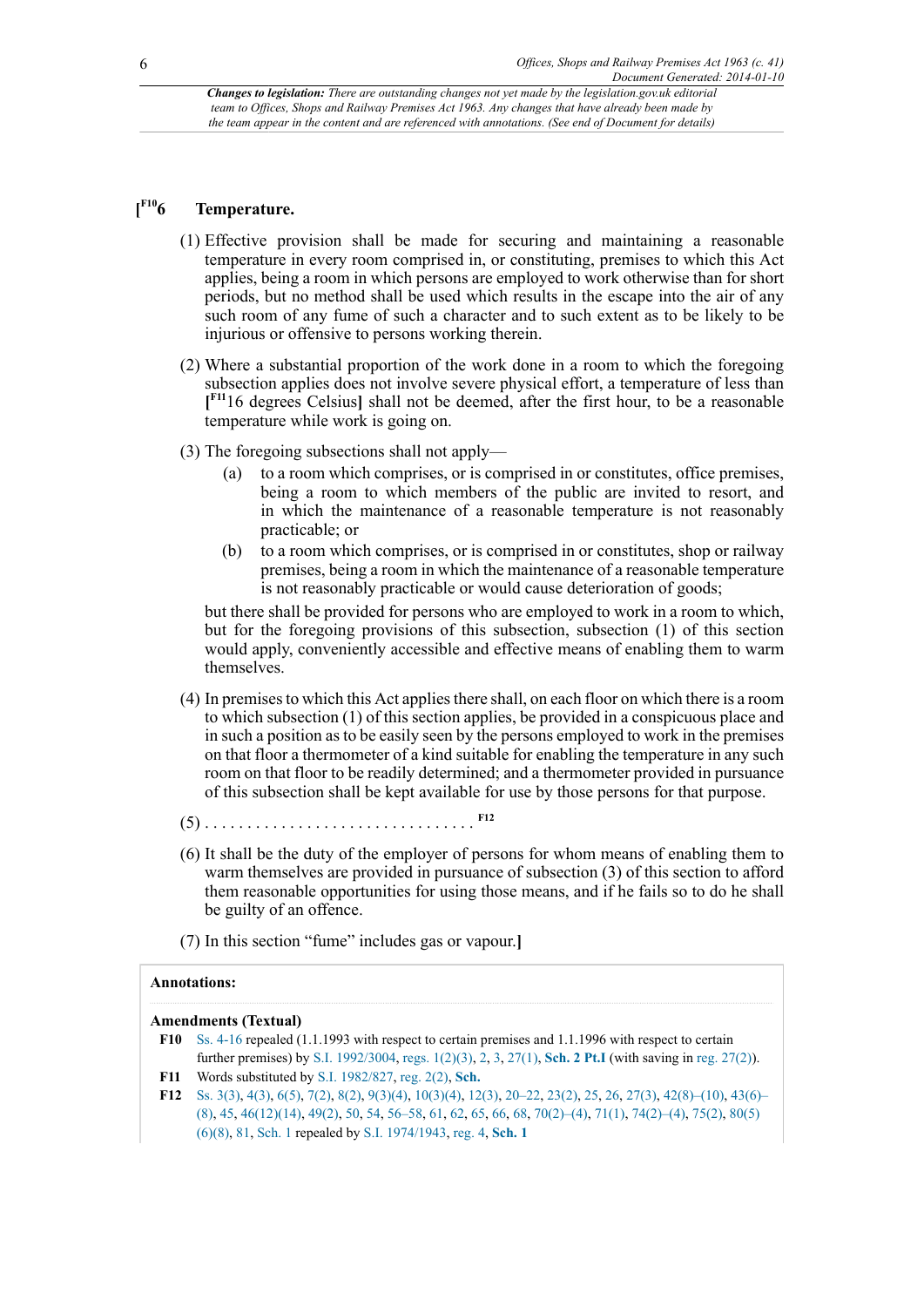#### **Modifications etc. (not altering text)**

**C10** [S. 6](http://www.legislation.gov.uk/id/ukpga/1963/41/section/6) extended by [Radiological Protection Act 1970 \(c. 46\)](http://www.legislation.gov.uk/id/ukpga/1970/46), **[s. 2\(6\)](http://www.legislation.gov.uk/id/ukpga/1970/46/section/2/6)**

#### <span id="page-6-2"></span> $[$ **F**<sup>13</sup>7 **[F13](#page-6-0)7 Ventilation.**

(1) Effective and suitable provision shall be made for securing and maintaining, by the circulation of adequate supplies of fresh or artificially purified air, the ventilation of every room comprised in, or constituting, premises to which this Act applies, being a room in which persons are employed to work.

<span id="page-6-3"></span>(2) . . . . . . . . . . . . . . . . . . . . . . . . . . . . . . . . **[F14](#page-6-1)]**

#### **Annotations:**

#### **Amendments (Textual)**

- <span id="page-6-0"></span>**[F13](#page-6-2)** [Ss. 4-16](http://www.legislation.gov.uk/id/ukpga/1963/41/section/4) repealed (1.1.1993 with respect to certain premises and 1.1.1996 with respect to certain further premises) by [S.I. 1992/3004](http://www.legislation.gov.uk/id/uksi/1992/3004), [regs. 1\(2\)\(3\),](http://www.legislation.gov.uk/id/uksi/1992/3004/regulation/1/2/3) [2,](http://www.legislation.gov.uk/id/uksi/1992/3004/regulation/2) [3,](http://www.legislation.gov.uk/id/uksi/1992/3004/regulation/3) [27\(1\),](http://www.legislation.gov.uk/id/uksi/1992/3004/regulation/27/1) **[Sch. 2 Pt.I](http://www.legislation.gov.uk/id/uksi/1992/3004/schedule/2/part/I)** (with saving in [reg. 27\(2\)\)](http://www.legislation.gov.uk/id/uksi/1992/3004/regulation/27/2).
- <span id="page-6-1"></span>**[F14](#page-6-3)** [Ss. 3\(3\),](http://www.legislation.gov.uk/id/ukpga/1963/41/section/3/3) [4\(3\)](http://www.legislation.gov.uk/id/ukpga/1963/41/section/4/3), [6\(5\),](http://www.legislation.gov.uk/id/ukpga/1963/41/section/6/5) [7\(2\)](http://www.legislation.gov.uk/id/ukpga/1963/41/section/7/2), [8\(2\),](http://www.legislation.gov.uk/id/ukpga/1963/41/section/8/2) [9\(3\)\(4\),](http://www.legislation.gov.uk/id/ukpga/1963/41/section/9/3/4) [10\(3\)\(4\)](http://www.legislation.gov.uk/id/ukpga/1963/41/section/10/3/4), [12\(3\)](http://www.legislation.gov.uk/id/ukpga/1963/41/section/12/3), [20–22](http://www.legislation.gov.uk/id/ukpga/1963/41/section/20), [23\(2\)](http://www.legislation.gov.uk/id/ukpga/1963/41/section/23/2), [25,](http://www.legislation.gov.uk/id/ukpga/1963/41/section/25) [26](http://www.legislation.gov.uk/id/ukpga/1963/41/section/26), [27\(3\)](http://www.legislation.gov.uk/id/ukpga/1963/41/section/27/3), [42\(8\)–\(10\),](http://www.legislation.gov.uk/id/ukpga/1963/41/section/42/8) [43\(6\)–](http://www.legislation.gov.uk/id/ukpga/1963/41/section/43/6) [\(8\)](http://www.legislation.gov.uk/id/ukpga/1963/41/section/43/6), [45,](http://www.legislation.gov.uk/id/ukpga/1963/41/section/45) [46\(12\)\(14\)](http://www.legislation.gov.uk/id/ukpga/1963/41/section/46/12/14), [49\(2\)](http://www.legislation.gov.uk/id/ukpga/1963/41/section/49/2), [50,](http://www.legislation.gov.uk/id/ukpga/1963/41/section/50) [54](http://www.legislation.gov.uk/id/ukpga/1963/41/section/54), [56–58](http://www.legislation.gov.uk/id/ukpga/1963/41/section/56), [61,](http://www.legislation.gov.uk/id/ukpga/1963/41/section/61) [62](http://www.legislation.gov.uk/id/ukpga/1963/41/section/62), [65,](http://www.legislation.gov.uk/id/ukpga/1963/41/section/65) [66](http://www.legislation.gov.uk/id/ukpga/1963/41/section/66), [68,](http://www.legislation.gov.uk/id/ukpga/1963/41/section/68) [70\(2\)–\(4\),](http://www.legislation.gov.uk/id/ukpga/1963/41/section/70/2) [71\(1\),](http://www.legislation.gov.uk/id/ukpga/1963/41/section/71/1) [74\(2\)–\(4\),](http://www.legislation.gov.uk/id/ukpga/1963/41/section/74/2) [75\(2\),](http://www.legislation.gov.uk/id/ukpga/1963/41/section/75/2) [80\(5\)](http://www.legislation.gov.uk/id/ukpga/1963/41/section/80/5/6/8) [\(6\)\(8\),](http://www.legislation.gov.uk/id/ukpga/1963/41/section/80/5/6/8) [81](http://www.legislation.gov.uk/id/ukpga/1963/41/section/81), [Sch. 1](http://www.legislation.gov.uk/id/ukpga/1963/41/schedule/1) repealed by [S.I. 1974/1943,](http://www.legislation.gov.uk/id/uksi/1974/1943) [reg. 4,](http://www.legislation.gov.uk/id/uksi/1974/1943/regulation/4) **[Sch. 1](http://www.legislation.gov.uk/id/uksi/1974/1943/schedule/1)**

#### **Modifications etc. (not altering text)**

**C11** [S. 7](http://www.legislation.gov.uk/id/ukpga/1963/41/section/7) extended by [Radiological Protection Act 1970 \(c. 46\)](http://www.legislation.gov.uk/id/ukpga/1970/46), **[s. 2\(6\)](http://www.legislation.gov.uk/id/ukpga/1970/46/section/2/6)**

#### <span id="page-6-6"></span> $[$ <sup>F15</sup>8 **[F15](#page-6-4)8 Lighting.**

- (1) Effective provision shall be made for securing and maintaining, in every part of premises to which this Act applies in which persons are working or passing, sufficient and suitable lighting, whether natural or artificial.
- <span id="page-6-7"></span>(2) . . . . . . . . . . . . . . . . . . . . . . . . . . . . . . . . **[F16](#page-6-5)**
- (3) All glazed windows and skylights used for the lighting of any part of premises to which this Act applies in which work, or through which pass, any of the persons employed to work in the premises shall, so far as reasonably practicable, be kept clean on both the inner and outer surfaces and free from obstruction; but this subsection shall not affect the white-washing or shading of windows or skylights for the purpose of mitigating heat or glare.
- (4) All apparatus installed at premises to which this Act applies for producing artificial lighting thereat in parts in which the securing of lighting is required by this section to be provided for shall be properly maintained.**]**

#### **Annotations:**

#### **Amendments (Textual)**

- <span id="page-6-4"></span>**[F15](#page-6-6)** [Ss. 4-16](http://www.legislation.gov.uk/id/ukpga/1963/41/section/4) repealed (1.1.1993 with respect to certain premises and 1.1.1996 with respect to certain further premises) by [S.I. 1992/3004](http://www.legislation.gov.uk/id/uksi/1992/3004), [regs. 1\(2\)\(3\),](http://www.legislation.gov.uk/id/uksi/1992/3004/regulation/1/2/3) [2,](http://www.legislation.gov.uk/id/uksi/1992/3004/regulation/2) [3,](http://www.legislation.gov.uk/id/uksi/1992/3004/regulation/3) [27\(1\),](http://www.legislation.gov.uk/id/uksi/1992/3004/regulation/27/1) **[Sch. 2 Pt.I](http://www.legislation.gov.uk/id/uksi/1992/3004/schedule/2/part/I)** (with saving in [reg. 27\(2\)\)](http://www.legislation.gov.uk/id/uksi/1992/3004/regulation/27/2).
- <span id="page-6-5"></span>**[F16](#page-6-7)** [Ss. 3\(3\),](http://www.legislation.gov.uk/id/ukpga/1963/41/section/3/3) [4\(3\)](http://www.legislation.gov.uk/id/ukpga/1963/41/section/4/3), [6\(5\),](http://www.legislation.gov.uk/id/ukpga/1963/41/section/6/5) [7\(2\)](http://www.legislation.gov.uk/id/ukpga/1963/41/section/7/2), [8\(2\),](http://www.legislation.gov.uk/id/ukpga/1963/41/section/8/2) [9\(3\)\(4\),](http://www.legislation.gov.uk/id/ukpga/1963/41/section/9/3/4) [10\(3\)\(4\)](http://www.legislation.gov.uk/id/ukpga/1963/41/section/10/3/4), [12\(3\)](http://www.legislation.gov.uk/id/ukpga/1963/41/section/12/3), [20–22](http://www.legislation.gov.uk/id/ukpga/1963/41/section/20), [23\(2\)](http://www.legislation.gov.uk/id/ukpga/1963/41/section/23/2), [25,](http://www.legislation.gov.uk/id/ukpga/1963/41/section/25) [26](http://www.legislation.gov.uk/id/ukpga/1963/41/section/26), [27\(3\)](http://www.legislation.gov.uk/id/ukpga/1963/41/section/27/3), [42\(8\)–\(10\),](http://www.legislation.gov.uk/id/ukpga/1963/41/section/42/8) [43\(6\)–](http://www.legislation.gov.uk/id/ukpga/1963/41/section/43/6) [\(8\)](http://www.legislation.gov.uk/id/ukpga/1963/41/section/43/6), [45,](http://www.legislation.gov.uk/id/ukpga/1963/41/section/45) [46\(12\)\(14\)](http://www.legislation.gov.uk/id/ukpga/1963/41/section/46/12/14), [49\(2\)](http://www.legislation.gov.uk/id/ukpga/1963/41/section/49/2), [50,](http://www.legislation.gov.uk/id/ukpga/1963/41/section/50) [54](http://www.legislation.gov.uk/id/ukpga/1963/41/section/54), [56–58](http://www.legislation.gov.uk/id/ukpga/1963/41/section/56), [61,](http://www.legislation.gov.uk/id/ukpga/1963/41/section/61) [62](http://www.legislation.gov.uk/id/ukpga/1963/41/section/62), [65,](http://www.legislation.gov.uk/id/ukpga/1963/41/section/65) [66](http://www.legislation.gov.uk/id/ukpga/1963/41/section/66), [68,](http://www.legislation.gov.uk/id/ukpga/1963/41/section/68) [70\(2\)–\(4\),](http://www.legislation.gov.uk/id/ukpga/1963/41/section/70/2) [71\(1\),](http://www.legislation.gov.uk/id/ukpga/1963/41/section/71/1) [74\(2\)–\(4\),](http://www.legislation.gov.uk/id/ukpga/1963/41/section/74/2) [75\(2\),](http://www.legislation.gov.uk/id/ukpga/1963/41/section/75/2) [80\(5\)](http://www.legislation.gov.uk/id/ukpga/1963/41/section/80/5/6/8) [\(6\)\(8\),](http://www.legislation.gov.uk/id/ukpga/1963/41/section/80/5/6/8) [81](http://www.legislation.gov.uk/id/ukpga/1963/41/section/81), [Sch. 1](http://www.legislation.gov.uk/id/ukpga/1963/41/schedule/1) repealed by [S.I. 1974/1943,](http://www.legislation.gov.uk/id/uksi/1974/1943) [reg. 4,](http://www.legislation.gov.uk/id/uksi/1974/1943/regulation/4) **[Sch. 1](http://www.legislation.gov.uk/id/uksi/1974/1943/schedule/1)**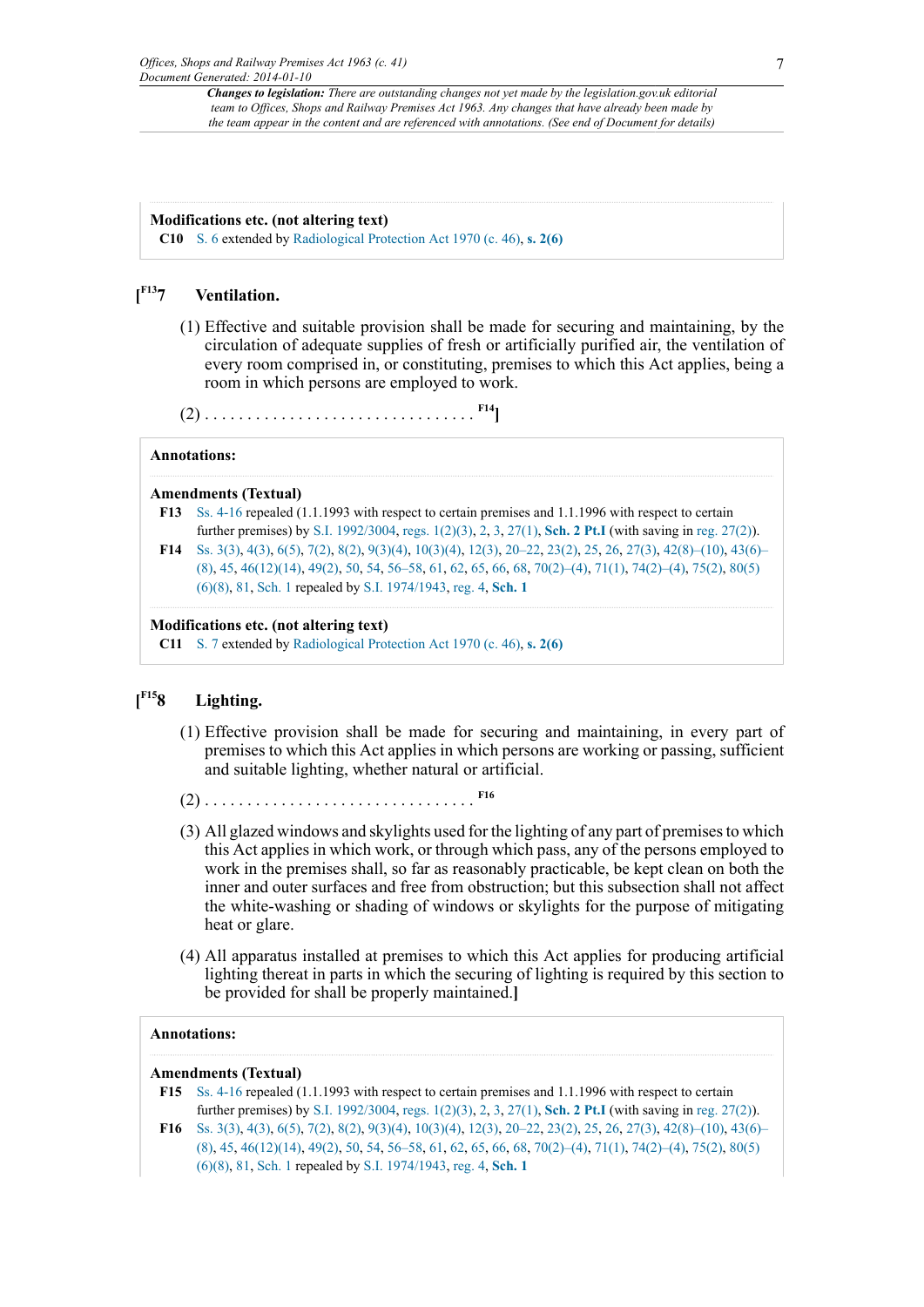#### **Modifications etc. (not altering text)**

**C12** [S. 8](http://www.legislation.gov.uk/id/ukpga/1963/41/section/8) extended by [Radiological Protection Act 1970 \(c. 46\)](http://www.legislation.gov.uk/id/ukpga/1970/46), **[s. 2\(6\)](http://www.legislation.gov.uk/id/ukpga/1970/46/section/2/6)**

#### <span id="page-7-6"></span> $[$ **F**<sup>17</sup>**9 Sanitary conveniences.**

- (1) There shall, in the case of premises to which this Act applies, be provided, at places conveniently accessible to the persons employed to work in the premises, suitable and sufficient sanitary conveniences for their use.
- (2) Conveniences provided in pursuance of the foregoing subsection shall be kept clean and properly maintained and effective provision shall be made for lighting and ventilating them.

<span id="page-7-7"></span> $(3), (4)$  . . . <sup>[F18](#page-7-1)</sup>

- (5) Subsection (1) of this section shall be deemed to be complied with in relation to any premises as regards any period during which there are in operation arrangements for enabling the persons employed to work in the premises to have the use of sanitary conveniences provided for the use of others, being conveniences whose provision would have constituted compliance with that subsection had they been provided in pursuance thereof for the first-mentioned persons and with respect to which the requirements of subsection (2) of this section are satisfied.
- <span id="page-7-11"></span><span id="page-7-10"></span><span id="page-7-9"></span><span id="page-7-8"></span>(6) Neither **[ [F19](#page-7-2)**section 45**]** of the **[M4](#page-7-3)**Public Health Act 1936 nor section 29 of the **[M5](#page-7-4)**Public Health (Scotland) Act 1897 . . . <sup>[F20](#page-7-5)</sup> (which relate to the provision and repair of sanitary conveniences for factories, &c.) shall apply to premises to which this Act applies.**]**

<span id="page-7-1"></span><span id="page-7-0"></span>

|            | <b>Annotations:</b>                                                                                         |
|------------|-------------------------------------------------------------------------------------------------------------|
|            | <b>Amendments (Textual)</b>                                                                                 |
| F17        | Ss. 4-16 repealed (1.1.1993 with respect to certain premises and 1.1.1996 with respect to certain           |
|            | further premises) by S.I. 1992/3004, regs. 1(2)(3), 2, 3, 27(1), Sch. 2 Pt.I (with saving in reg. 27(2)).   |
| F18 –      | Ss. 3(3), 4(3), 6(5), 7(2), 8(2), 9(3)(4), 10(3)(4), 12(3), 20–22, 23(2), 25, 26, 27(3), 42(8)–(10), 43(6)– |
|            | $(8)$ , 45, 46(12)(14), 49(2), 50, 54, 56–58, 61, 62, 65, 66, 68, 70(2)–(4), 71(1), 74(2)–(4), 75(2), 80(5) |
|            | $(6)(8)$ , 81, Sch. 1 repealed by S.I. 1974/1943, reg. 4, Sch. 1                                            |
| <b>F19</b> | Words substituted by Building Act 1984 (c. 55, SIF 15), s. 133(1), Sch. 6 para. 11                          |
| <b>F20</b> | Words repealed by London Government Act 1963 (c. 33), s. 93, Sch. 18 Pt. II                                 |

<span id="page-7-5"></span><span id="page-7-2"></span>**C13** [S. 9](http://www.legislation.gov.uk/id/ukpga/1963/41/section/9) extended by [Radiological Protection Act 1970 \(c. 46\)](http://www.legislation.gov.uk/id/ukpga/1970/46), **[s. 2\(6\)](http://www.legislation.gov.uk/id/ukpga/1970/46/section/2/6)**

**Marginal Citations [M4](#page-7-10)** [1936 c. 49](http://www.legislation.gov.uk/id/ukpga/1936/49).

<span id="page-7-4"></span><span id="page-7-3"></span>**[M5](#page-7-11)** [1897 c. 38](http://www.legislation.gov.uk/id/ukpga/1897/38).

#### <span id="page-7-12"></span> $[$ <sup>F21</sup>10 **Washing facilities.**

(1) There shall, in the case of premises to which this Act applies, be provided, at places conveniently accessible to the persons employed to work in the premises, suitable and sufficient washing facilities, including a supply of clean, running hot and cold or warm water and, in addition, soap and clean towels or other suitable means of cleaning or drying.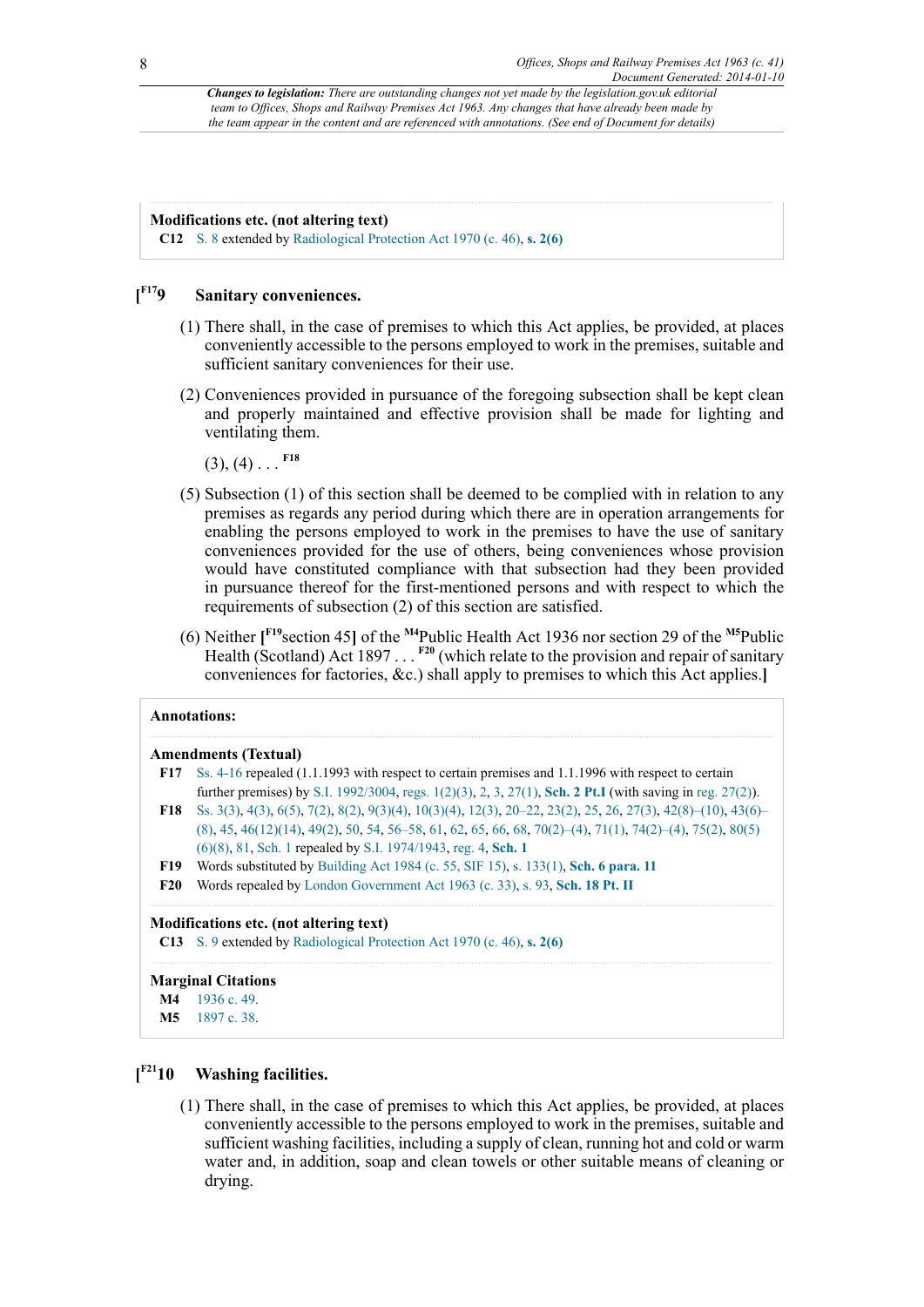- (2) Every place where facilities are provided in pursuance of this section shall be provided with effective means of lighting it and be kept clean and in orderly condition, and all apparatus therein for the purpose of washing or drying shall be kept clean and be properly maintained.
- <span id="page-8-2"></span>(3) . . . . . . . . . . . . . . . . . . . . . . . . . . . . . . . . **[F22](#page-8-1)**
- (5) Subsection (1) of this section shall be deemed to be complied with in relation to any premises as regards any period during which there are in operation arrangements for enabling the persons employed to work in the premises to have the use of washing facilities provided for the use of others, being facilities whose provision would have constituted compliance with that subsection had they been provided in pursuance thereof for the first-mentioned persons and which are provided at a place with respect to which the requirements of subsection (2) of this section are satisfied.**]**

#### **Annotations:**

#### **Amendments (Textual)**

- <span id="page-8-0"></span>**[F21](#page-7-12)** [Ss. 4-16](http://www.legislation.gov.uk/id/ukpga/1963/41/section/4) repealed (1.1.1993 with respect to certain premises and 1.1.1996 with respect to certain further premises) by [S.I. 1992/3004](http://www.legislation.gov.uk/id/uksi/1992/3004), [regs. 1\(2\)\(3\),](http://www.legislation.gov.uk/id/uksi/1992/3004/regulation/1/2/3) [2,](http://www.legislation.gov.uk/id/uksi/1992/3004/regulation/2) [3,](http://www.legislation.gov.uk/id/uksi/1992/3004/regulation/3) [27\(1\),](http://www.legislation.gov.uk/id/uksi/1992/3004/regulation/27/1) **[Sch. 2 Pt.I](http://www.legislation.gov.uk/id/uksi/1992/3004/schedule/2/part/I)** (with saving in [reg. 27\(2\)\)](http://www.legislation.gov.uk/id/uksi/1992/3004/regulation/27/2).
- <span id="page-8-1"></span>**[F22](#page-8-2)** [Ss. 3\(3\),](http://www.legislation.gov.uk/id/ukpga/1963/41/section/3/3) [4\(3\)](http://www.legislation.gov.uk/id/ukpga/1963/41/section/4/3), [6\(5\),](http://www.legislation.gov.uk/id/ukpga/1963/41/section/6/5) [7\(2\)](http://www.legislation.gov.uk/id/ukpga/1963/41/section/7/2), [8\(2\),](http://www.legislation.gov.uk/id/ukpga/1963/41/section/8/2) [9\(3\)\(4\),](http://www.legislation.gov.uk/id/ukpga/1963/41/section/9/3/4) [10\(3\)\(4\)](http://www.legislation.gov.uk/id/ukpga/1963/41/section/10/3/4), [12\(3\)](http://www.legislation.gov.uk/id/ukpga/1963/41/section/12/3), [20–22](http://www.legislation.gov.uk/id/ukpga/1963/41/section/20), [23\(2\)](http://www.legislation.gov.uk/id/ukpga/1963/41/section/23/2), [25,](http://www.legislation.gov.uk/id/ukpga/1963/41/section/25) [26](http://www.legislation.gov.uk/id/ukpga/1963/41/section/26), [27\(3\)](http://www.legislation.gov.uk/id/ukpga/1963/41/section/27/3), [42\(8\)–\(10\),](http://www.legislation.gov.uk/id/ukpga/1963/41/section/42/8) [43\(6\)–](http://www.legislation.gov.uk/id/ukpga/1963/41/section/43/6) [\(8\)](http://www.legislation.gov.uk/id/ukpga/1963/41/section/43/6), [45,](http://www.legislation.gov.uk/id/ukpga/1963/41/section/45) [46\(12\)\(14\)](http://www.legislation.gov.uk/id/ukpga/1963/41/section/46/12/14), [49\(2\)](http://www.legislation.gov.uk/id/ukpga/1963/41/section/49/2), [50,](http://www.legislation.gov.uk/id/ukpga/1963/41/section/50) [54](http://www.legislation.gov.uk/id/ukpga/1963/41/section/54), [56–58](http://www.legislation.gov.uk/id/ukpga/1963/41/section/56), [61,](http://www.legislation.gov.uk/id/ukpga/1963/41/section/61) [62](http://www.legislation.gov.uk/id/ukpga/1963/41/section/62), [65,](http://www.legislation.gov.uk/id/ukpga/1963/41/section/65) [66](http://www.legislation.gov.uk/id/ukpga/1963/41/section/66), [68,](http://www.legislation.gov.uk/id/ukpga/1963/41/section/68) [70\(2\)–\(4\),](http://www.legislation.gov.uk/id/ukpga/1963/41/section/70/2) [71\(1\),](http://www.legislation.gov.uk/id/ukpga/1963/41/section/71/1) [74\(2\)–\(4\),](http://www.legislation.gov.uk/id/ukpga/1963/41/section/74/2) [75\(2\),](http://www.legislation.gov.uk/id/ukpga/1963/41/section/75/2) [80\(5\)](http://www.legislation.gov.uk/id/ukpga/1963/41/section/80/5/6/8) [\(6\)\(8\),](http://www.legislation.gov.uk/id/ukpga/1963/41/section/80/5/6/8) [81](http://www.legislation.gov.uk/id/ukpga/1963/41/section/81), [Sch. 1](http://www.legislation.gov.uk/id/ukpga/1963/41/schedule/1) repealed by [S.I. 1974/1943,](http://www.legislation.gov.uk/id/uksi/1974/1943) [reg. 4,](http://www.legislation.gov.uk/id/uksi/1974/1943/regulation/4) **[Sch. 1](http://www.legislation.gov.uk/id/uksi/1974/1943/schedule/1)**

#### **Modifications etc. (not altering text)**

**C14** [S. 10](http://www.legislation.gov.uk/id/ukpga/1963/41/section/10) extended by [Radiological Protection Act 1970 \(c. 46\),](http://www.legislation.gov.uk/id/ukpga/1970/46) **[s. 2\(6\)](http://www.legislation.gov.uk/id/ukpga/1970/46/section/2/6)**

#### <span id="page-8-3"></span> $[$ <sup>F23</sup>11 **Supply of drinking water.**

- (1) There shall, in the case of premises to which this Act applies, be provided and maintained, at suitable places conveniently accessible to the persons employed to work in the premises, an adequate supply of wholesome drinking water.
- (2) Where a supply of water provided at a place in pursuance of the foregoing subsection is not piped, it must be contained in suitable vessels and must be renewed at least daily; and all practicable steps must be taken to preserve it and the vessels in which it is contained from contamination.
- (3) Where water a supply of which is provided in pursuance of this section is delivered otherwise than in a jet from which persons can conveniently drink, there shall either—
	- (a) be provided, and be renewed so often as occasion requires, a supply of drinking vessels of a kind designed to be discarded after use; or
	- (b) be provided a sufficient number of drinking vessels of a kind other than as aforesaid, together with facilities for rinsing them in clean water.
- (4) Subsection (1) of this section shall be deemed to be complied with in relation to any premises as regards any period during which there are in operation arrangements for enabling the persons employed to work in the premises to avail themselves of a supply of drinking water provided and maintained for the use of others, being a supply whose provision and maintenance would have constituted compliance with that subsection had it been provided and maintained for the use of the first-mentioned persons, and—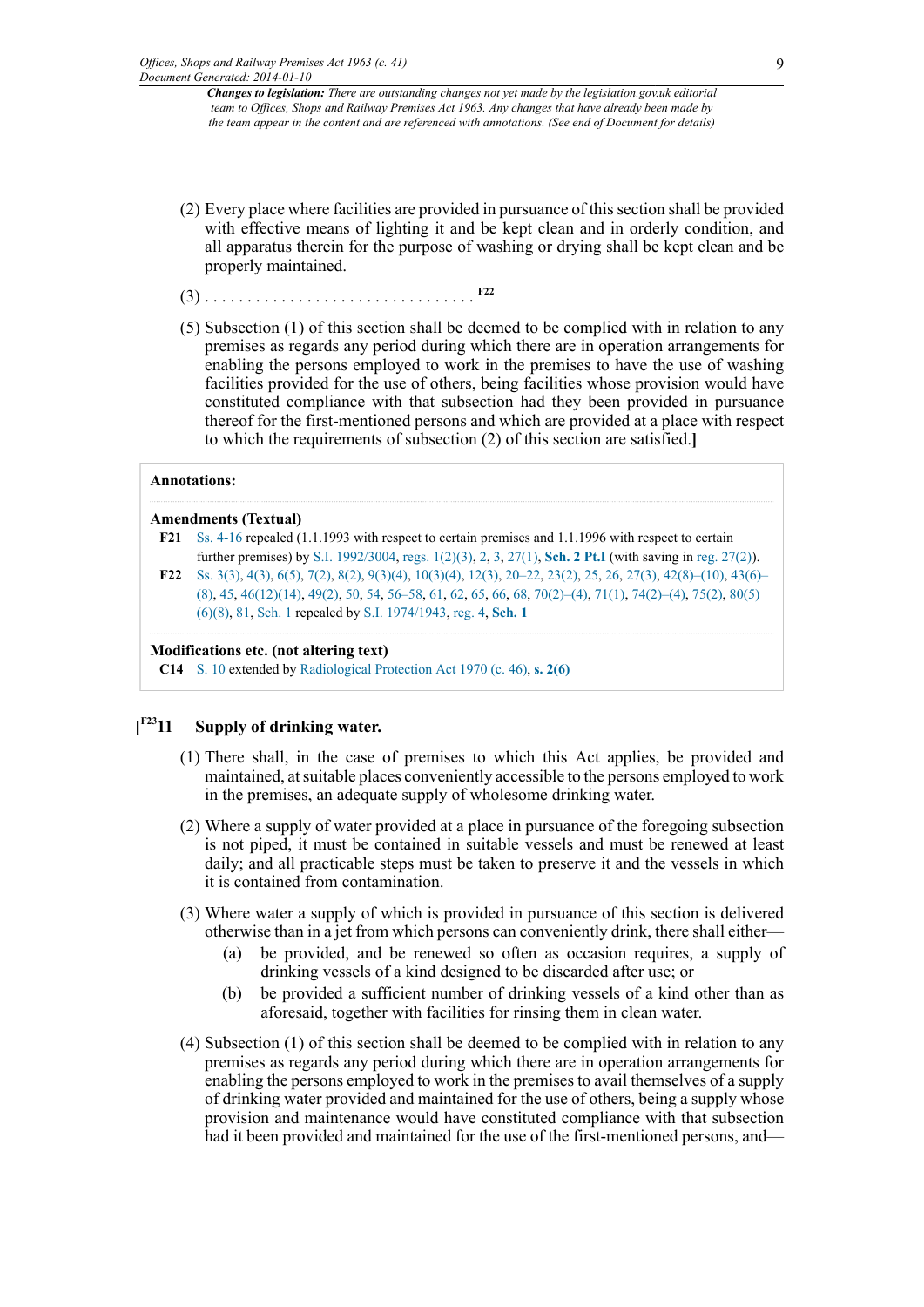- (a) where the supply provided is not piped, the requirements of subsection (2) of this section are satisfied as respects it and the vessels in which it is contained; and
- (b) where the water supplied is delivered as mentioned in subsection (3) of this section, the requirements of that subsection are satisfied.**]**

#### **Annotations:**

#### **Amendments (Textual)**

<span id="page-9-0"></span>**[F23](#page-8-3)** [Ss. 4-16](http://www.legislation.gov.uk/id/ukpga/1963/41/section/4) repealed (1.1.1993 with respect to certain premises and 1.1.1996 with respect to certain further premises) by [S.I. 1992/3004](http://www.legislation.gov.uk/id/uksi/1992/3004), [regs. 1\(2\)\(3\),](http://www.legislation.gov.uk/id/uksi/1992/3004/regulation/1/2/3) [2,](http://www.legislation.gov.uk/id/uksi/1992/3004/regulation/2) [3,](http://www.legislation.gov.uk/id/uksi/1992/3004/regulation/3) [27\(1\),](http://www.legislation.gov.uk/id/uksi/1992/3004/regulation/27/1) **[Sch. 2 Pt.I](http://www.legislation.gov.uk/id/uksi/1992/3004/schedule/2/part/I)** (with saving in [reg. 27\(2\)\)](http://www.legislation.gov.uk/id/uksi/1992/3004/regulation/27/2).

#### **Modifications etc. (not altering text)**

**C15** [S. 11](http://www.legislation.gov.uk/id/ukpga/1963/41/section/11) extended by [Radiological Protection Act 1970 \(c. 46\)](http://www.legislation.gov.uk/id/ukpga/1970/46), **[s. 2\(6\)](http://www.legislation.gov.uk/id/ukpga/1970/46/section/2/6)**

#### <span id="page-9-3"></span> $[$ <sup>F24</sup>12 **[F24](#page-9-1)12 Accommodation for clothing.**

(1) There shall, in the case of premises to which this Act applies,—

- (a) be made, at suitable places, suitable and sufficient provision for enabling such of the clothing of the persons employed to work in the premises as is not worn by them during working hours to be hung up or otherwise accommodated; and
- (b) be made, for drying that clothing, such arrangements as are reasonably practicable or, if a standard of arrangements for drying that clothing is prescribed, such arrangements as conform to that standard.
- (2) Where persons are employed to do such work in premises to which this Act applies as necessitates the wearing of special clothing, and they do not take that clothing home, there shall, in the case of those premises,—
	- (a) be made, at suitable places, suitable and sufficient provision for enabling that clothing to be hung up or otherwise accommodated; and
	- (b) be made, for drying that clothing, such arrangements as are reasonably practicable or, if a standard of arrangements for drying that clothing is prescribed, such arrangements as conform to that standard.

<span id="page-9-4"></span>(3) . . . . . . . . . . . . . . . . . . . . . . . . . . . . . . . . **[F25](#page-9-2)]**

#### **Annotations:**

#### **Amendments (Textual)**

- <span id="page-9-1"></span>**[F24](#page-9-3)** [Ss. 4-16](http://www.legislation.gov.uk/id/ukpga/1963/41/section/4) repealed (1.1.1993 with respect to certain premises and 1.1.1996 with respect to certain further premises) by [S.I. 1992/3004](http://www.legislation.gov.uk/id/uksi/1992/3004), [regs. 1\(2\)\(3\),](http://www.legislation.gov.uk/id/uksi/1992/3004/regulation/1/2/3) [2,](http://www.legislation.gov.uk/id/uksi/1992/3004/regulation/2) [3,](http://www.legislation.gov.uk/id/uksi/1992/3004/regulation/3) [27\(1\),](http://www.legislation.gov.uk/id/uksi/1992/3004/regulation/27/1) **[Sch. 2 Pt.I](http://www.legislation.gov.uk/id/uksi/1992/3004/schedule/2/part/I)** (with saving in [reg. 27\(2\)\)](http://www.legislation.gov.uk/id/uksi/1992/3004/regulation/27/2).
- <span id="page-9-2"></span>**[F25](#page-9-4)** [Ss. 3\(3\),](http://www.legislation.gov.uk/id/ukpga/1963/41/section/3/3) [4\(3\)](http://www.legislation.gov.uk/id/ukpga/1963/41/section/4/3), [6\(5\),](http://www.legislation.gov.uk/id/ukpga/1963/41/section/6/5) [7\(2\)](http://www.legislation.gov.uk/id/ukpga/1963/41/section/7/2), [8\(2\),](http://www.legislation.gov.uk/id/ukpga/1963/41/section/8/2) [9\(3\)\(4\),](http://www.legislation.gov.uk/id/ukpga/1963/41/section/9/3/4) [10\(3\)\(4\)](http://www.legislation.gov.uk/id/ukpga/1963/41/section/10/3/4), [12\(3\)](http://www.legislation.gov.uk/id/ukpga/1963/41/section/12/3), [20–22](http://www.legislation.gov.uk/id/ukpga/1963/41/section/20), [23\(2\)](http://www.legislation.gov.uk/id/ukpga/1963/41/section/23/2), [25,](http://www.legislation.gov.uk/id/ukpga/1963/41/section/25) [26](http://www.legislation.gov.uk/id/ukpga/1963/41/section/26), [27\(3\)](http://www.legislation.gov.uk/id/ukpga/1963/41/section/27/3), [42\(8\)–\(10\),](http://www.legislation.gov.uk/id/ukpga/1963/41/section/42/8) [43\(6\)–](http://www.legislation.gov.uk/id/ukpga/1963/41/section/43/6) [\(8\)](http://www.legislation.gov.uk/id/ukpga/1963/41/section/43/6), [45,](http://www.legislation.gov.uk/id/ukpga/1963/41/section/45) [46\(12\)\(14\)](http://www.legislation.gov.uk/id/ukpga/1963/41/section/46/12/14), [49\(2\)](http://www.legislation.gov.uk/id/ukpga/1963/41/section/49/2), [50,](http://www.legislation.gov.uk/id/ukpga/1963/41/section/50) [54](http://www.legislation.gov.uk/id/ukpga/1963/41/section/54), [56–58](http://www.legislation.gov.uk/id/ukpga/1963/41/section/56), [61,](http://www.legislation.gov.uk/id/ukpga/1963/41/section/61) [62](http://www.legislation.gov.uk/id/ukpga/1963/41/section/62), [65,](http://www.legislation.gov.uk/id/ukpga/1963/41/section/65) [66](http://www.legislation.gov.uk/id/ukpga/1963/41/section/66), [68,](http://www.legislation.gov.uk/id/ukpga/1963/41/section/68) [70\(2\)–\(4\),](http://www.legislation.gov.uk/id/ukpga/1963/41/section/70/2) [71\(1\),](http://www.legislation.gov.uk/id/ukpga/1963/41/section/71/1) [74\(2\)–\(4\),](http://www.legislation.gov.uk/id/ukpga/1963/41/section/74/2) [75\(2\),](http://www.legislation.gov.uk/id/ukpga/1963/41/section/75/2) [80\(5\)](http://www.legislation.gov.uk/id/ukpga/1963/41/section/80/5/6/8) [\(6\)\(8\),](http://www.legislation.gov.uk/id/ukpga/1963/41/section/80/5/6/8) [81](http://www.legislation.gov.uk/id/ukpga/1963/41/section/81), [Sch. 1](http://www.legislation.gov.uk/id/ukpga/1963/41/schedule/1) repealed by [S.I. 1974/1943,](http://www.legislation.gov.uk/id/uksi/1974/1943) [reg. 4,](http://www.legislation.gov.uk/id/uksi/1974/1943/regulation/4) **[Sch. 1](http://www.legislation.gov.uk/id/uksi/1974/1943/schedule/1)**

#### **Modifications etc. (not altering text)**

**C16** [S. 12](http://www.legislation.gov.uk/id/ukpga/1963/41/section/12) extended by [Radiological Protection Act 1970 \(c. 46\),](http://www.legislation.gov.uk/id/ukpga/1970/46) **[s. 2\(6\)](http://www.legislation.gov.uk/id/ukpga/1970/46/section/2/6)**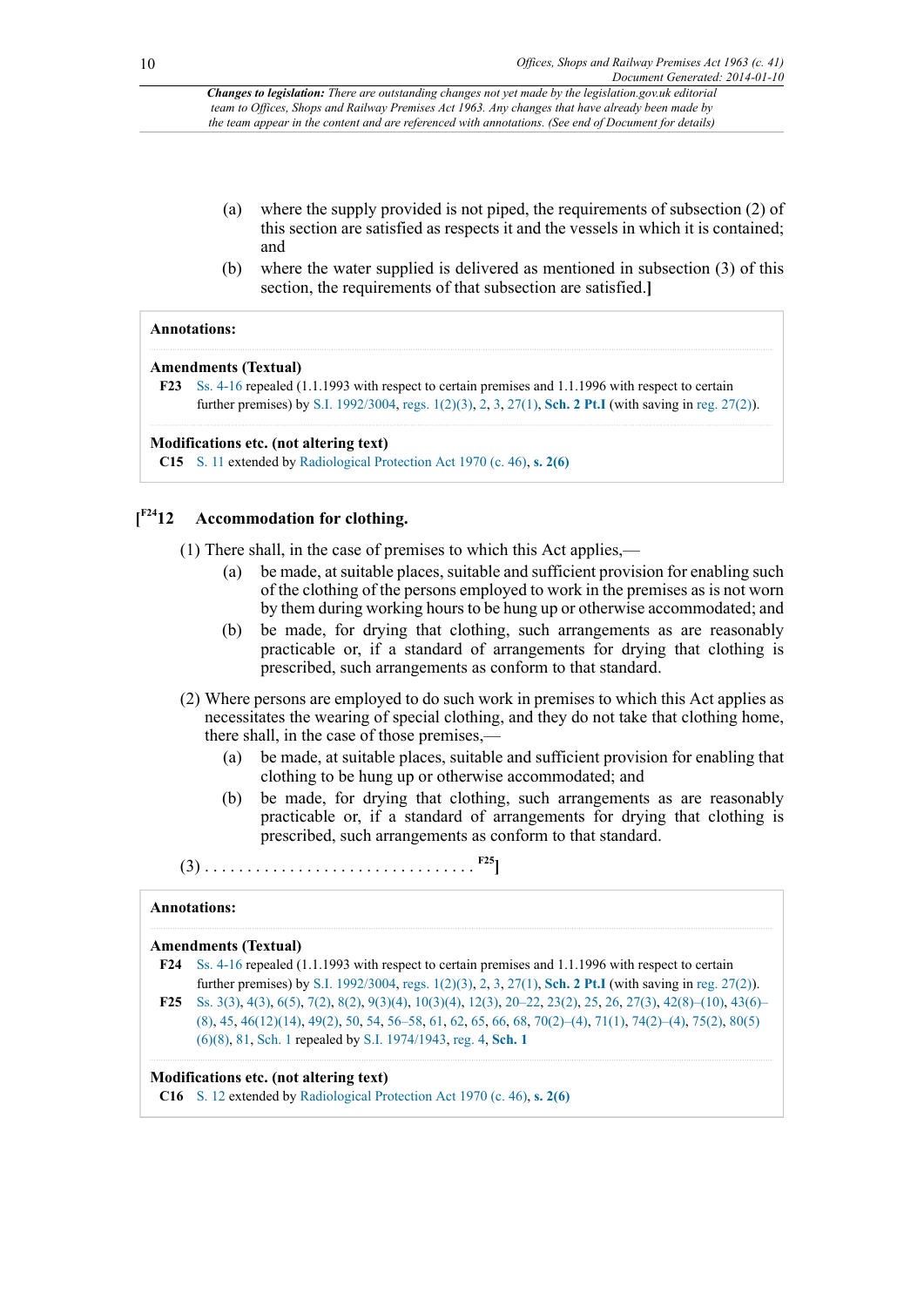#### <span id="page-10-1"></span> $[$ <sup>F26</sup>13 **Sitting facilities.**

- (1) Where persons who are employed to work in office, shop or railway premises have, in the course of their work, reasonable opportunities for sitting without detriment to it, there shall be provided for their use, at suitable places conveniently accessible to them, suitable facilities for sitting sufficient to enable them to take advantage of those opportunities.
- (2) Where persons are employed to work in a room which comprises, or is comprised in or constitutes, shop premises, being a room whereto customers are invited to resort, and have in the course of their work, reasonable opportunities for sitting without detriment to it, facilities provided for their use in pursuance of subsection (1) of this section shall be deemed not to be sufficient if the number of seats provided and the number of the persons employed are in less ratio than 1 to 3.
- (3) It shall be the duty of the employer of persons for whose use facilities are provided in pursuance of the foregoing provisions of this section to permit them to use them whenever the use thereof does not interfere with their work, and if he fails so to do he shall be guilty of an offence.**]**

## **Annotations:**

### **Amendments (Textual)**

### **Modifications etc. (not altering text)**

**C17** [S. 13](http://www.legislation.gov.uk/id/ukpga/1963/41/section/13) extended by [Radiological Protection Act 1970 \(c. 46\),](http://www.legislation.gov.uk/id/ukpga/1970/46) **[s. 2\(6\)](http://www.legislation.gov.uk/id/ukpga/1970/46/section/2/6)**

#### <span id="page-10-3"></span> $[$ <sup>F27</sup>14 **[F27](#page-10-2)14 Seats for sedentary work.**

- (1) Without prejudice to the general obligation imposed by the last foregoing section, where any work done in any premises to which this Act applies is of such a kind that it (or a substantial part of it) can, or must, be done sitting, there shall be provided for each person employed to do it there a seat of a design, construction and dimenstions suitable for him and it, together with a foot-rest on which he can readily and comfortably support his feet if he cannot do so without one.
- (2) A seat provided in pursuance of the foregoing subsection, and a foot-rest so provided that does not form part of a seat, must be adequately and properly supported while in use for the purpose for which it is provided.
- (3) For the purpose of subsection (1) of this section, the dimensions of an adjustable seat shall be taken to be its dimensions as for the time being adjusted.**]**

## **Annotations:**

### **Amendments (Textual)**

<span id="page-10-2"></span>**[F27](#page-10-3)** [Ss. 4-16](http://www.legislation.gov.uk/id/ukpga/1963/41/section/4) repealed (1.1.1993 with respect to certain premises and 1.1.1996 with respect to certain further premises) by [S.I. 1992/3004](http://www.legislation.gov.uk/id/uksi/1992/3004), [regs. 1\(2\)\(3\),](http://www.legislation.gov.uk/id/uksi/1992/3004/regulation/1/2/3) [2,](http://www.legislation.gov.uk/id/uksi/1992/3004/regulation/2) [3,](http://www.legislation.gov.uk/id/uksi/1992/3004/regulation/3) [27\(1\),](http://www.legislation.gov.uk/id/uksi/1992/3004/regulation/27/1) **[Sch. 2 Pt.I](http://www.legislation.gov.uk/id/uksi/1992/3004/schedule/2/part/I)** (with saving in [reg. 27\(2\)\)](http://www.legislation.gov.uk/id/uksi/1992/3004/regulation/27/2).

<span id="page-10-0"></span>**[F26](#page-10-1)** [Ss. 4-16](http://www.legislation.gov.uk/id/ukpga/1963/41/section/4) repealed (1.1.1993 with respect to certain premises and 1.1.1996 with respect to certain further premises) by [S.I. 1992/3004](http://www.legislation.gov.uk/id/uksi/1992/3004), [regs. 1\(2\)\(3\),](http://www.legislation.gov.uk/id/uksi/1992/3004/regulation/1/2/3) [2,](http://www.legislation.gov.uk/id/uksi/1992/3004/regulation/2) [3,](http://www.legislation.gov.uk/id/uksi/1992/3004/regulation/3) [27\(1\),](http://www.legislation.gov.uk/id/uksi/1992/3004/regulation/27/1) **[Sch. 2 Pt.I](http://www.legislation.gov.uk/id/uksi/1992/3004/schedule/2/part/I)** (with saving in [reg. 27\(2\)\)](http://www.legislation.gov.uk/id/uksi/1992/3004/regulation/27/2).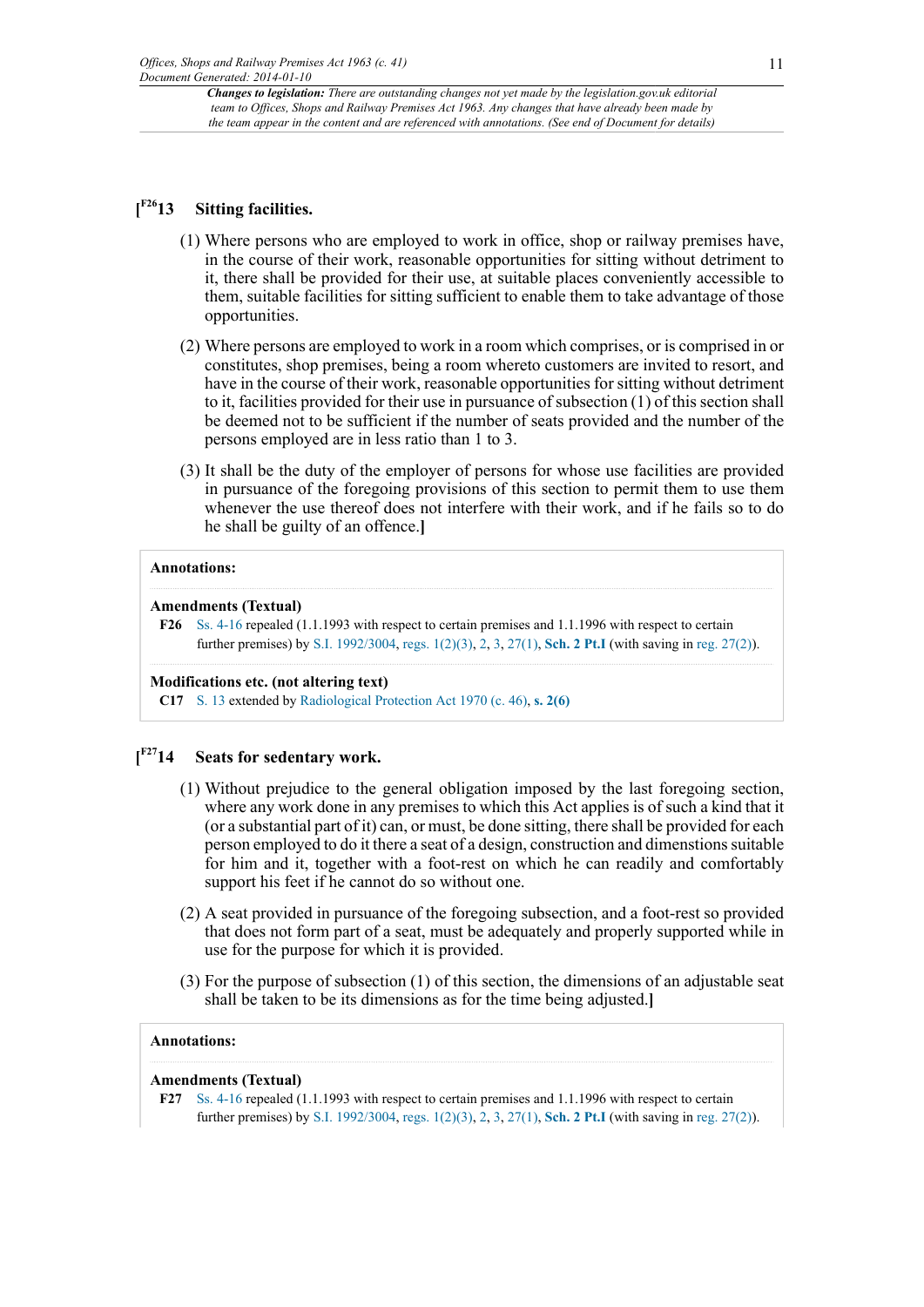#### **Modifications etc. (not altering text)**

**C18** [S. 14](http://www.legislation.gov.uk/id/ukpga/1963/41/section/14) extended by [Radiological Protection Act 1970 \(c. 46\)](http://www.legislation.gov.uk/id/ukpga/1970/46) s. 2(6)

#### <span id="page-11-1"></span> $[$ <sup>F28</sup>15 **Eating facilities.**

Where persons employed to work in shop premises eat meals there, suitable and sufficient facilities for eating them shall be provided.]**]**

#### **Annotations:**

#### **Amendments (Textual)**

<span id="page-11-0"></span>**[F28](#page-11-1)** [Ss. 4-16](http://www.legislation.gov.uk/id/ukpga/1963/41/section/4) repealed (1.1.1993 with respect to certain premises and 1.1.1996 with respect to certain further premises) by [S.I. 1992/3004](http://www.legislation.gov.uk/id/uksi/1992/3004), [regs. 1\(2\)\(3\),](http://www.legislation.gov.uk/id/uksi/1992/3004/regulation/1/2/3) [2,](http://www.legislation.gov.uk/id/uksi/1992/3004/regulation/2) [3,](http://www.legislation.gov.uk/id/uksi/1992/3004/regulation/3) [27\(1\),](http://www.legislation.gov.uk/id/uksi/1992/3004/regulation/27/1) **[Sch. 2 Pt.I](http://www.legislation.gov.uk/id/uksi/1992/3004/schedule/2/part/I)** (with saving in [reg. 27\(2\)\)](http://www.legislation.gov.uk/id/uksi/1992/3004/regulation/27/2).

#### **Modifications etc. (not altering text)**

**C19** [S. 15](http://www.legislation.gov.uk/id/ukpga/1963/41/section/15) extended by [Radiological Protection Act 1970 \(c. 46\),](http://www.legislation.gov.uk/id/ukpga/1970/46) **[s. 2\(6\)](http://www.legislation.gov.uk/id/ukpga/1970/46/section/2/6)**

#### <span id="page-11-2"></span> $I^{F29}16$ **[F29](#page-12-0)16 Floors, passages and stairs.**

- (1) All floors, stairs, steps, passages and gangways comprised in premises to which this Act applies shall be of sound construction and properly maintained and shall, so far as is reasonably practicable, be kept free from obstruction and from any substance likely to cause persons to slip.
- (2) For every staircase comprised in such premises as aforesaid, a substantial hand-rail or hand-hold shall be provided and maintained, which, if the staircase has an open side, shall be on that side; and in the case of a staircase having two open sides or of a staircase which, owing to the nature of its construction or the condition of the surface of the steps or other special circumstances, is specially liable to cause accidents, such a hand-rail or hand-hold shall be provided and maintained on both sides.
- (3) Any open side of a staircase to which the last foregoing subsection applies, shall also be guarded by the provision and maintenance of efficient means of preventing any person from accidentally falling through the space between the hand-rail or hand-hold and the steps of the staircase.
- (4) All openings in floors comprised in premises to which this Act applies shall be securely fenced, except in so far as the nature of the work renders such fencing impracticable.
- (5) The foregoing provisions of this section shall not apply to any such part of any fuel storage premises as is in the open, but in relation to any such part the following provisions shall have effect, namely,—
	- (a) the surface of the ground shall be kept in good repair;
	- (b) all steps and platforms shall be of sound construction and properly maintained;
	- (c) all openings in platforms shall be securely fenced, except in so far as the nature of the work renders such fencing impracticable.**]**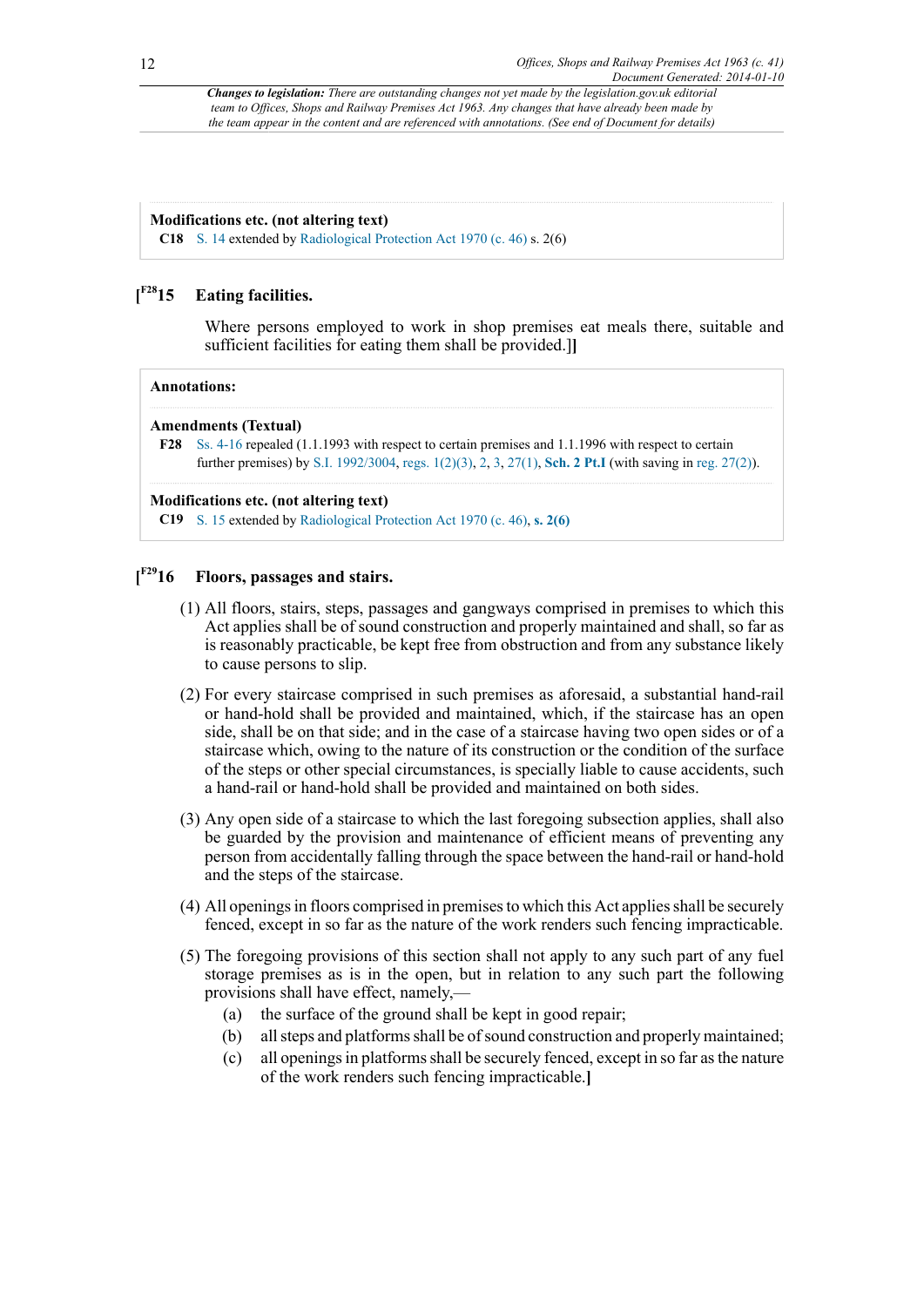#### **Annotations:**

#### **Amendments (Textual)**

<span id="page-12-0"></span>**[F29](#page-11-2)** [Ss. 4-16](http://www.legislation.gov.uk/id/ukpga/1963/41/section/4) repealed (1.1.1993 with respect to certain premises and 1.1.1996 with respect to certain further premises) by [S.I. 1992/3004](http://www.legislation.gov.uk/id/uksi/1992/3004), [regs. 1\(2\)\(3\),](http://www.legislation.gov.uk/id/uksi/1992/3004/regulation/1/2/3) [2,](http://www.legislation.gov.uk/id/uksi/1992/3004/regulation/2) [3,](http://www.legislation.gov.uk/id/uksi/1992/3004/regulation/3) [27\(1\),](http://www.legislation.gov.uk/id/uksi/1992/3004/regulation/27/1) **[Sch. 2 Pt.I](http://www.legislation.gov.uk/id/uksi/1992/3004/schedule/2/part/I)** (with saving in [reg. 27\(2\)\)](http://www.legislation.gov.uk/id/uksi/1992/3004/regulation/27/2).

**Modifications etc. (not altering text) C20** [S. 16](http://www.legislation.gov.uk/id/ukpga/1963/41/section/16) extended by [Radiological Protection Act 1970 \(c. 46\),](http://www.legislation.gov.uk/id/ukpga/1970/46) **[s. 2\(6\)](http://www.legislation.gov.uk/id/ukpga/1970/46/section/2/6)**

<span id="page-12-2"></span>**[F30](#page-12-1)17 . . . . . . . . . . . . . . . . . . . . . . . . . . . . . . . .**

**Annotations:**

#### **Amendments (Textual)**

<span id="page-12-1"></span>**[F30](#page-12-2)** [S. 17](http://www.legislation.gov.uk/id/ukpga/1963/41/section/17) repealed (1.1.1993 partly and 1.1.1997 wholly) by [S.I. 1992/2932,](http://www.legislation.gov.uk/id/uksi/1992/2932) [regs. 1\(2\)\(3\)](http://www.legislation.gov.uk/id/uksi/1992/2932/regulation/1/2/3), [2](http://www.legislation.gov.uk/id/uksi/1992/2932/regulation/2), [27\(1\)](http://www.legislation.gov.uk/id/uksi/1992/2932/regulation/27/1), **[Sch. 2](http://www.legislation.gov.uk/id/uksi/1992/2932/schedule/2/part/I) [Pt.I](http://www.legislation.gov.uk/id/uksi/1992/2932/schedule/2/part/I)** (with saving in [reg. 27\(2\)\)](http://www.legislation.gov.uk/id/uksi/1992/2932/regulation/27/2)

## <span id="page-12-4"></span>**[F31](#page-12-3)18 . . . . . . . . . . . . . . . . . . . . . . . . . . . . . . . .**

#### **Annotations:**

#### **Amendments (Textual)**

<span id="page-12-3"></span>**[F31](#page-12-4)** [S. 18](http://www.legislation.gov.uk/id/ukpga/1963/41/section/18) repealed (3.3.1997) by [S.I. 1997/135,](http://www.legislation.gov.uk/id/uksi/1997/135) [reg. 3,](http://www.legislation.gov.uk/id/uksi/1997/135/regulation/3) **[Sch. Pt. I](http://www.legislation.gov.uk/id/uksi/1997/135/schedule/part/I)**

<span id="page-12-6"></span>**[F32](#page-12-5)19 . . . . . . . . . . . . . . . . . . . . . . . . . . . . . . . .**

#### **Annotations:**

## **Amendments (Textual)**

<span id="page-12-8"></span><span id="page-12-5"></span>**[F32](#page-12-6)** [S. 19](http://www.legislation.gov.uk/id/ukpga/1963/41/section/19) repealed (5.12.1998) by [S.I. 1998/2306,](http://www.legislation.gov.uk/id/uksi/1998/2306) **[reg. 38](http://www.legislation.gov.uk/id/uksi/1998/2306/regulation/38)**

| 20  |  |  |  |  |  |  |  |  |  |  |  |  |  |  |  |  |  |
|-----|--|--|--|--|--|--|--|--|--|--|--|--|--|--|--|--|--|
| 22. |  |  |  |  |  |  |  |  |  |  |  |  |  |  |  |  |  |

#### **Annotations:**

#### **Amendments (Textual)**

<span id="page-12-7"></span>**[F33](#page-12-8)** [Ss. 3\(3\),](http://www.legislation.gov.uk/id/ukpga/1963/41/section/3/3) [4\(3\)](http://www.legislation.gov.uk/id/ukpga/1963/41/section/4/3), [6\(5\),](http://www.legislation.gov.uk/id/ukpga/1963/41/section/6/5) [7\(2\)](http://www.legislation.gov.uk/id/ukpga/1963/41/section/7/2), [8\(2\),](http://www.legislation.gov.uk/id/ukpga/1963/41/section/8/2) [9\(3\)\(4\),](http://www.legislation.gov.uk/id/ukpga/1963/41/section/9/3/4) [10\(3\)\(4\)](http://www.legislation.gov.uk/id/ukpga/1963/41/section/10/3/4), [12\(3\)](http://www.legislation.gov.uk/id/ukpga/1963/41/section/12/3), [20–22](http://www.legislation.gov.uk/id/ukpga/1963/41/section/20), [23\(2\)](http://www.legislation.gov.uk/id/ukpga/1963/41/section/23/2), [25,](http://www.legislation.gov.uk/id/ukpga/1963/41/section/25) [26](http://www.legislation.gov.uk/id/ukpga/1963/41/section/26), [27\(3\)](http://www.legislation.gov.uk/id/ukpga/1963/41/section/27/3), [42\(8\)–\(10\),](http://www.legislation.gov.uk/id/ukpga/1963/41/section/42/8) [43\(6\)–](http://www.legislation.gov.uk/id/ukpga/1963/41/section/43/6) [\(8\)](http://www.legislation.gov.uk/id/ukpga/1963/41/section/43/6), [45,](http://www.legislation.gov.uk/id/ukpga/1963/41/section/45) [46\(12\)\(14\)](http://www.legislation.gov.uk/id/ukpga/1963/41/section/46/12/14), [49\(2\)](http://www.legislation.gov.uk/id/ukpga/1963/41/section/49/2), [50,](http://www.legislation.gov.uk/id/ukpga/1963/41/section/50) [54](http://www.legislation.gov.uk/id/ukpga/1963/41/section/54), [56–58](http://www.legislation.gov.uk/id/ukpga/1963/41/section/56), [61,](http://www.legislation.gov.uk/id/ukpga/1963/41/section/61) [62](http://www.legislation.gov.uk/id/ukpga/1963/41/section/62), [65,](http://www.legislation.gov.uk/id/ukpga/1963/41/section/65) [66](http://www.legislation.gov.uk/id/ukpga/1963/41/section/66), [68,](http://www.legislation.gov.uk/id/ukpga/1963/41/section/68) [70\(2\)–\(4\),](http://www.legislation.gov.uk/id/ukpga/1963/41/section/70/2) [71\(1\),](http://www.legislation.gov.uk/id/ukpga/1963/41/section/71/1) [74\(2\)–\(4\),](http://www.legislation.gov.uk/id/ukpga/1963/41/section/74/2) [75\(2\),](http://www.legislation.gov.uk/id/ukpga/1963/41/section/75/2) [80\(5\)](http://www.legislation.gov.uk/id/ukpga/1963/41/section/80/5/6/8) [\(6\)\(8\),](http://www.legislation.gov.uk/id/ukpga/1963/41/section/80/5/6/8) [81](http://www.legislation.gov.uk/id/ukpga/1963/41/section/81), [Sch. 1](http://www.legislation.gov.uk/id/ukpga/1963/41/schedule/1) repealed by [S.I. 1974/1943,](http://www.legislation.gov.uk/id/uksi/1974/1943) [reg. 4,](http://www.legislation.gov.uk/id/uksi/1974/1943/regulation/4) **[Sch. 1](http://www.legislation.gov.uk/id/uksi/1974/1943/schedule/1)**

<span id="page-12-9"></span>**[F34](#page-13-0)23 . . . . . . . . . . . . . . . . . . . . . . . . . . . . . . . .**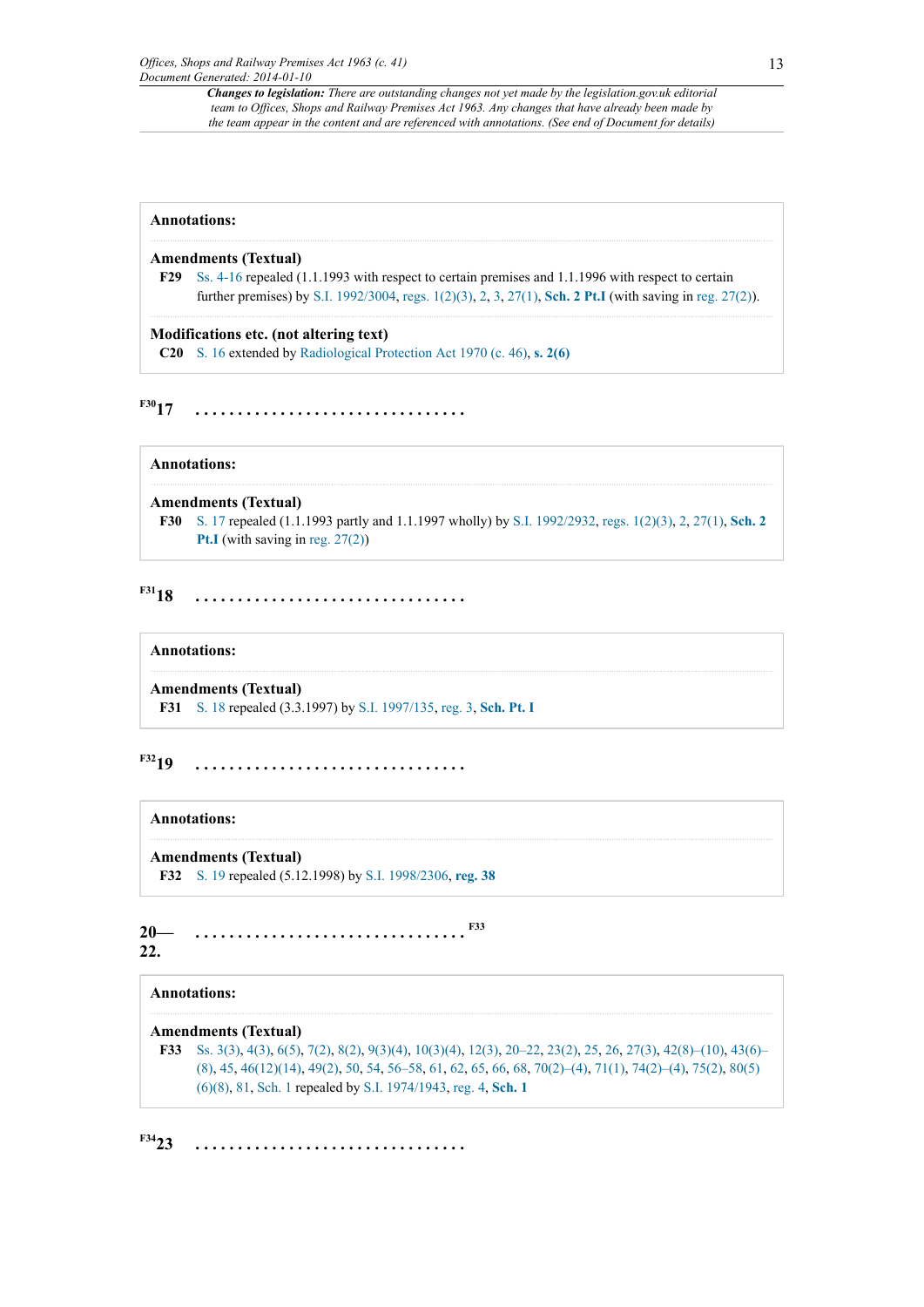#### **Annotations:**

#### **Amendments (Textual)**

<span id="page-13-2"></span><span id="page-13-0"></span>**[F34](#page-12-9)** [S. 23](http://www.legislation.gov.uk/id/ukpga/1963/41/section/23) repealed (1.1.1993) by [S.I. 1992/2793](http://www.legislation.gov.uk/id/uksi/1992/2793), [reg. 8\(1\),](http://www.legislation.gov.uk/id/uksi/1992/2793/regulation/8/1) **[Sch. 2 Pt.I](http://www.legislation.gov.uk/id/uksi/1992/2793/schedule/2/part/I)** (except insofar as the prohibition contained in that section applies to any person specified in s. 90(4) of this Act).

**24 . . . . . . . . . . . . . . . . . . . . . . . . . . . . . . . . [F35](#page-13-1)**

#### **Annotations:**

#### **Amendments (Textual)**

<span id="page-13-4"></span><span id="page-13-1"></span>**[F35](#page-13-2)** [s. 24](http://www.legislation.gov.uk/id/ukpga/1963/41/section/24) repealed (with saving) by [S.I. 1981/917,](http://www.legislation.gov.uk/id/uksi/1981/917) [reg. 7,](http://www.legislation.gov.uk/id/uksi/1981/917/regulation/7) **[Sch. 1](http://www.legislation.gov.uk/id/uksi/1981/917/schedule/1)**

## **25, 26. . . . . . . . . . . . . . . . . . . . . . . . . . . . . . . . . [F36](#page-13-3)**

## **Annotations:**

#### **Amendments (Textual)**

<span id="page-13-3"></span>**[F36](#page-13-4)** [Ss. 3\(3\),](http://www.legislation.gov.uk/id/ukpga/1963/41/section/3/3) [4\(3\)](http://www.legislation.gov.uk/id/ukpga/1963/41/section/4/3), [6\(5\),](http://www.legislation.gov.uk/id/ukpga/1963/41/section/6/5) [7\(2\)](http://www.legislation.gov.uk/id/ukpga/1963/41/section/7/2), [8\(2\),](http://www.legislation.gov.uk/id/ukpga/1963/41/section/8/2) [9\(3\)\(4\),](http://www.legislation.gov.uk/id/ukpga/1963/41/section/9/3/4) [10\(3\)\(4\)](http://www.legislation.gov.uk/id/ukpga/1963/41/section/10/3/4), [12\(3\)](http://www.legislation.gov.uk/id/ukpga/1963/41/section/12/3), [20–22](http://www.legislation.gov.uk/id/ukpga/1963/41/section/20), [23\(2\)](http://www.legislation.gov.uk/id/ukpga/1963/41/section/23/2), [25,](http://www.legislation.gov.uk/id/ukpga/1963/41/section/25) [26](http://www.legislation.gov.uk/id/ukpga/1963/41/section/26), [27\(3\)](http://www.legislation.gov.uk/id/ukpga/1963/41/section/27/3), [42\(8\)–\(10\),](http://www.legislation.gov.uk/id/ukpga/1963/41/section/42/8) [43\(6\)–](http://www.legislation.gov.uk/id/ukpga/1963/41/section/43/6) [\(8\)](http://www.legislation.gov.uk/id/ukpga/1963/41/section/43/6), [45,](http://www.legislation.gov.uk/id/ukpga/1963/41/section/45) [46\(12\)\(14\)](http://www.legislation.gov.uk/id/ukpga/1963/41/section/46/12/14), [49\(2\)](http://www.legislation.gov.uk/id/ukpga/1963/41/section/49/2), [50,](http://www.legislation.gov.uk/id/ukpga/1963/41/section/50) [54](http://www.legislation.gov.uk/id/ukpga/1963/41/section/54), [56–58](http://www.legislation.gov.uk/id/ukpga/1963/41/section/56), [61,](http://www.legislation.gov.uk/id/ukpga/1963/41/section/61) [62](http://www.legislation.gov.uk/id/ukpga/1963/41/section/62), [65,](http://www.legislation.gov.uk/id/ukpga/1963/41/section/65) [66](http://www.legislation.gov.uk/id/ukpga/1963/41/section/66), [68,](http://www.legislation.gov.uk/id/ukpga/1963/41/section/68) [70\(2\)–\(4\),](http://www.legislation.gov.uk/id/ukpga/1963/41/section/70/2) [71\(1\),](http://www.legislation.gov.uk/id/ukpga/1963/41/section/71/1) [74\(2\)–\(4\),](http://www.legislation.gov.uk/id/ukpga/1963/41/section/74/2) [75\(2\),](http://www.legislation.gov.uk/id/ukpga/1963/41/section/75/2) [80\(5\)](http://www.legislation.gov.uk/id/ukpga/1963/41/section/80/5/6/8) [\(6\)\(8\),](http://www.legislation.gov.uk/id/ukpga/1963/41/section/80/5/6/8) [81](http://www.legislation.gov.uk/id/ukpga/1963/41/section/81), [Sch. 1](http://www.legislation.gov.uk/id/ukpga/1963/41/schedule/1) repealed by [S.I. 1974/1943,](http://www.legislation.gov.uk/id/uksi/1974/1943) [reg. 4,](http://www.legislation.gov.uk/id/uksi/1974/1943/regulation/4) **[Sch. 1](http://www.legislation.gov.uk/id/uksi/1974/1943/schedule/1)**

#### **27**

<span id="page-13-8"></span><span id="page-13-7"></span>(1) . . . . . . . . . . . . . . . . . . . . . . . . . . . . . . . . **[F37](#page-13-5)** (3) . . . . . . . . . . . . . . . . . . . . . . . . . . . . . . . . **[F38](#page-13-6)**

#### **Annotations:**

#### **Amendments (Textual)**

- <span id="page-13-5"></span>**[F37](#page-13-7)** 27(1)(2), 47, 51, 79 repealed by [S.I. 1975/1011](http://www.legislation.gov.uk/id/uksi/1975/1011), **[Sch.](http://www.legislation.gov.uk/id/uksi/1975/1011/schedule)**
- <span id="page-13-10"></span><span id="page-13-6"></span>**[F38](#page-13-8)** [Ss. 3\(3\),](http://www.legislation.gov.uk/id/ukpga/1963/41/section/3/3) [4\(3\)](http://www.legislation.gov.uk/id/ukpga/1963/41/section/4/3), [6\(5\),](http://www.legislation.gov.uk/id/ukpga/1963/41/section/6/5) [7\(2\)](http://www.legislation.gov.uk/id/ukpga/1963/41/section/7/2), [8\(2\),](http://www.legislation.gov.uk/id/ukpga/1963/41/section/8/2) [9\(3\)\(4\),](http://www.legislation.gov.uk/id/ukpga/1963/41/section/9/3/4) [10\(3\)\(4\)](http://www.legislation.gov.uk/id/ukpga/1963/41/section/10/3/4), [12\(3\)](http://www.legislation.gov.uk/id/ukpga/1963/41/section/12/3), [20–22](http://www.legislation.gov.uk/id/ukpga/1963/41/section/20), [23\(2\)](http://www.legislation.gov.uk/id/ukpga/1963/41/section/23/2), [25,](http://www.legislation.gov.uk/id/ukpga/1963/41/section/25) [26](http://www.legislation.gov.uk/id/ukpga/1963/41/section/26), [27\(3\)](http://www.legislation.gov.uk/id/ukpga/1963/41/section/27/3), [42\(8\)–\(10\),](http://www.legislation.gov.uk/id/ukpga/1963/41/section/42/8) [43\(6\)–](http://www.legislation.gov.uk/id/ukpga/1963/41/section/43/6) [\(8\)](http://www.legislation.gov.uk/id/ukpga/1963/41/section/43/6), [45,](http://www.legislation.gov.uk/id/ukpga/1963/41/section/45) [46\(12\)\(14\)](http://www.legislation.gov.uk/id/ukpga/1963/41/section/46/12/14), [49\(2\)](http://www.legislation.gov.uk/id/ukpga/1963/41/section/49/2), [50,](http://www.legislation.gov.uk/id/ukpga/1963/41/section/50) [54](http://www.legislation.gov.uk/id/ukpga/1963/41/section/54), [56–58](http://www.legislation.gov.uk/id/ukpga/1963/41/section/56), [61,](http://www.legislation.gov.uk/id/ukpga/1963/41/section/61) [62](http://www.legislation.gov.uk/id/ukpga/1963/41/section/62), [65,](http://www.legislation.gov.uk/id/ukpga/1963/41/section/65) [66](http://www.legislation.gov.uk/id/ukpga/1963/41/section/66), [68,](http://www.legislation.gov.uk/id/ukpga/1963/41/section/68) [70\(2\)–\(4\),](http://www.legislation.gov.uk/id/ukpga/1963/41/section/70/2) [71\(1\),](http://www.legislation.gov.uk/id/ukpga/1963/41/section/71/1) [74\(2\)–\(4\),](http://www.legislation.gov.uk/id/ukpga/1963/41/section/74/2) [75\(2\),](http://www.legislation.gov.uk/id/ukpga/1963/41/section/75/2) [80\(5\)](http://www.legislation.gov.uk/id/ukpga/1963/41/section/80/5/6/8) [\(6\)\(8\),](http://www.legislation.gov.uk/id/ukpga/1963/41/section/80/5/6/8) [81](http://www.legislation.gov.uk/id/ukpga/1963/41/section/81), [Sch. 1](http://www.legislation.gov.uk/id/ukpga/1963/41/schedule/1) repealed by [S.I. 1974/1943,](http://www.legislation.gov.uk/id/uksi/1974/1943) [reg. 4,](http://www.legislation.gov.uk/id/uksi/1974/1943/regulation/4) **[Sch. 1](http://www.legislation.gov.uk/id/uksi/1974/1943/schedule/1)**

#### **28— 41. . . . . . . . . . . . . . . . . . . . . . . . . . . . . . . . . [F39](#page-13-9)**

### **Annotations:**

#### **Amendments (Textual)**

<span id="page-13-9"></span>**[F39](#page-13-10)** 28–41, 42(11)(12)(14)–(16), 43(9)(10)(12)–(14) , 60(1), 71(2), 76(1)(2), 83(3) repealed by [S.I.](http://www.legislation.gov.uk/id/uksi/1976/2005) [1976/2005](http://www.legislation.gov.uk/id/uksi/1976/2005), **[Sch.](http://www.legislation.gov.uk/id/uksi/1976/2005/schedule)**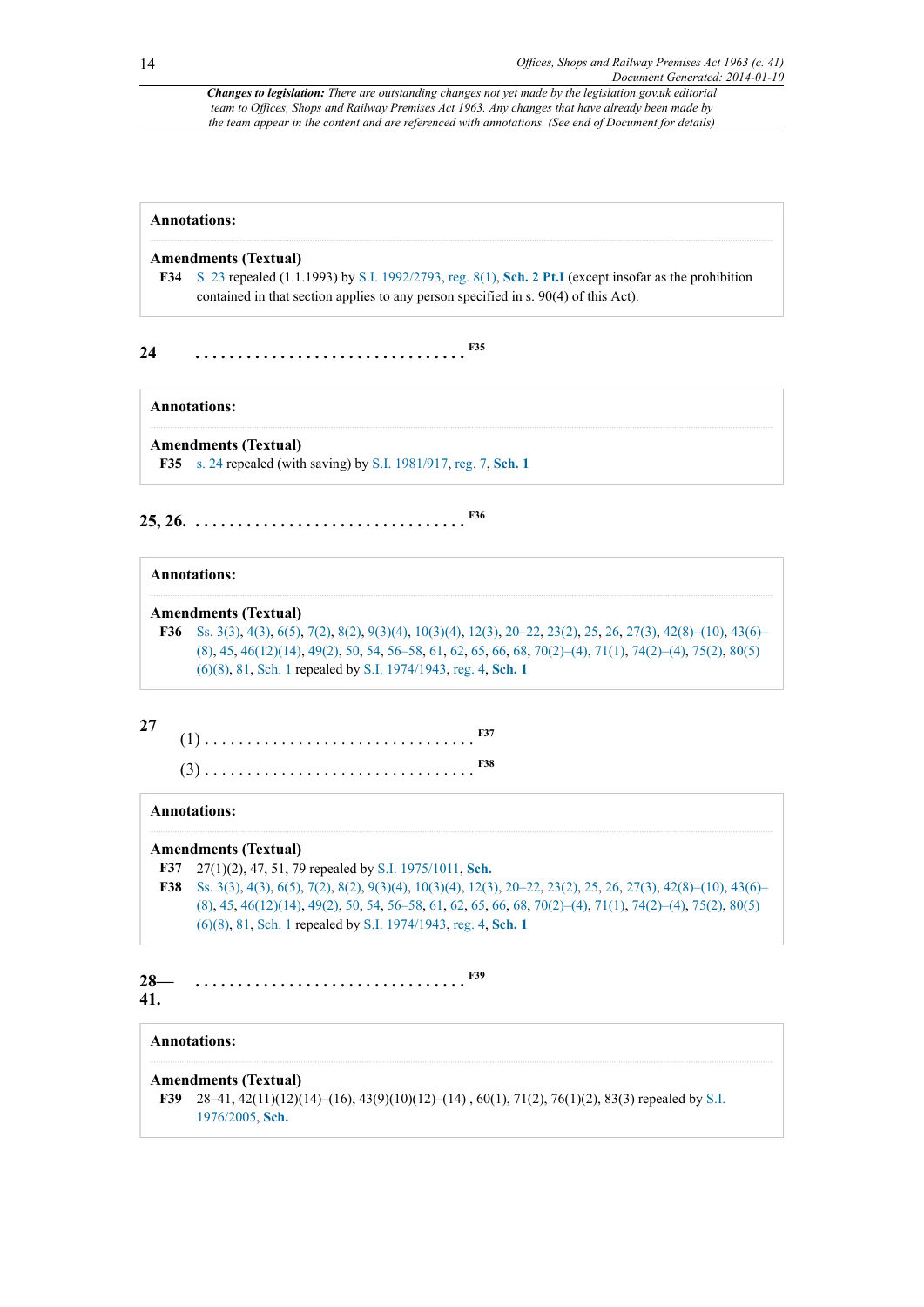*Special Provisions with respect to Buildings whereof Parts are Office, &c., Premises and with respect to certain contiguous Fuel Storage Premises*

### **42 Provisions with respect to buildings in single ownership.**

- (1) A building to which this section applies is one all parts of which are in the same ownership and a part of which consists of premises to which this Act applies, being premises held under a lease or an agreement for a lease or under a licence; and in this section a reference to a common part of a building to which this section applies shall be taken to refer to a part of the building that is used for the purposes of, but is not comprised in, a part of the building that consists of premises to which this Act applies.
- (2) The following provisions shall have effect for securing the cleanliness of common parts of buildings to which this section applies, that is to say:—
	- (a) every common part of a building to which this section applies, and all furniture, furnishings and fittings in such a part, shall be kept in a clean state;
	- (b) . . . . . . . . . . . . . . . . . . . . . . . . . . . . . . . . **[F40](#page-15-0)**
- <span id="page-14-1"></span><span id="page-14-0"></span>(3) The following provisions shall have effect for securing the illumination of common parts of buildings to which this section applies, that is to say:—
	- (a) effective provision shall be made for securing and maintaining, in every such part of a common part of a building to which this section applies as the following, namely, a part in which persons are working or passing, suitable and sufficient lighting, whether natural or artificial;
	- (b) . . . . . . . . . . . . . . . . . . . . . . . . . . . . . . . . **[F41](#page-15-1)**
	- (c) all glazed windows and skylights used for the lighting of a part of a common part of a building to which this section applies in which the securing of lighting is required by this subsection to be provided for shall, so far as reasonably practicable, be kept clean on both the inner and outer surfaces and free from obstruction;
	- (d) all apparatus installed in a common part of a building to which this section applies for producing artificial lighting in a part of that part in which the securing of lighting is required by this subsection to be provided for shall be properly maintained;

but paragraph (c) above shall not affect the whitewashing or shading of windows or skylights for the purpose of mitigating heat or glare.

- (4) Section 16(1) of this Act shall apply to floors, stairs, steps, passages and gangways comprised in, or constituting, a common part of a building to which this section applies as it applies to floors, stairs, steps, passages and gangways in premises to which this Act applies, section 16(2) of this Act shall apply to a staircase comprised in, or constituting, a common part of such a building as it applies to such a staircase as is mentioned in that subsection, and section 16(3) of this Act shall apply to an open side of such a staircase as is first mentioned in this subsection as it applies to an open side of such a staircase as is mentioned in the said subsection (2).
- <span id="page-14-2"></span>(5) In the event of a contravention, in relation to a common part of a building to which this section applies, of subsection (2) or (3) of this section  $\ldots$   $F^{42}$  and in the event of a contravention, in relation to any thing constituting, or comprised in, any such common part, of section 16 of this Act as applied by the last foregoing subsection, the owner of the building shall be guilty of an offence.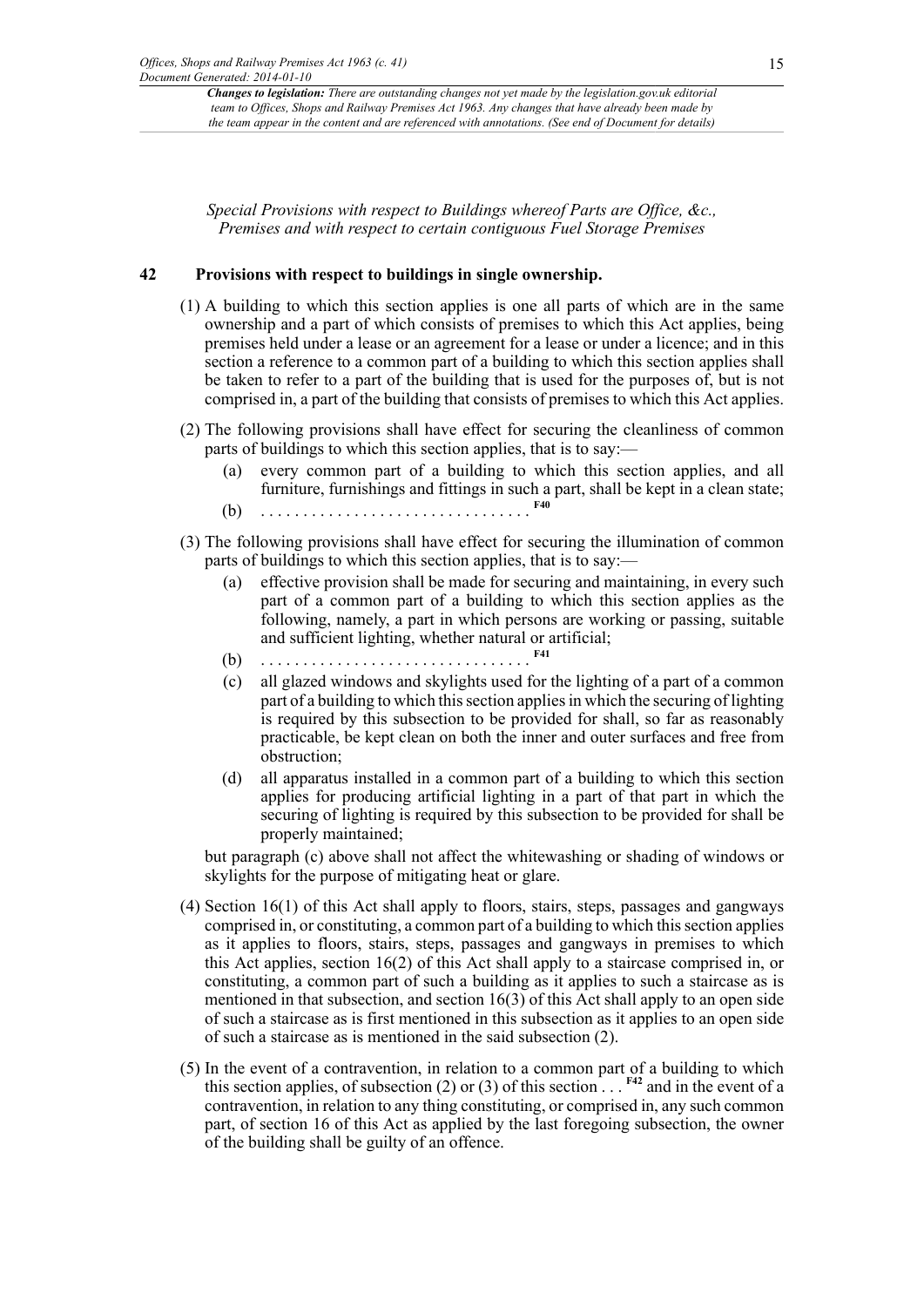- (6) For a contravention, in relation to premises comprised in a building to which this section applies, of section 9 of this Act (other than a contravention consisting in a failure to keep clean conveniences provided in pursuance of that section, not being conveniences provided for use jointly by the persons employed to work in the premises and by other persons), the owner of the building shall be responsible instead of the occupier of the premises.
- (7) For a contravention, in relation to premises comprised in a building to which this section applies, of section 10 of this Act (other than a contravention consisting in a failure to provide means of cleaning or drying or a failure to keep clean and in orderly condition the place where facilities are provided in pursuance of that section, not being facilities provided for use jointly by the persons employed to work in the premises and by other persons) the owner of the building shall be responsible instead of the occupier of the premises.

<span id="page-15-8"></span><span id="page-15-7"></span><span id="page-15-6"></span>

#### **Annotations:**

#### **Amendments (Textual)**

- <span id="page-15-0"></span>**[F40](#page-14-0)** [S. 42\(2\)\(b\)](http://www.legislation.gov.uk/id/ukpga/1963/41/section/42/2/b) repealed by [S.I. 1974/1943,](http://www.legislation.gov.uk/id/uksi/1974/1943) [reg. 4,](http://www.legislation.gov.uk/id/uksi/1974/1943/regulation/4) **[Sch. 1](http://www.legislation.gov.uk/id/uksi/1974/1943/schedule/1)**
- <span id="page-15-1"></span>**[F41](#page-14-1)** [S. 42\(3\)\(b\)](http://www.legislation.gov.uk/id/ukpga/1963/41/section/42/3/b) repealed by [S.I. 1974/1943,](http://www.legislation.gov.uk/id/uksi/1974/1943) [reg. 4,](http://www.legislation.gov.uk/id/uksi/1974/1943/regulation/4) **[Sch. 1](http://www.legislation.gov.uk/id/uksi/1974/1943/schedule/1)**
- <span id="page-15-2"></span>**[F42](#page-14-2)** Words repealed by [S.I. 1975/1011](http://www.legislation.gov.uk/id/uksi/1975/1011), **[Sch.](http://www.legislation.gov.uk/id/uksi/1975/1011/schedule)**
- <span id="page-15-3"></span>**[F43](#page-15-6)** [Ss. 3\(3\),](http://www.legislation.gov.uk/id/ukpga/1963/41/section/3/3) [4\(3\)](http://www.legislation.gov.uk/id/ukpga/1963/41/section/4/3), [6\(5\),](http://www.legislation.gov.uk/id/ukpga/1963/41/section/6/5) [7\(2\)](http://www.legislation.gov.uk/id/ukpga/1963/41/section/7/2), [8\(2\),](http://www.legislation.gov.uk/id/ukpga/1963/41/section/8/2) [9\(3\)\(4\),](http://www.legislation.gov.uk/id/ukpga/1963/41/section/9/3/4) [10\(3\)\(4\)](http://www.legislation.gov.uk/id/ukpga/1963/41/section/10/3/4), [12\(3\)](http://www.legislation.gov.uk/id/ukpga/1963/41/section/12/3), [20–22](http://www.legislation.gov.uk/id/ukpga/1963/41/section/20), [23\(2\)](http://www.legislation.gov.uk/id/ukpga/1963/41/section/23/2), [25,](http://www.legislation.gov.uk/id/ukpga/1963/41/section/25) [26](http://www.legislation.gov.uk/id/ukpga/1963/41/section/26), [27\(3\)](http://www.legislation.gov.uk/id/ukpga/1963/41/section/27/3), [42\(8\)–\(10\),](http://www.legislation.gov.uk/id/ukpga/1963/41/section/42/8) [43\(6\)–](http://www.legislation.gov.uk/id/ukpga/1963/41/section/43/6) [\(8\)](http://www.legislation.gov.uk/id/ukpga/1963/41/section/43/6), [45,](http://www.legislation.gov.uk/id/ukpga/1963/41/section/45) [46\(12\)\(14\)](http://www.legislation.gov.uk/id/ukpga/1963/41/section/46/12/14), [49\(2\)](http://www.legislation.gov.uk/id/ukpga/1963/41/section/49/2), [50,](http://www.legislation.gov.uk/id/ukpga/1963/41/section/50) [54](http://www.legislation.gov.uk/id/ukpga/1963/41/section/54), [56–58](http://www.legislation.gov.uk/id/ukpga/1963/41/section/56), [61,](http://www.legislation.gov.uk/id/ukpga/1963/41/section/61) [62](http://www.legislation.gov.uk/id/ukpga/1963/41/section/62), [65,](http://www.legislation.gov.uk/id/ukpga/1963/41/section/65) [66](http://www.legislation.gov.uk/id/ukpga/1963/41/section/66), [68,](http://www.legislation.gov.uk/id/ukpga/1963/41/section/68) [70\(2\)–\(4\),](http://www.legislation.gov.uk/id/ukpga/1963/41/section/70/2) [71\(1\),](http://www.legislation.gov.uk/id/ukpga/1963/41/section/71/1) [74\(2\)–\(4\),](http://www.legislation.gov.uk/id/ukpga/1963/41/section/74/2) [75\(2\),](http://www.legislation.gov.uk/id/ukpga/1963/41/section/75/2) [80\(5\)](http://www.legislation.gov.uk/id/ukpga/1963/41/section/80/5/6/8) [\(6\)\(8\),](http://www.legislation.gov.uk/id/ukpga/1963/41/section/80/5/6/8) [81](http://www.legislation.gov.uk/id/ukpga/1963/41/section/81), [Sch. 1](http://www.legislation.gov.uk/id/ukpga/1963/41/schedule/1) repealed by [S.I. 1974/1943,](http://www.legislation.gov.uk/id/uksi/1974/1943) [reg. 4,](http://www.legislation.gov.uk/id/uksi/1974/1943/regulation/4) **[Sch. 1](http://www.legislation.gov.uk/id/uksi/1974/1943/schedule/1)**
- <span id="page-15-4"></span>**[F44](#page-15-7)** 28–41, 42(11)(12)(14)–(16), 43(9)(10)(12)–(14) , 60(1), 71(2), 76(1)(2), 83(3) repealed by [S.I.](http://www.legislation.gov.uk/id/uksi/1976/2005) [1976/2005](http://www.legislation.gov.uk/id/uksi/1976/2005), **[Sch.](http://www.legislation.gov.uk/id/uksi/1976/2005/schedule)**
- <span id="page-15-5"></span>**[F45](#page-15-8)** 42(13), 43(11) repealed except in relation to offences committed before 1.1.1977, by [S.I. 1976/2005,](http://www.legislation.gov.uk/id/uksi/1976/2005) **[Sch.](http://www.legislation.gov.uk/id/uksi/1976/2005/schedule)**

#### **Modifications etc. (not altering text)**

**C21** [S. 42](http://www.legislation.gov.uk/id/ukpga/1963/41/section/42) extended by [Radiological Protection Act 1970 \(c. 46\),](http://www.legislation.gov.uk/id/ukpga/1970/46) **[s. 2\(6\)](http://www.legislation.gov.uk/id/ukpga/1970/46/section/2/6)**

#### **43 Provisions with respect to buildings plurally owned.**

- (1) A building to which this section applies is one of which different parts are owned by different persons and of which a part consists of premises to which this Act applies; and in this section a reference to a common part of a building to which this section applies shall be taken to refer to a part of the building that is used for the purposes of, but is not comprised in, a part of the building that consists of premises to which this Act applies.
- (2) Subsections (2) and (3) of the last foregoing section shall, with the substitution, for references to buildings to which that section applies and to common parts thereof, of references respectively to buildings to which this section applies and to common parts thereof, have effect for securing the cleanliness and illumination of common parts of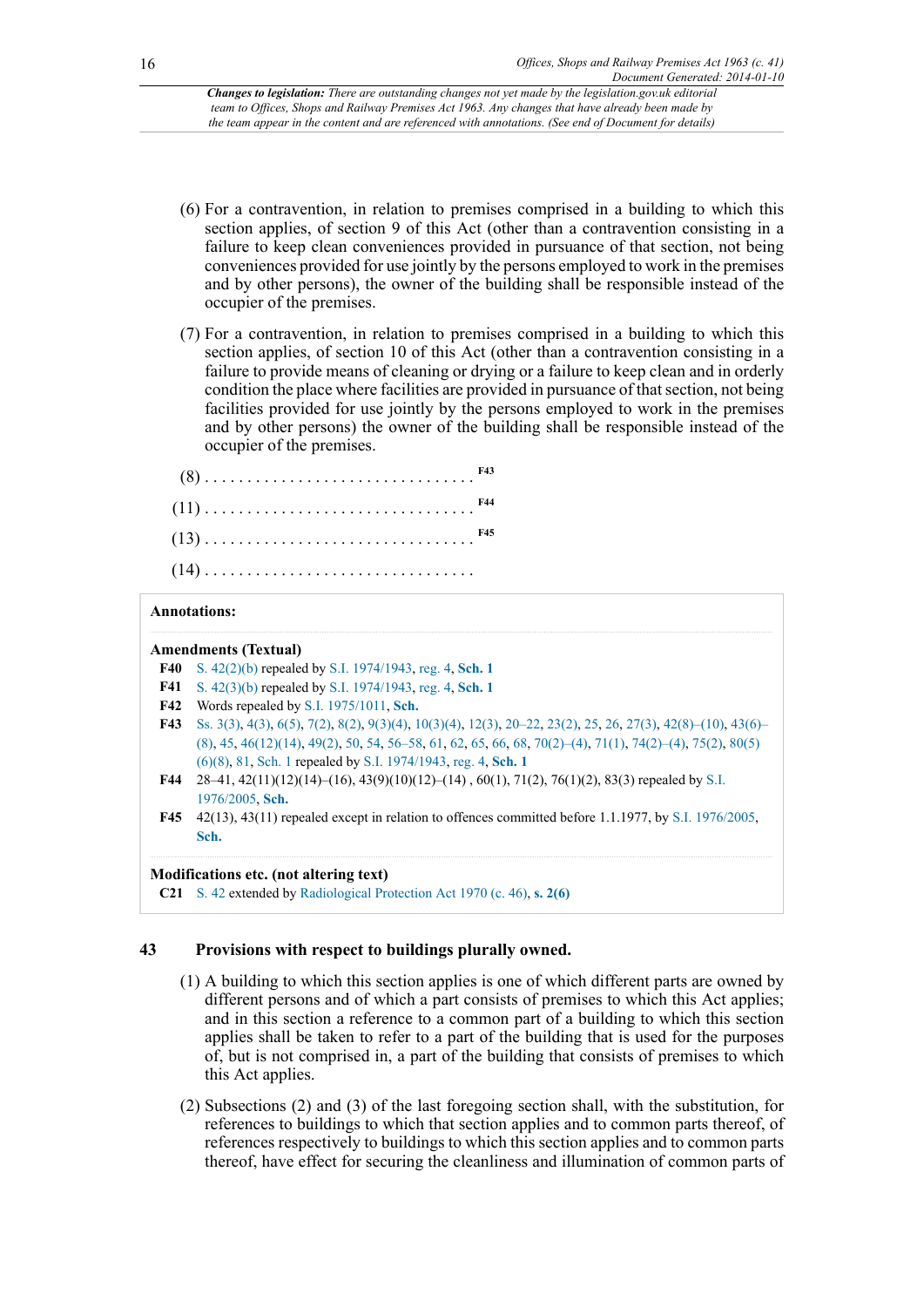buildings to which this section applies as they have effect for securing the cleanliness and illumination of common parts of buildings to which that section applies; and in the event of a contravention, in relation to a common part of a building to which this section applies, of either of those subsections or of regulations under either of them, the owner of the part (or, if there are more owners than one of the part, each of them) shall be guilty of an offence.

- (3) Section 16(1) of this Act shall apply to floors, stairs, steps, passages and gangways comprised in, or constituting, a common part of a building to which this section applies as it applies to floors, stairs, steps, passages and gangways in premises to which this Act applies, section 16(2) of this Act shall apply to a staircase comprised in, or constituting, a common part of such a building as it applies to such a staircase as is mentioned in that subsection, and section 16(3) of this Act shall apply to an open side of such a staircase as is first-mentioned in this subsection as it applies to an open side of such a staircase as is mentioned in the said subsection (2); and in the event of a contravention, in relation to any thing constituting, or comprised in, any such common part, of section 16 of this Act as applied by this subsection, the owner of the part (or if there are more owners than one of the part, each of them) shall be guilty of an offence.
- (4) For a contravention, in relation to premises consisting of part of any such part of a building to which this section applies as is owned by one of the persons who between them own the building (being premises held under a lease or an agreement for a lease or under a licence), of section 9 of this Act (other than a contravention consisting in a failure to keep clean conveniences provided in pursuance of that section, not being conveniences provided for use jointly by the persons employed to work in the premises and by other persons), the first-mentioned person shall be responsible instead of the occupier of the premises.
- (5) For a contravention, in relation to premises consisting of part of any such part of a building to which this section applies as is owned by one of the persons who between them own the building (being premises held under a lease or an agreement for a lease or under a licence), of section 10 of this Act (other than a contravention consisting in a failure to provide means of cleaning or drying or a failure to keep clean and in orderly condition the place where facilities are provided in pursuance of that section, not being facilities provided for use jointly by the persons employed to work in the premises and by other persons) the first-mentioned person shall be responsible instead of the occupier of the premises.

<span id="page-16-4"></span><span id="page-16-3"></span><span id="page-16-2"></span>

### **Annotations:**

**Amendments (Textual)**

- <span id="page-16-0"></span>**[F46](#page-16-2)** [Ss. 3\(3\),](http://www.legislation.gov.uk/id/ukpga/1963/41/section/3/3) [4\(3\)](http://www.legislation.gov.uk/id/ukpga/1963/41/section/4/3), [6\(5\),](http://www.legislation.gov.uk/id/ukpga/1963/41/section/6/5) [7\(2\)](http://www.legislation.gov.uk/id/ukpga/1963/41/section/7/2), [8\(2\),](http://www.legislation.gov.uk/id/ukpga/1963/41/section/8/2) [9\(3\)\(4\),](http://www.legislation.gov.uk/id/ukpga/1963/41/section/9/3/4) [10\(3\)\(4\)](http://www.legislation.gov.uk/id/ukpga/1963/41/section/10/3/4), [12\(3\)](http://www.legislation.gov.uk/id/ukpga/1963/41/section/12/3), [20–22](http://www.legislation.gov.uk/id/ukpga/1963/41/section/20), [23\(2\)](http://www.legislation.gov.uk/id/ukpga/1963/41/section/23/2), [25,](http://www.legislation.gov.uk/id/ukpga/1963/41/section/25) [26](http://www.legislation.gov.uk/id/ukpga/1963/41/section/26), [27\(3\)](http://www.legislation.gov.uk/id/ukpga/1963/41/section/27/3), [42\(8\)–\(10\),](http://www.legislation.gov.uk/id/ukpga/1963/41/section/42/8) [43\(6\)–](http://www.legislation.gov.uk/id/ukpga/1963/41/section/43/6) [\(8\)](http://www.legislation.gov.uk/id/ukpga/1963/41/section/43/6), [45,](http://www.legislation.gov.uk/id/ukpga/1963/41/section/45) [46\(12\)\(14\)](http://www.legislation.gov.uk/id/ukpga/1963/41/section/46/12/14), [49\(2\)](http://www.legislation.gov.uk/id/ukpga/1963/41/section/49/2), [50,](http://www.legislation.gov.uk/id/ukpga/1963/41/section/50) [54](http://www.legislation.gov.uk/id/ukpga/1963/41/section/54), [56–58](http://www.legislation.gov.uk/id/ukpga/1963/41/section/56), [61,](http://www.legislation.gov.uk/id/ukpga/1963/41/section/61) [62](http://www.legislation.gov.uk/id/ukpga/1963/41/section/62), [65,](http://www.legislation.gov.uk/id/ukpga/1963/41/section/65) [66](http://www.legislation.gov.uk/id/ukpga/1963/41/section/66), [68,](http://www.legislation.gov.uk/id/ukpga/1963/41/section/68) [70\(2\)–\(4\),](http://www.legislation.gov.uk/id/ukpga/1963/41/section/70/2) [71\(1\),](http://www.legislation.gov.uk/id/ukpga/1963/41/section/71/1) [74\(2\)–\(4\),](http://www.legislation.gov.uk/id/ukpga/1963/41/section/74/2) [75\(2\),](http://www.legislation.gov.uk/id/ukpga/1963/41/section/75/2) [80\(5\)](http://www.legislation.gov.uk/id/ukpga/1963/41/section/80/5/6/8) [\(6\)\(8\),](http://www.legislation.gov.uk/id/ukpga/1963/41/section/80/5/6/8) [81](http://www.legislation.gov.uk/id/ukpga/1963/41/section/81), [Sch. 1](http://www.legislation.gov.uk/id/ukpga/1963/41/schedule/1) repealed by [S.I. 1974/1943,](http://www.legislation.gov.uk/id/uksi/1974/1943) [reg. 4,](http://www.legislation.gov.uk/id/uksi/1974/1943/regulation/4) **[Sch. 1](http://www.legislation.gov.uk/id/uksi/1974/1943/schedule/1)**
- <span id="page-16-1"></span>**[F47](#page-16-3)** 28–41, 42(11)(12)(14)–(16), 43(9)(10)(12)–(14) , 60(1), 71(2), 76(1)(2), 83(3) repealed by [S.I.](http://www.legislation.gov.uk/id/uksi/1976/2005) [1976/2005](http://www.legislation.gov.uk/id/uksi/1976/2005), **[Sch.](http://www.legislation.gov.uk/id/uksi/1976/2005/schedule)**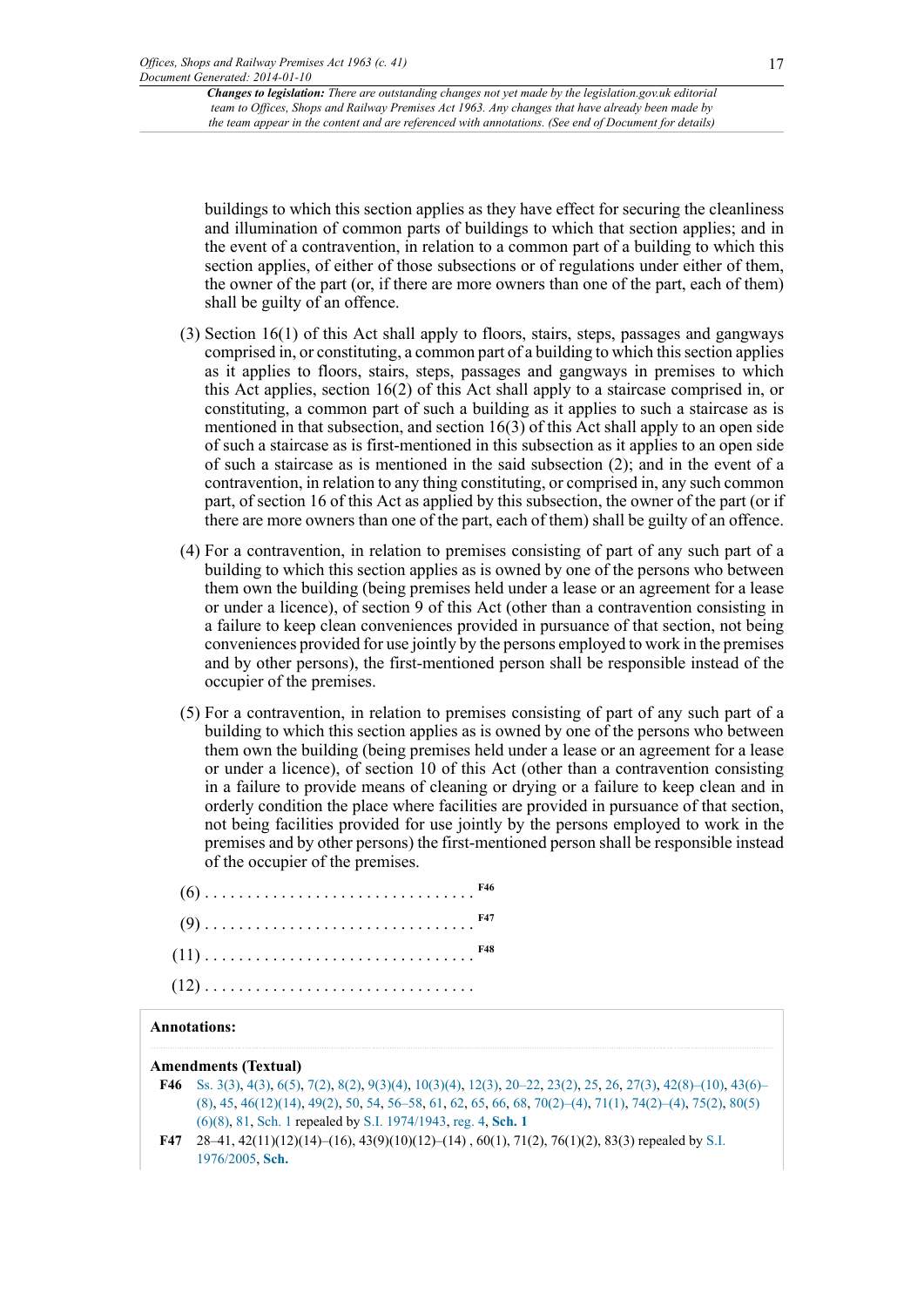<span id="page-17-0"></span>**[F48](#page-16-4)** 42(13), 43(11) repealed except in relation to offences committed before 1.1.1977, by [S.I. 1976/2005,](http://www.legislation.gov.uk/id/uksi/1976/2005) **[Sch.](http://www.legislation.gov.uk/id/uksi/1976/2005/schedule)**

### **Modifications etc. (not altering text)**

**C22** [S. 43](http://www.legislation.gov.uk/id/ukpga/1963/41/section/43) extended by [Radiological Protection Act 1970 \(c. 46\),](http://www.legislation.gov.uk/id/ukpga/1970/46) **[s. 2\(6\)](http://www.legislation.gov.uk/id/ukpga/1970/46/section/2/6)**

#### **44 Provisions with respect to contiguous fuel storage premises in single ownership.**

Where two sets or more of fuel storage premises any of which is held under a lease or an agreement for a lease or under a licence are established on a parcel of land all parts of which are in the same ownership, then—

- (a) For a contravention, in relation to any of those sets of premises, of section 9 of this Act (other than a contravention consisting in a failure to keep clean conveniences provided in pursuance of that section, not being conveniences provided for use jointly by the persons employed to work in that set of premises and by other persons); and
- (b) for a contravention, in relation to any of those sets of premises, of section 10 of this Act (other than a contravention consisting in a failure to provide means of cleaning and drying or a failure to keep clean and in orderly condition the place where facilities are provided in pursuance of that section, not being facilities provided for use jointly by the persons employed to work in that set of premises and by other persons);

the owner of that set of premises shall be responsible instead of the occupier thereof.

### **Annotations:**

#### **Modifications etc. (not altering text)**

**C23** [S. 44](http://www.legislation.gov.uk/id/ukpga/1963/41/section/44) extended by [Radiological Protection Act 1970 \(c. 46\),](http://www.legislation.gov.uk/id/ukpga/1970/46) **[s. 2\(6\)](http://www.legislation.gov.uk/id/ukpga/1970/46/section/2/6)**

<span id="page-17-2"></span>*Exemptions*

**45 . . . . . . . . . . . . . . . . . . . . . . . . . . . . . . . . [F49](#page-17-1)**

#### **Annotations:**

#### **Amendments (Textual)**

<span id="page-17-1"></span>**[F49](#page-17-2)** [Ss. 3\(3\),](http://www.legislation.gov.uk/id/ukpga/1963/41/section/3/3) [4\(3\)](http://www.legislation.gov.uk/id/ukpga/1963/41/section/4/3), [6\(5\),](http://www.legislation.gov.uk/id/ukpga/1963/41/section/6/5) [7\(2\)](http://www.legislation.gov.uk/id/ukpga/1963/41/section/7/2), [8\(2\),](http://www.legislation.gov.uk/id/ukpga/1963/41/section/8/2) [9\(3\)\(4\),](http://www.legislation.gov.uk/id/ukpga/1963/41/section/9/3/4) [10\(3\)\(4\)](http://www.legislation.gov.uk/id/ukpga/1963/41/section/10/3/4), [12\(3\)](http://www.legislation.gov.uk/id/ukpga/1963/41/section/12/3), [20–22](http://www.legislation.gov.uk/id/ukpga/1963/41/section/20), [23\(2\)](http://www.legislation.gov.uk/id/ukpga/1963/41/section/23/2), [25,](http://www.legislation.gov.uk/id/ukpga/1963/41/section/25) [26](http://www.legislation.gov.uk/id/ukpga/1963/41/section/26), [27\(3\)](http://www.legislation.gov.uk/id/ukpga/1963/41/section/27/3), [42\(8\)–\(10\),](http://www.legislation.gov.uk/id/ukpga/1963/41/section/42/8) [43\(6\)–](http://www.legislation.gov.uk/id/ukpga/1963/41/section/43/6) [\(8\)](http://www.legislation.gov.uk/id/ukpga/1963/41/section/43/6), [45,](http://www.legislation.gov.uk/id/ukpga/1963/41/section/45) [46\(12\)\(14\)](http://www.legislation.gov.uk/id/ukpga/1963/41/section/46/12/14), [49\(2\)](http://www.legislation.gov.uk/id/ukpga/1963/41/section/49/2), [50,](http://www.legislation.gov.uk/id/ukpga/1963/41/section/50) [54](http://www.legislation.gov.uk/id/ukpga/1963/41/section/54), [56–58](http://www.legislation.gov.uk/id/ukpga/1963/41/section/56), [61,](http://www.legislation.gov.uk/id/ukpga/1963/41/section/61) [62](http://www.legislation.gov.uk/id/ukpga/1963/41/section/62), [65,](http://www.legislation.gov.uk/id/ukpga/1963/41/section/65) [66](http://www.legislation.gov.uk/id/ukpga/1963/41/section/66), [68,](http://www.legislation.gov.uk/id/ukpga/1963/41/section/68) [70\(2\)–\(4\),](http://www.legislation.gov.uk/id/ukpga/1963/41/section/70/2) [71\(1\),](http://www.legislation.gov.uk/id/ukpga/1963/41/section/71/1) [74\(2\)–\(4\),](http://www.legislation.gov.uk/id/ukpga/1963/41/section/74/2) [75\(2\),](http://www.legislation.gov.uk/id/ukpga/1963/41/section/75/2) [80\(5\)](http://www.legislation.gov.uk/id/ukpga/1963/41/section/80/5/6/8) [\(6\)\(8\),](http://www.legislation.gov.uk/id/ukpga/1963/41/section/80/5/6/8) [81](http://www.legislation.gov.uk/id/ukpga/1963/41/section/81), [Sch. 1](http://www.legislation.gov.uk/id/ukpga/1963/41/schedule/1) repealed by [S.I. 1974/1943,](http://www.legislation.gov.uk/id/uksi/1974/1943) [reg. 4,](http://www.legislation.gov.uk/id/uksi/1974/1943/regulation/4) **[Sch. 1](http://www.legislation.gov.uk/id/uksi/1974/1943/schedule/1)**

### **46 Power of authorities who enforce Act to grant exemptions from certain requirements thereof.**

- (1) The authority having power to enforce, with respect to any premises, the following provisions of this Act, namely, section 5(2) and sections 6 and 9, may—
	- (a) exempt the premises or any room therein from all or any of the requirements imposed by the said sections 5(2) and 6;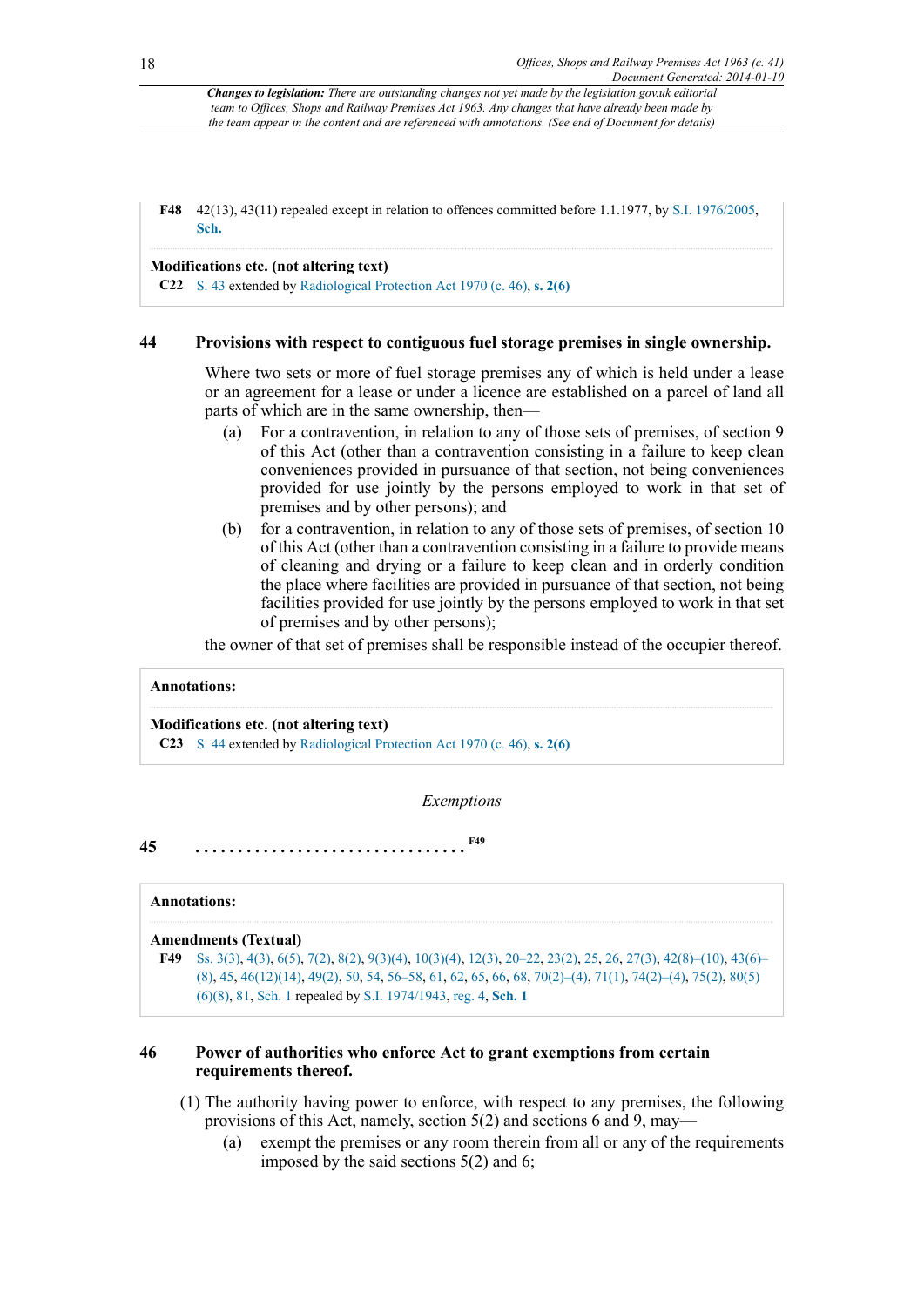(b) exempt the premises from all or any of the requirements imposed by the said section 9;

if satisfied that, in the circumstances affecting the subject of the exemption, compliance with the requirements or requirement from which exemption is granted is not reasonably practicable.

- (2) The authority having power to enforce section  $10(1)$  of this Act with respect to any premises may, if satisfied that it is not reasonably practicable for running water to be supplied there or for running water so supplied to be heated, exempt the premises from so much of that subsection as requires the water supplied to be running water.
- (3) An exemption under subsection (1) of this section of, or of a room in, any premises from a requirement of a provision of this Act may be granted for a period not exceeding two years, but may from time to time be extended for a further such period beyond the expiration of the period at the expiration of which it would otherwise expire if the authority having power to enforce that provision with respect to the premises are satisfied as mentioned in subsection (1) of this section and are further satisfied that the person who, if the exemption were not in force, would be responsible for a contravention in relation to the premises of that provision (being a contravention consisting in a failure to comply with that requirement) has not failed to do anything the doing of which might have rendered compliance with that requirement reasonably practicable.
- (4) An exemption under subsection (2) of this section may be granted without limit of time or for a specified period; but the grant of such an exemption for a specified period shall not preclude the grant of the like exemption for further periods.
- <span id="page-18-0"></span>(5) An exemption of, or of a room in, any premises from a requirement imposed by a provision of this Act shall not be granted or extended under this section—
	- (a) except upon application made to **[ [F50](#page-20-0)**the authority having power to enforce with respect to the premises the provision imposing the requirement, in such form as may be prescribed by order made by the Minister,—
		- (i) in a case where the grant of an exemption is sought, by the person who would be responsible for a contravention in relation to the premises of that provision (being a contravention consisting in a failure to comply with that requirement);
		- (ii) in a case where the extension of an exemption is sought, by the person who, if the exemption were not in force, would be responsible as aforesaid;
	- (b) unless the application is accompanied by a certificate in such form as may be so prescribed, that the obligation to which the applicant is subject by virtue of subsection (6)(a) below has been complied with; and
	- (c) until the expiration of the period of fourteen days beginning with the day next following that on which the application is made.
- (6) In relation to an application for the grant or extension of an exemption under this section of, or of a room in, any premises, compliance by the applicant with the following requirements shall be requisite, namely,—
	- (a) he must, immediately before the application is made, post in the premises, in such a position, and in such characters, as to be easily seen and read by the persons employed to work in the premises, a notice—
		- (i) stating that such an application is being made;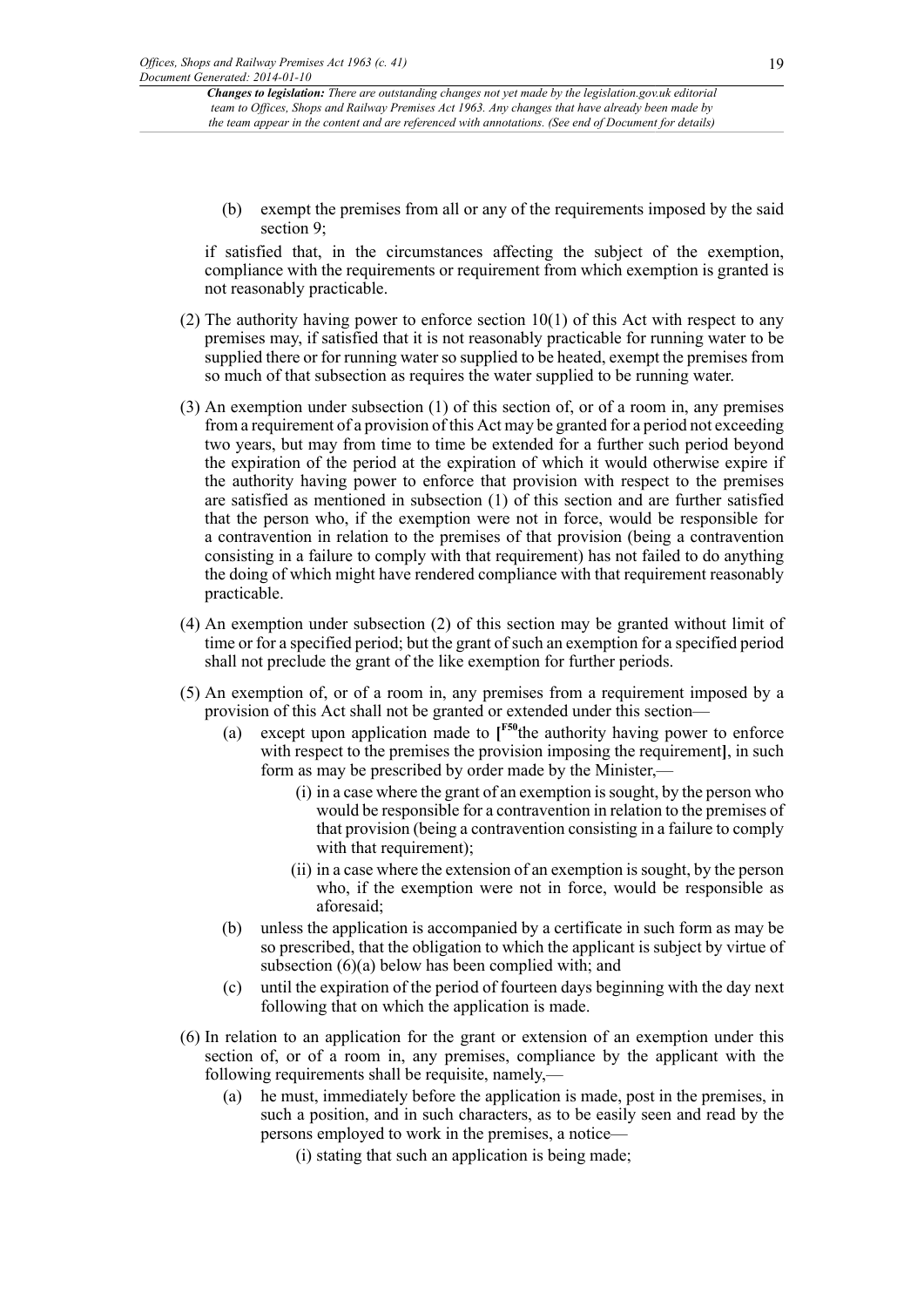- (ii) specifying the requirement from which exemption or, as the case may be, further exemption, is being sought;
- (iii) specifying the period for which the grant or, as the case may be, the extension, is being sought (or if, where a grant of exemption is being sought under subsection (2) of this section, it be the case that the grant thereof without limit of time is being sought, specifying that fact);
- <span id="page-19-0"></span>(iv) specifying the name and address of the authority to whom the application is being made and notifying the persons aforesaid that written representations with respect to the application may be made by any of them to that authority before the expiration of the period of fourteen days beginning with the day next following that on which the notice is posted in compliance with this paragraph;
- (b) he must keep the said notice posted as aforesaid throughout the last-mentioned period;

<span id="page-19-1"></span>and a person making an application under this section who fails to comply with an obligation to which he is, in relation to the application, subject by virtue of this subsection shall be guilty of an offence and liable **[ [F51](#page-20-1)**on summary conviction**]** to a fine not exceeding **[ [F52](#page-20-2)**level 1 on the standard scale**]**.

- (7) An exemption under this section of, or of a room in, any premises from a requirement imposed by a provision of this Act may, if the authority having power to enforce that provision with respect to the premises cease to be satisfied with respect to the matters with respect to which they were satisfied when the exemption was granted or, if the exemption has been extended under subsection (3) of this section, when it was extended, be withdrawn by that authority provided that three months' notice of intention to withdraw it has been given to the person who, if the exemption were not in force, would be responsible for a contravention in relation to the premises of that provision (being a contravention consisting in a failure to comply with that requirement).
- (8) Where an exemption of, or of a room in, any premises from a requirement imposed by a provision of this Act or an extension of such an exemption is granted under this section by an authority, a certificate of the grant or extension shall be sent by the authority to the person who, if the exemption were not in force, would be responsible for a contravention in relation to the premises of that provision (being a contravention consisting in a failure to comply with that requirement).
- <span id="page-19-2"></span>**[F53](#page-20-3)**(9) . . . . . . . . . . . . . . . . . . . . . . . . . . . . . . . .
- (10) Notice of the refusal by an authority to grant or extend an exemption under this section shall be given by them to the applicant for the grant or extension and also (if it be the case that representations with respect to the application were duly made by the persons employed to work in the premises to which the application related or any of those persons), either individually to such of those persons as duly made representations or to a person appearing to the authority to be representative of such of those persons as duly made representations or to each of a number of persons who appear to the authority to be representative between them of such of those persons as duly made representations.
- (11) A person who is aggrieved—
	- (a) by the refusal of an authority to grant or extend an exemption under this section of, or of a room in, any premises; or
	- (b) by a notice of intention to withdrawn such an exemption;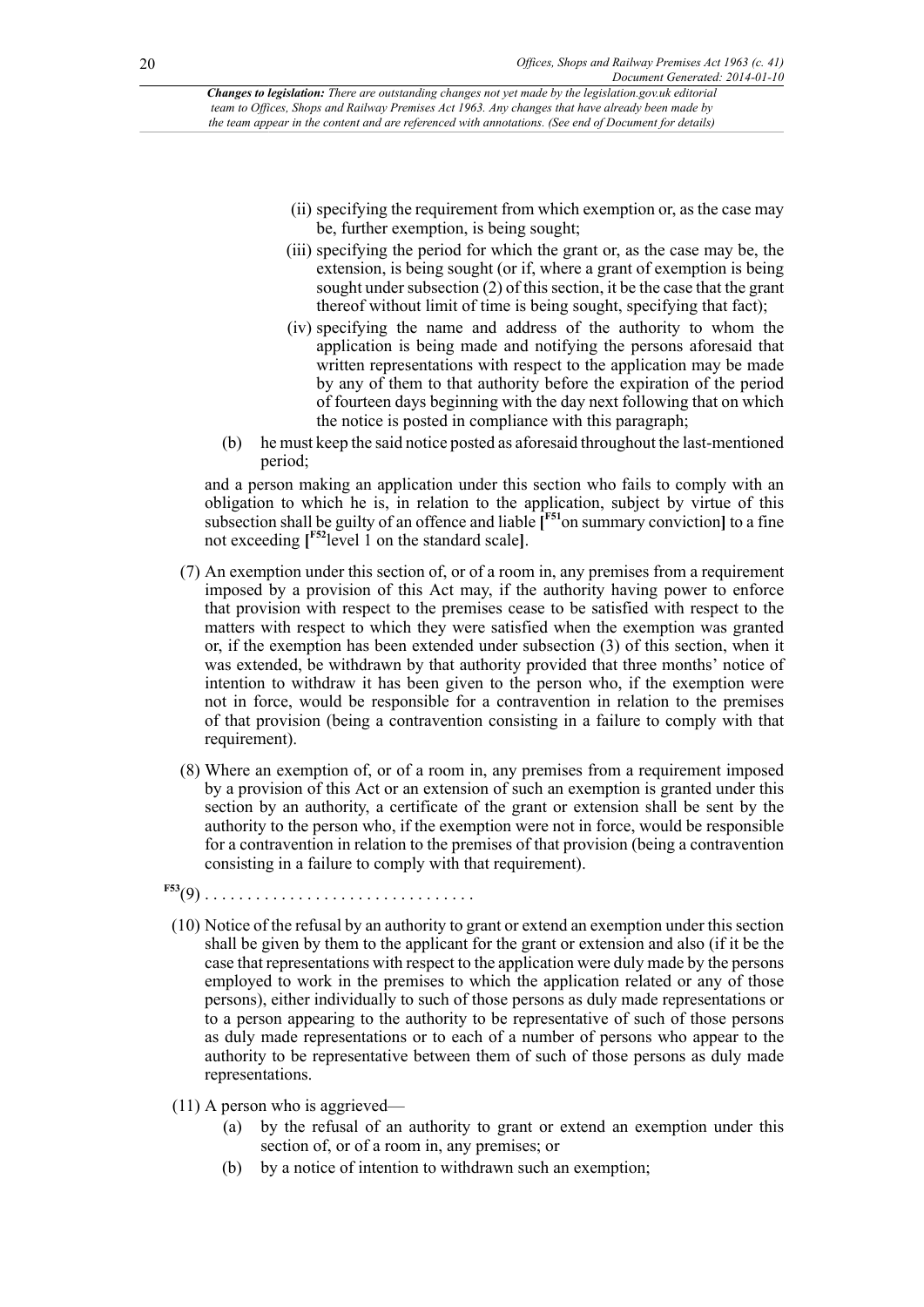may, within twenty-one days of the refusal or, as the case may be, service of the notice, appeal, if the premises are situate in England or Wales, to a magistrates' court acting for the petty sessions area in which they are situate, or, if they are situate in Scotland, to the sheriff within whose jurisdiction they are situate, and on any such appeal—

- (i) in a case falling within paragraph (a) above, the court or sheriff, if satisfied with respect to the matters with respect to which the authority would have to have been satisfied as a condition of their granting or extending the exemption, may order the authority to grant or extend it, in the case of an exemption under subsection (1) of this section, for such period not exceeding two years as may be specified in the order, and, in the case of an exemption under subsection (2) of this section, either without limit of time or for such period as may be so specified;
- <span id="page-20-5"></span>(ii) in a case falling within paragraph (b) above, the court or sheriff, if satisfied with respect to the matters with respect to which the authority were satisfied when the exemption was granted or, if it has been extended, when it was extended, may order the authority to cancel the notice of intention to withdraw the exemption.
- (12) . . . . . . . . . . . . . . . . . . . . . . . . . . . . . . . . **[F54](#page-20-4)**
- (13) In relation to an application made under this section with respect to, or to a room in, premises which form part of a building to which section 42 or 43 of this Act applies, subsection (6) above shall have effect with the substitution, for the words in paragraph (a) "post in the premises", of the words "post in the premises or in a part of the building which for the purposes of the said section 42 or the said section 43 (as the case may be) is referred to as a common part of the building".
- (14) . . . . . . . . . . . . . . . . . . . . . . . . . . . . . . . .

#### **Annotations:**

#### **Amendments (Textual)**

- <span id="page-20-0"></span>**[F50](#page-18-0)** Words substituted by [S.I. 1974/1943,](http://www.legislation.gov.uk/id/uksi/1974/1943) **[Sch. 2 para. 5](http://www.legislation.gov.uk/id/uksi/1974/1943/schedule/2/paragraph/5)**
- <span id="page-20-1"></span>**[F51](#page-19-0)** Words inserted by [S.I. 1974/1943](http://www.legislation.gov.uk/id/uksi/1974/1943), **[Sch. 2](http://www.legislation.gov.uk/id/uksi/1974/1943/schedule/2)**, [para. 2](http://www.legislation.gov.uk/id/uksi/1974/1943/paragraph/2)
- <span id="page-20-2"></span>**[F52](#page-19-1)** Words substituted by virtue of (E.W.) [Criminal Justice Act 1982 \(c. 48, SIF 39:1\)](http://www.legislation.gov.uk/id/ukpga/1982/48), **[ss. 38](http://www.legislation.gov.uk/id/ukpga/1982/48/section/38)**, [46](http://www.legislation.gov.uk/id/ukpga/1982/48/section/46) and (S.) [Criminal Procedure \(Scotland\) Act 1975 \(c. 21, SIF 39:1\)](http://www.legislation.gov.uk/id/ukpga/1975/21), **[ss. 289F](http://www.legislation.gov.uk/id/ukpga/1975/21/section/289F)**, [289G](http://www.legislation.gov.uk/id/ukpga/1975/21/section/289G)
- <span id="page-20-3"></span>**[F53](#page-19-2)** [S. 46\(9\)](http://www.legislation.gov.uk/id/ukpga/1963/41/section/46/9) repealed (1.1.1996) by [S.I. 1995/2923,](http://www.legislation.gov.uk/id/uksi/1995/2923) [reg. 3\(1\)](http://www.legislation.gov.uk/id/uksi/1995/2923/regulation/3/1), **[Sch. Pt. I](http://www.legislation.gov.uk/id/uksi/1995/2923/schedule/part/I)**
- <span id="page-20-4"></span>**[F54](#page-20-5)** [Ss. 3\(3\),](http://www.legislation.gov.uk/id/ukpga/1963/41/section/3/3) [4\(3\)](http://www.legislation.gov.uk/id/ukpga/1963/41/section/4/3), [6\(5\),](http://www.legislation.gov.uk/id/ukpga/1963/41/section/6/5) [7\(2\)](http://www.legislation.gov.uk/id/ukpga/1963/41/section/7/2), [8\(2\),](http://www.legislation.gov.uk/id/ukpga/1963/41/section/8/2) [9\(3\)\(4\),](http://www.legislation.gov.uk/id/ukpga/1963/41/section/9/3/4) [10\(3\)\(4\)](http://www.legislation.gov.uk/id/ukpga/1963/41/section/10/3/4), [12\(3\)](http://www.legislation.gov.uk/id/ukpga/1963/41/section/12/3), [20–22](http://www.legislation.gov.uk/id/ukpga/1963/41/section/20), [23\(2\)](http://www.legislation.gov.uk/id/ukpga/1963/41/section/23/2), [25,](http://www.legislation.gov.uk/id/ukpga/1963/41/section/25) [26](http://www.legislation.gov.uk/id/ukpga/1963/41/section/26), [27\(3\)](http://www.legislation.gov.uk/id/ukpga/1963/41/section/27/3), [42\(8\)–\(10\),](http://www.legislation.gov.uk/id/ukpga/1963/41/section/42/8) [43\(6\)–](http://www.legislation.gov.uk/id/ukpga/1963/41/section/43/6) [\(8\)](http://www.legislation.gov.uk/id/ukpga/1963/41/section/43/6), [45,](http://www.legislation.gov.uk/id/ukpga/1963/41/section/45) [46\(12\)\(14\)](http://www.legislation.gov.uk/id/ukpga/1963/41/section/46/12/14), [49\(2\)](http://www.legislation.gov.uk/id/ukpga/1963/41/section/49/2), [50,](http://www.legislation.gov.uk/id/ukpga/1963/41/section/50) [54](http://www.legislation.gov.uk/id/ukpga/1963/41/section/54), [56–58](http://www.legislation.gov.uk/id/ukpga/1963/41/section/56), [61,](http://www.legislation.gov.uk/id/ukpga/1963/41/section/61) [62](http://www.legislation.gov.uk/id/ukpga/1963/41/section/62), [65,](http://www.legislation.gov.uk/id/ukpga/1963/41/section/65) [66](http://www.legislation.gov.uk/id/ukpga/1963/41/section/66), [68,](http://www.legislation.gov.uk/id/ukpga/1963/41/section/68) [70\(2\)–\(4\),](http://www.legislation.gov.uk/id/ukpga/1963/41/section/70/2) [71\(1\),](http://www.legislation.gov.uk/id/ukpga/1963/41/section/71/1) [74\(2\)–\(4\),](http://www.legislation.gov.uk/id/ukpga/1963/41/section/74/2) [75\(2\),](http://www.legislation.gov.uk/id/ukpga/1963/41/section/75/2) [80\(5\)](http://www.legislation.gov.uk/id/ukpga/1963/41/section/80/5/6/8) [\(6\)\(8\),](http://www.legislation.gov.uk/id/ukpga/1963/41/section/80/5/6/8) [81](http://www.legislation.gov.uk/id/ukpga/1963/41/section/81), [Sch. 1](http://www.legislation.gov.uk/id/ukpga/1963/41/schedule/1) repealed by [S.I. 1974/1943,](http://www.legislation.gov.uk/id/uksi/1974/1943) [reg. 4,](http://www.legislation.gov.uk/id/uksi/1974/1943/regulation/4) **[Sch. 1](http://www.legislation.gov.uk/id/uksi/1974/1943/schedule/1)**

#### **Modifications etc. (not altering text)**

<span id="page-20-7"></span>**C24** [S. 46](http://www.legislation.gov.uk/id/ukpga/1963/41/section/46) extended by [Radiological Protection Act 1970 \(c. 46\),](http://www.legislation.gov.uk/id/ukpga/1970/46) **[s. 2\(6\)](http://www.legislation.gov.uk/id/ukpga/1970/46/section/2/6)**

## **47 . . . . . . . . . . . . . . . . . . . . . . . . . . . . . . . . [F55](#page-20-6)**

#### **Annotations:**

#### **Amendments (Textual)**

<span id="page-20-6"></span>**[F55](#page-20-7)** 27(1)(2), 47, 51, 79 repealed by [S.I. 1975/1011](http://www.legislation.gov.uk/id/uksi/1975/1011), **[Sch.](http://www.legislation.gov.uk/id/uksi/1975/1011/schedule)**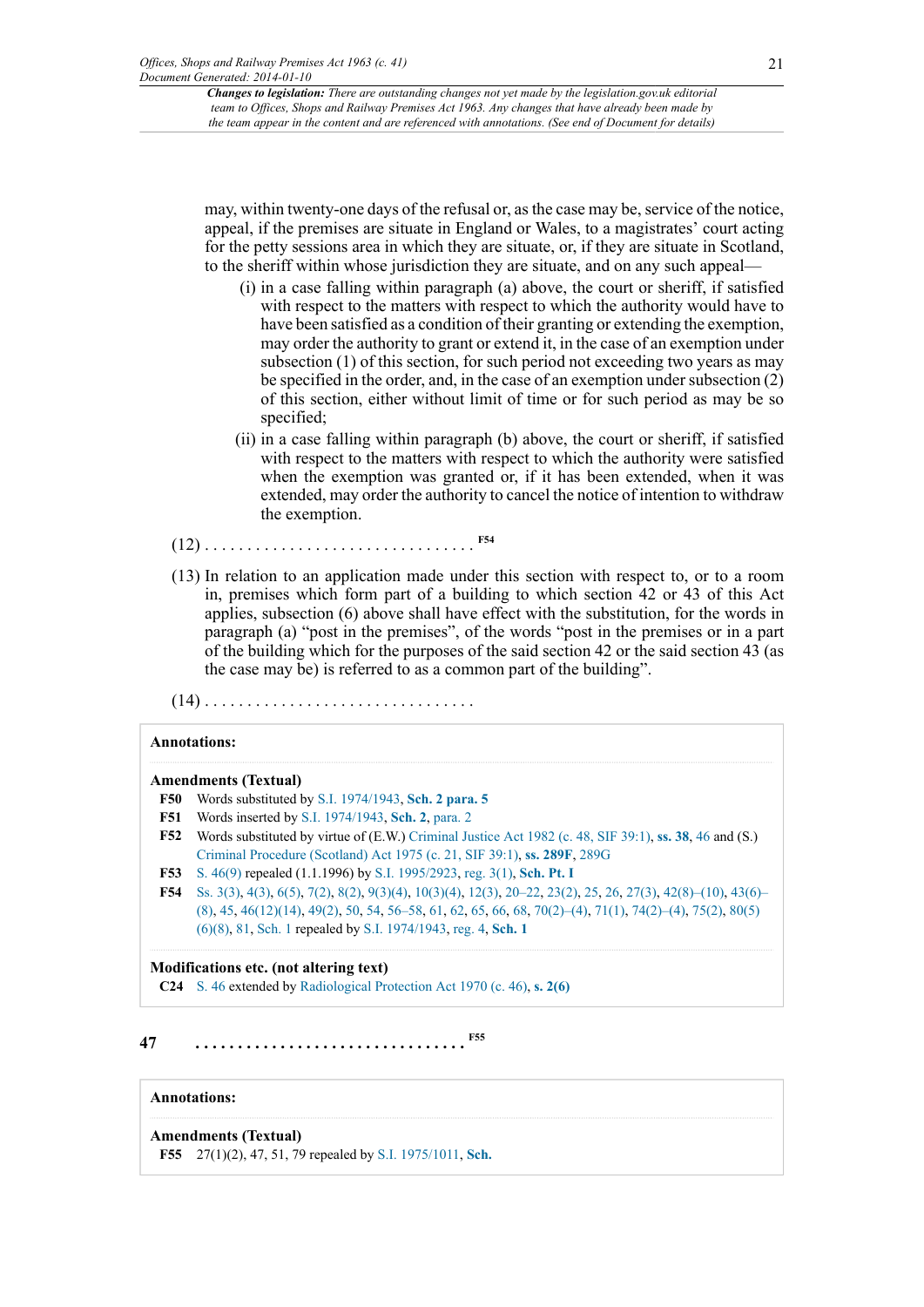**48 . . . . . . . . . . . . . . . . . . . . . . . . . . . . . . . . [F56](#page-21-0)**

<span id="page-21-0"></span>

| <b>Annotations:</b>                                                                              |
|--------------------------------------------------------------------------------------------------|
| <b>Amendments (Textual)</b><br><b>F56</b> S. 48 repealed by S.I. 1980/804, reg. 13, Sch. 5 Pt. I |

#### <span id="page-21-9"></span><span id="page-21-8"></span><span id="page-21-6"></span><span id="page-21-1"></span>*Information*

### **49 Notification of fact of employment of persons.**

- (1) Before a person first begins, after the coming into operation of this subsection with respect to any office, shop or railway premises, to employ persons to work therein, he shall serve on the appropriate authority two copies of a notice stating that persons will be employed by him so to work and containing such other (if any) information as may be prescribed by order of the Minister, being a notice in such form and of such size as may be so prescribed.
- (2) . . . . . . . . . . . . . . . . . . . . . . . . . . . . . . . . **[F57](#page-21-2)**
- <span id="page-21-7"></span>(3) A person who fails to comply with an obligation to which he is subject by virtue of **[ [F58](#page-21-3)**the foregoing subsection**]** shall be guilty of an offence and liable **[ [F59](#page-21-4)**on summary conviction**]** to a fine not exceeding **[ [F60](#page-21-5)**level 1 on the standard scale**]**.
- (4) Proceedings for an offence under this section may be commenced at any time within twelve months from the time when the offence was committed.
- (5) In this section "appropriate authority" has the same meaning as in the last foregoing section.

#### **Annotations:**

#### **Amendments (Textual)**

- <span id="page-21-2"></span>**[F57](#page-21-6)** [Ss. 3\(3\),](http://www.legislation.gov.uk/id/ukpga/1963/41/section/3/3) [4\(3\)](http://www.legislation.gov.uk/id/ukpga/1963/41/section/4/3), [6\(5\),](http://www.legislation.gov.uk/id/ukpga/1963/41/section/6/5) [7\(2\)](http://www.legislation.gov.uk/id/ukpga/1963/41/section/7/2), [8\(2\),](http://www.legislation.gov.uk/id/ukpga/1963/41/section/8/2) [9\(3\)\(4\),](http://www.legislation.gov.uk/id/ukpga/1963/41/section/9/3/4) [10\(3\)\(4\)](http://www.legislation.gov.uk/id/ukpga/1963/41/section/10/3/4), [12\(3\)](http://www.legislation.gov.uk/id/ukpga/1963/41/section/12/3), [20–22](http://www.legislation.gov.uk/id/ukpga/1963/41/section/20), [23\(2\)](http://www.legislation.gov.uk/id/ukpga/1963/41/section/23/2), [25,](http://www.legislation.gov.uk/id/ukpga/1963/41/section/25) [26](http://www.legislation.gov.uk/id/ukpga/1963/41/section/26), [27\(3\)](http://www.legislation.gov.uk/id/ukpga/1963/41/section/27/3), [42\(8\)–\(10\),](http://www.legislation.gov.uk/id/ukpga/1963/41/section/42/8) [43\(6\)–](http://www.legislation.gov.uk/id/ukpga/1963/41/section/43/6) [\(8\)](http://www.legislation.gov.uk/id/ukpga/1963/41/section/43/6), [45,](http://www.legislation.gov.uk/id/ukpga/1963/41/section/45) [46\(12\)\(14\)](http://www.legislation.gov.uk/id/ukpga/1963/41/section/46/12/14), [49\(2\)](http://www.legislation.gov.uk/id/ukpga/1963/41/section/49/2), [50,](http://www.legislation.gov.uk/id/ukpga/1963/41/section/50) [54](http://www.legislation.gov.uk/id/ukpga/1963/41/section/54), [56–58](http://www.legislation.gov.uk/id/ukpga/1963/41/section/56), [61,](http://www.legislation.gov.uk/id/ukpga/1963/41/section/61) [62](http://www.legislation.gov.uk/id/ukpga/1963/41/section/62), [65,](http://www.legislation.gov.uk/id/ukpga/1963/41/section/65) [66](http://www.legislation.gov.uk/id/ukpga/1963/41/section/66), [68,](http://www.legislation.gov.uk/id/ukpga/1963/41/section/68) [70\(2\)–\(4\),](http://www.legislation.gov.uk/id/ukpga/1963/41/section/70/2) [71\(1\),](http://www.legislation.gov.uk/id/ukpga/1963/41/section/71/1) [74\(2\)–\(4\),](http://www.legislation.gov.uk/id/ukpga/1963/41/section/74/2) [75\(2\),](http://www.legislation.gov.uk/id/ukpga/1963/41/section/75/2) [80\(5\)](http://www.legislation.gov.uk/id/ukpga/1963/41/section/80/5/6/8) [\(6\)\(8\),](http://www.legislation.gov.uk/id/ukpga/1963/41/section/80/5/6/8) [81](http://www.legislation.gov.uk/id/ukpga/1963/41/section/81), [Sch. 1](http://www.legislation.gov.uk/id/ukpga/1963/41/schedule/1) repealed by [S.I. 1974/1943,](http://www.legislation.gov.uk/id/uksi/1974/1943) [reg. 4,](http://www.legislation.gov.uk/id/uksi/1974/1943/regulation/4) **[Sch. 1](http://www.legislation.gov.uk/id/uksi/1974/1943/schedule/1)**
- <span id="page-21-3"></span>**[F58](#page-21-7)** Words substituted by [S.I. 1974/1943,](http://www.legislation.gov.uk/id/uksi/1974/1943) **[Sch. 2](http://www.legislation.gov.uk/id/uksi/1974/1943/schedule/2)**, [para. 7](http://www.legislation.gov.uk/id/uksi/1974/1943/paragraph/7)
- <span id="page-21-4"></span>**[F59](#page-21-8)** Words inserted by [S.I. 1974/1943](http://www.legislation.gov.uk/id/uksi/1974/1943), **[Sch. 2](http://www.legislation.gov.uk/id/uksi/1974/1943/schedule/2)**, [para. 2](http://www.legislation.gov.uk/id/uksi/1974/1943/paragraph/2)
- <span id="page-21-5"></span>**[F60](#page-21-9)** Words substituted by virtue of (E.W.) [Criminal Justice Act 1982 \(c. 48, SIF 39:1\)](http://www.legislation.gov.uk/id/ukpga/1982/48), **[ss. 38](http://www.legislation.gov.uk/id/ukpga/1982/48/section/38)**, [46](http://www.legislation.gov.uk/id/ukpga/1982/48/section/46) and (S.) [Criminal Procedure \(Scotland\) Act 1975 \(c. 21, SIF 39:1\)](http://www.legislation.gov.uk/id/ukpga/1975/21), **[ss. 289F](http://www.legislation.gov.uk/id/ukpga/1975/21/section/289F)**, [289G](http://www.legislation.gov.uk/id/ukpga/1975/21/section/289G)

#### **Modifications etc. (not altering text)**

<span id="page-21-10"></span>**C25** [S. 49](http://www.legislation.gov.uk/id/ukpga/1963/41/section/49) extended by [Radiological Protection Act 1970 \(c. 46\),](http://www.legislation.gov.uk/id/ukpga/1970/46) **[s. 2\(6\)](http://www.legislation.gov.uk/id/ukpga/1970/46/section/2/6)**

**50 . . . . . . . . . . . . . . . . . . . . . . . . . . . . . . . . [F61](#page-22-0)**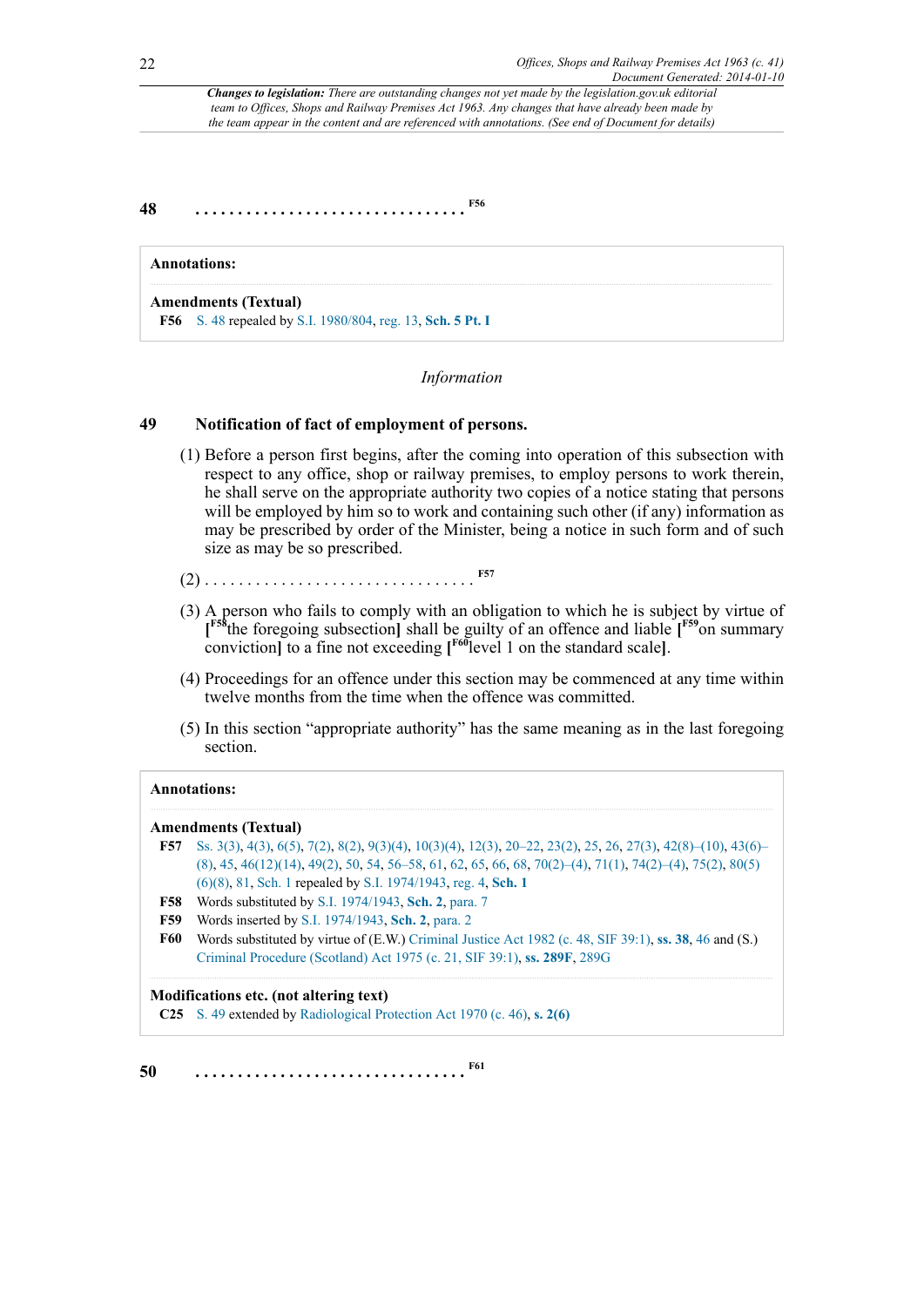#### **Annotations:**

#### **Amendments (Textual)**

<span id="page-22-0"></span>**[F61](#page-21-10)** [Ss. 3\(3\),](http://www.legislation.gov.uk/id/ukpga/1963/41/section/3/3) [4\(3\)](http://www.legislation.gov.uk/id/ukpga/1963/41/section/4/3), [6\(5\),](http://www.legislation.gov.uk/id/ukpga/1963/41/section/6/5) [7\(2\)](http://www.legislation.gov.uk/id/ukpga/1963/41/section/7/2), [8\(2\),](http://www.legislation.gov.uk/id/ukpga/1963/41/section/8/2) [9\(3\)\(4\),](http://www.legislation.gov.uk/id/ukpga/1963/41/section/9/3/4) [10\(3\)\(4\)](http://www.legislation.gov.uk/id/ukpga/1963/41/section/10/3/4), [12\(3\)](http://www.legislation.gov.uk/id/ukpga/1963/41/section/12/3), [20–22](http://www.legislation.gov.uk/id/ukpga/1963/41/section/20), [23\(2\)](http://www.legislation.gov.uk/id/ukpga/1963/41/section/23/2), [25,](http://www.legislation.gov.uk/id/ukpga/1963/41/section/25) [26](http://www.legislation.gov.uk/id/ukpga/1963/41/section/26), [27\(3\)](http://www.legislation.gov.uk/id/ukpga/1963/41/section/27/3), [42\(8\)–\(10\),](http://www.legislation.gov.uk/id/ukpga/1963/41/section/42/8) [43\(6\)–](http://www.legislation.gov.uk/id/ukpga/1963/41/section/43/6) [\(8\)](http://www.legislation.gov.uk/id/ukpga/1963/41/section/43/6), [45,](http://www.legislation.gov.uk/id/ukpga/1963/41/section/45) [46\(12\)\(14\)](http://www.legislation.gov.uk/id/ukpga/1963/41/section/46/12/14), [49\(2\)](http://www.legislation.gov.uk/id/ukpga/1963/41/section/49/2), [50,](http://www.legislation.gov.uk/id/ukpga/1963/41/section/50) [54](http://www.legislation.gov.uk/id/ukpga/1963/41/section/54), [56–58](http://www.legislation.gov.uk/id/ukpga/1963/41/section/56), [61,](http://www.legislation.gov.uk/id/ukpga/1963/41/section/61) [62](http://www.legislation.gov.uk/id/ukpga/1963/41/section/62), [65,](http://www.legislation.gov.uk/id/ukpga/1963/41/section/65) [66](http://www.legislation.gov.uk/id/ukpga/1963/41/section/66), [68,](http://www.legislation.gov.uk/id/ukpga/1963/41/section/68) [70\(2\)–\(4\),](http://www.legislation.gov.uk/id/ukpga/1963/41/section/70/2) [71\(1\),](http://www.legislation.gov.uk/id/ukpga/1963/41/section/71/1) [74\(2\)–\(4\),](http://www.legislation.gov.uk/id/ukpga/1963/41/section/74/2) [75\(2\),](http://www.legislation.gov.uk/id/ukpga/1963/41/section/75/2) [80\(5\)](http://www.legislation.gov.uk/id/ukpga/1963/41/section/80/5/6/8) [\(6\)\(8\),](http://www.legislation.gov.uk/id/ukpga/1963/41/section/80/5/6/8) [81](http://www.legislation.gov.uk/id/ukpga/1963/41/section/81), [Sch. 1](http://www.legislation.gov.uk/id/ukpga/1963/41/schedule/1) repealed by [S.I. 1974/1943,](http://www.legislation.gov.uk/id/uksi/1974/1943) [reg. 4,](http://www.legislation.gov.uk/id/uksi/1974/1943/regulation/4) **[Sch. 1](http://www.legislation.gov.uk/id/uksi/1974/1943/schedule/1)**

**51 . . . . . . . . . . . . . . . . . . . . . . . . . . . . . . . . [F62](#page-22-1)**

#### **Annotations:**

<span id="page-22-1"></span>**Amendments (Textual) [F62](#page-22-2)** 27(1)(2), 47, 51, 79 repealed by [S.I. 1975/1011](http://www.legislation.gov.uk/id/uksi/1975/1011), **[Sch.](http://www.legislation.gov.uk/id/uksi/1975/1011/schedule)**

#### <span id="page-22-8"></span><span id="page-22-6"></span><span id="page-22-5"></span><span id="page-22-2"></span>*Enforcement*

#### **52 Authorities who are to enforce Act.**

(1) . . . . . . . . . . . . . . . . . . . . . . . . . . . . . . . . **[F63](#page-22-3)** (5) . . . . . . . . . . . . . . . . . . . . . . . . . . . . . . . . **[F64](#page-22-4)** (6) . . . . . . . . . . . . . . . . . . . . . . . . . . . . . . . .

## **Annotations:**

#### **Amendments (Textual)**

<span id="page-22-4"></span><span id="page-22-3"></span>**[F63](#page-22-5)** 52(1)–(4)(6)(7), 89 repealed by [S.I. 1977/746,](http://www.legislation.gov.uk/id/uksi/1977/746) **[Sch. 4](http://www.legislation.gov.uk/id/uksi/1977/746/schedule/4) [F64](#page-22-6)** [S. 52\(5\)](http://www.legislation.gov.uk/id/ukpga/1963/41/section/52/5) repealed by [S.I. 1989/1903](http://www.legislation.gov.uk/id/uksi/1989/1903), **[reg. 7\(1\)](http://www.legislation.gov.uk/id/uksi/1989/1903/regulation/7/1)**

**53 . . . . . . . . . . . . . . . . . . . . . . . . . . . . . . . . [F65](#page-22-7)**

#### **Annotations:**

#### **Amendments (Textual)**

<span id="page-22-10"></span><span id="page-22-7"></span>**[F65](#page-22-8)** [S. 53](http://www.legislation.gov.uk/id/ukpga/1963/41/section/53), [55,](http://www.legislation.gov.uk/id/ukpga/1963/41/section/55) [70\(1\)](http://www.legislation.gov.uk/id/ukpga/1963/41/section/70/1) repealed by [S.I. 1974/1943](http://www.legislation.gov.uk/id/uksi/1974/1943), [reg. 4](http://www.legislation.gov.uk/id/uksi/1974/1943/regulation/4), **[Sch. 1](http://www.legislation.gov.uk/id/uksi/1974/1943/schedule/1)** and [S.I. 1976/2005](http://www.legislation.gov.uk/id/uksi/1976/2005), **[Sch.](http://www.legislation.gov.uk/id/uksi/1976/2005/schedule)**

**54 . . . . . . . . . . . . . . . . . . . . . . . . . . . . . . . . [F66](#page-22-9)**

#### **Annotations:**

#### **Amendments (Textual)**

<span id="page-22-9"></span>**[F66](#page-22-10)** [Ss. 3\(3\),](http://www.legislation.gov.uk/id/ukpga/1963/41/section/3/3) [4\(3\)](http://www.legislation.gov.uk/id/ukpga/1963/41/section/4/3), [6\(5\),](http://www.legislation.gov.uk/id/ukpga/1963/41/section/6/5) [7\(2\)](http://www.legislation.gov.uk/id/ukpga/1963/41/section/7/2), [8\(2\),](http://www.legislation.gov.uk/id/ukpga/1963/41/section/8/2) [9\(3\)\(4\),](http://www.legislation.gov.uk/id/ukpga/1963/41/section/9/3/4) [10\(3\)\(4\)](http://www.legislation.gov.uk/id/ukpga/1963/41/section/10/3/4), [12\(3\)](http://www.legislation.gov.uk/id/ukpga/1963/41/section/12/3), [20–22](http://www.legislation.gov.uk/id/ukpga/1963/41/section/20), [23\(2\)](http://www.legislation.gov.uk/id/ukpga/1963/41/section/23/2), [25,](http://www.legislation.gov.uk/id/ukpga/1963/41/section/25) [26](http://www.legislation.gov.uk/id/ukpga/1963/41/section/26), [27\(3\)](http://www.legislation.gov.uk/id/ukpga/1963/41/section/27/3), [42\(8\)–\(10\),](http://www.legislation.gov.uk/id/ukpga/1963/41/section/42/8) [43\(6\)–](http://www.legislation.gov.uk/id/ukpga/1963/41/section/43/6) [\(8\)](http://www.legislation.gov.uk/id/ukpga/1963/41/section/43/6), [45,](http://www.legislation.gov.uk/id/ukpga/1963/41/section/45) [46\(12\)\(14\)](http://www.legislation.gov.uk/id/ukpga/1963/41/section/46/12/14), [49\(2\)](http://www.legislation.gov.uk/id/ukpga/1963/41/section/49/2), [50,](http://www.legislation.gov.uk/id/ukpga/1963/41/section/50) [54](http://www.legislation.gov.uk/id/ukpga/1963/41/section/54), [56–58](http://www.legislation.gov.uk/id/ukpga/1963/41/section/56), [61,](http://www.legislation.gov.uk/id/ukpga/1963/41/section/61) [62](http://www.legislation.gov.uk/id/ukpga/1963/41/section/62), [65,](http://www.legislation.gov.uk/id/ukpga/1963/41/section/65) [66](http://www.legislation.gov.uk/id/ukpga/1963/41/section/66), [68,](http://www.legislation.gov.uk/id/ukpga/1963/41/section/68) [70\(2\)–\(4\),](http://www.legislation.gov.uk/id/ukpga/1963/41/section/70/2) [71\(1\),](http://www.legislation.gov.uk/id/ukpga/1963/41/section/71/1) [74\(2\)–\(4\),](http://www.legislation.gov.uk/id/ukpga/1963/41/section/74/2) [75\(2\),](http://www.legislation.gov.uk/id/ukpga/1963/41/section/75/2) [80\(5\)](http://www.legislation.gov.uk/id/ukpga/1963/41/section/80/5/6/8) [\(6\)\(8\),](http://www.legislation.gov.uk/id/ukpga/1963/41/section/80/5/6/8) [81](http://www.legislation.gov.uk/id/ukpga/1963/41/section/81), [Sch. 1](http://www.legislation.gov.uk/id/ukpga/1963/41/schedule/1) repealed by [S.I. 1974/1943,](http://www.legislation.gov.uk/id/uksi/1974/1943) [reg. 4,](http://www.legislation.gov.uk/id/uksi/1974/1943/regulation/4) **[Sch. 1](http://www.legislation.gov.uk/id/uksi/1974/1943/schedule/1)**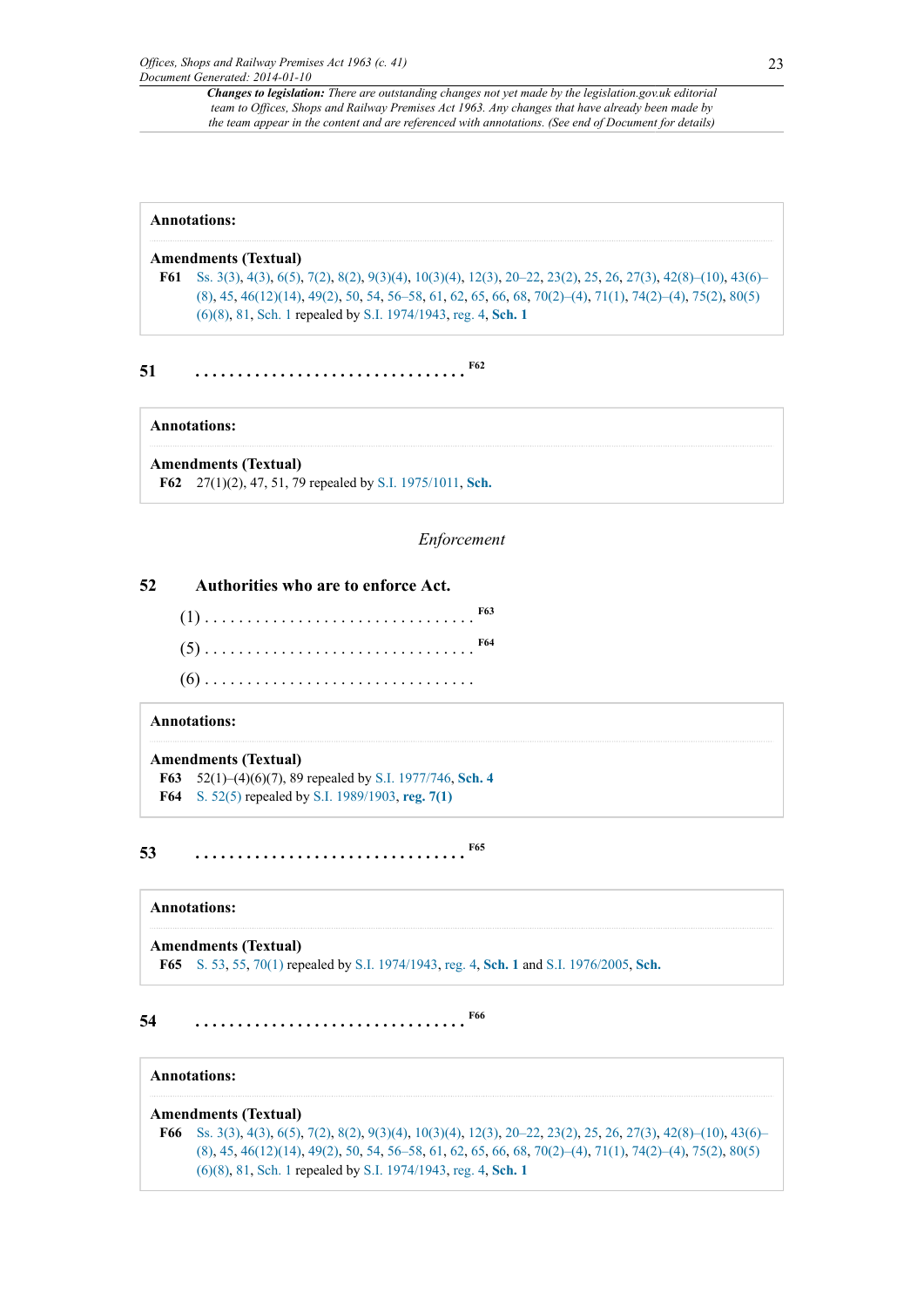**55 . . . . . . . . . . . . . . . . . . . . . . . . . . . . . . . . [F67](#page-23-0)**

## <span id="page-23-1"></span>**Annotations:**

**Amendments (Textual)**

<span id="page-23-3"></span><span id="page-23-0"></span>**[F67](#page-23-1)** [S. 53](http://www.legislation.gov.uk/id/ukpga/1963/41/section/53), [55,](http://www.legislation.gov.uk/id/ukpga/1963/41/section/55) [70\(1\)](http://www.legislation.gov.uk/id/ukpga/1963/41/section/70/1) repealed by [S.I. 1974/1943](http://www.legislation.gov.uk/id/uksi/1974/1943), [reg. 4](http://www.legislation.gov.uk/id/uksi/1974/1943/regulation/4), **[Sch. 1](http://www.legislation.gov.uk/id/uksi/1974/1943/schedule/1)** and [S.I. 1976/2005](http://www.legislation.gov.uk/id/uksi/1976/2005), **[Sch.](http://www.legislation.gov.uk/id/uksi/1976/2005/schedule)**

**56— 58. . . . . . . . . . . . . . . . . . . . . . . . . . . . . . . . . [F68](#page-23-2)**

#### **Annotations:**

#### **Amendments (Textual)**

<span id="page-23-2"></span>**[F68](#page-23-3)** [Ss. 3\(3\),](http://www.legislation.gov.uk/id/ukpga/1963/41/section/3/3) [4\(3\)](http://www.legislation.gov.uk/id/ukpga/1963/41/section/4/3), [6\(5\),](http://www.legislation.gov.uk/id/ukpga/1963/41/section/6/5) [7\(2\)](http://www.legislation.gov.uk/id/ukpga/1963/41/section/7/2), [8\(2\),](http://www.legislation.gov.uk/id/ukpga/1963/41/section/8/2) [9\(3\)\(4\),](http://www.legislation.gov.uk/id/ukpga/1963/41/section/9/3/4) [10\(3\)\(4\)](http://www.legislation.gov.uk/id/ukpga/1963/41/section/10/3/4), [12\(3\)](http://www.legislation.gov.uk/id/ukpga/1963/41/section/12/3), [20–22](http://www.legislation.gov.uk/id/ukpga/1963/41/section/20), [23\(2\)](http://www.legislation.gov.uk/id/ukpga/1963/41/section/23/2), [25,](http://www.legislation.gov.uk/id/ukpga/1963/41/section/25) [26](http://www.legislation.gov.uk/id/ukpga/1963/41/section/26), [27\(3\)](http://www.legislation.gov.uk/id/ukpga/1963/41/section/27/3), [42\(8\)–\(10\),](http://www.legislation.gov.uk/id/ukpga/1963/41/section/42/8) [43\(6\)–](http://www.legislation.gov.uk/id/ukpga/1963/41/section/43/6) [\(8\)](http://www.legislation.gov.uk/id/ukpga/1963/41/section/43/6), [45,](http://www.legislation.gov.uk/id/ukpga/1963/41/section/45) [46\(12\)\(14\)](http://www.legislation.gov.uk/id/ukpga/1963/41/section/46/12/14), [49\(2\)](http://www.legislation.gov.uk/id/ukpga/1963/41/section/49/2), [50,](http://www.legislation.gov.uk/id/ukpga/1963/41/section/50) [54](http://www.legislation.gov.uk/id/ukpga/1963/41/section/54), [56–58](http://www.legislation.gov.uk/id/ukpga/1963/41/section/56), [61,](http://www.legislation.gov.uk/id/ukpga/1963/41/section/61) [62](http://www.legislation.gov.uk/id/ukpga/1963/41/section/62), [65,](http://www.legislation.gov.uk/id/ukpga/1963/41/section/65) [66](http://www.legislation.gov.uk/id/ukpga/1963/41/section/66), [68,](http://www.legislation.gov.uk/id/ukpga/1963/41/section/68) [70\(2\)–\(4\),](http://www.legislation.gov.uk/id/ukpga/1963/41/section/70/2) [71\(1\),](http://www.legislation.gov.uk/id/ukpga/1963/41/section/71/1) [74\(2\)–\(4\),](http://www.legislation.gov.uk/id/ukpga/1963/41/section/74/2) [75\(2\),](http://www.legislation.gov.uk/id/ukpga/1963/41/section/75/2) [80\(5\)](http://www.legislation.gov.uk/id/ukpga/1963/41/section/80/5/6/8) [\(6\)\(8\),](http://www.legislation.gov.uk/id/ukpga/1963/41/section/80/5/6/8) [81](http://www.legislation.gov.uk/id/ukpga/1963/41/section/81), [Sch. 1](http://www.legislation.gov.uk/id/ukpga/1963/41/schedule/1) repealed by [S.I. 1974/1943,](http://www.legislation.gov.uk/id/uksi/1974/1943) [reg. 4,](http://www.legislation.gov.uk/id/uksi/1974/1943/regulation/4) **[Sch. 1](http://www.legislation.gov.uk/id/uksi/1974/1943/schedule/1)**

### **59 Restriction of disclosure of information.**

<span id="page-23-5"></span>If a person discloses (otherwise than in the performance of his duty or for the purposes of any legal proceedings, including arbitrations, or for the purposes of a report of any such proceedings as aforesaid) any information obtained by him in any premises entered by him in exercise of powers conferred by or by virtue of this Act, he shall be guilty of an offence . . . **[F69](#page-23-4)**

#### **Annotations:**

#### **Amendments (Textual)**

<span id="page-23-4"></span>**[F69](#page-23-5)** Words repealed by [S.I. 1974/1943](http://www.legislation.gov.uk/id/uksi/1974/1943), [reg. 4](http://www.legislation.gov.uk/id/uksi/1974/1943/regulation/4), **[Sch. 1](http://www.legislation.gov.uk/id/uksi/1974/1943/schedule/1)**

**60**

<span id="page-23-9"></span><span id="page-23-8"></span>(1) . . . . . . . . . . . . . . . . . . . . . . . . . . . . . . . . **[F70](#page-23-6)** (2) . . . . . . . . . . . . . . . . . . . . . . . . . . . . . . . . **[F71](#page-23-7)**

#### **Annotations:**

#### **Amendments (Textual)**

<span id="page-23-6"></span>**[F70](#page-23-8)** 28–41, 42(11)(12)(14)–(16), 43(9)(10)(12)–(14) , 60(1), 71(2), 76(1)(2), 83(3) repealed by [S.I.](http://www.legislation.gov.uk/id/uksi/1976/2005) [1976/2005](http://www.legislation.gov.uk/id/uksi/1976/2005), **[Sch.](http://www.legislation.gov.uk/id/uksi/1976/2005/schedule)**

<span id="page-23-10"></span><span id="page-23-7"></span>**[F71](#page-23-9)** [S. 60\(2\)](http://www.legislation.gov.uk/id/ukpga/1963/41/section/60/2) repealed, except in relation to reports made before 1.1.1977 by [S.I. 1976/2005](http://www.legislation.gov.uk/id/uksi/1976/2005), **[Sch.](http://www.legislation.gov.uk/id/uksi/1976/2005/schedule)**

**61, 62. . . . . . . . . . . . . . . . . . . . . . . . . . . . . . . . . [F72](#page-24-0)**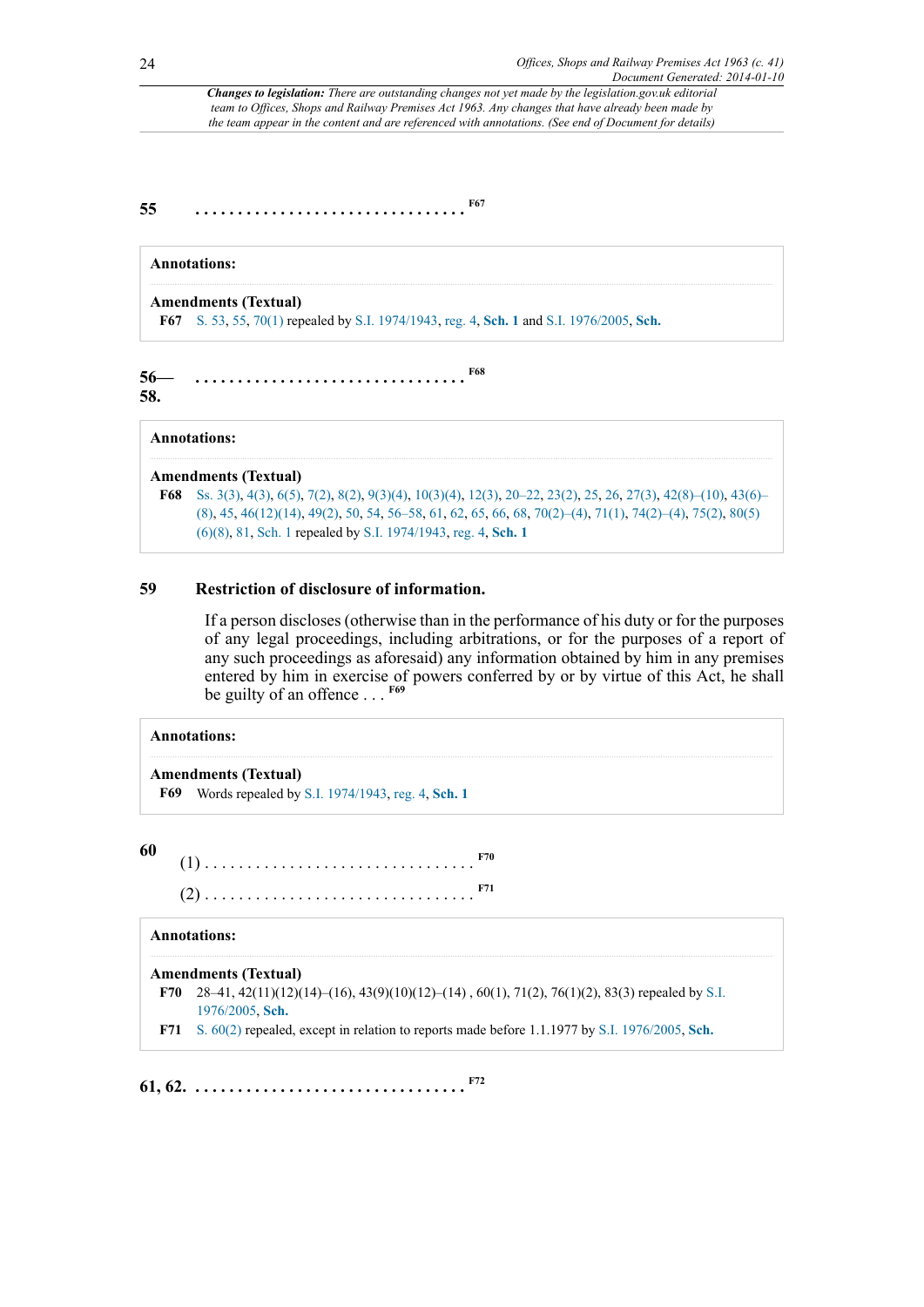#### **Annotations:**

#### **Amendments (Textual)**

<span id="page-24-0"></span>**[F72](#page-23-10)** [Ss. 3\(3\),](http://www.legislation.gov.uk/id/ukpga/1963/41/section/3/3) [4\(3\)](http://www.legislation.gov.uk/id/ukpga/1963/41/section/4/3), [6\(5\),](http://www.legislation.gov.uk/id/ukpga/1963/41/section/6/5) [7\(2\)](http://www.legislation.gov.uk/id/ukpga/1963/41/section/7/2), [8\(2\),](http://www.legislation.gov.uk/id/ukpga/1963/41/section/8/2) [9\(3\)\(4\),](http://www.legislation.gov.uk/id/ukpga/1963/41/section/9/3/4) [10\(3\)\(4\)](http://www.legislation.gov.uk/id/ukpga/1963/41/section/10/3/4), [12\(3\)](http://www.legislation.gov.uk/id/ukpga/1963/41/section/12/3), [20–22](http://www.legislation.gov.uk/id/ukpga/1963/41/section/20), [23\(2\)](http://www.legislation.gov.uk/id/ukpga/1963/41/section/23/2), [25,](http://www.legislation.gov.uk/id/ukpga/1963/41/section/25) [26](http://www.legislation.gov.uk/id/ukpga/1963/41/section/26), [27\(3\)](http://www.legislation.gov.uk/id/ukpga/1963/41/section/27/3), [42\(8\)–\(10\),](http://www.legislation.gov.uk/id/ukpga/1963/41/section/42/8) [43\(6\)–](http://www.legislation.gov.uk/id/ukpga/1963/41/section/43/6) [\(8\)](http://www.legislation.gov.uk/id/ukpga/1963/41/section/43/6), [45,](http://www.legislation.gov.uk/id/ukpga/1963/41/section/45) [46\(12\)\(14\)](http://www.legislation.gov.uk/id/ukpga/1963/41/section/46/12/14), [49\(2\)](http://www.legislation.gov.uk/id/ukpga/1963/41/section/49/2), [50,](http://www.legislation.gov.uk/id/ukpga/1963/41/section/50) [54](http://www.legislation.gov.uk/id/ukpga/1963/41/section/54), [56–58](http://www.legislation.gov.uk/id/ukpga/1963/41/section/56), [61,](http://www.legislation.gov.uk/id/ukpga/1963/41/section/61) [62](http://www.legislation.gov.uk/id/ukpga/1963/41/section/62), [65,](http://www.legislation.gov.uk/id/ukpga/1963/41/section/65) [66](http://www.legislation.gov.uk/id/ukpga/1963/41/section/66), [68,](http://www.legislation.gov.uk/id/ukpga/1963/41/section/68) [70\(2\)–\(4\),](http://www.legislation.gov.uk/id/ukpga/1963/41/section/70/2) [71\(1\),](http://www.legislation.gov.uk/id/ukpga/1963/41/section/71/1) [74\(2\)–\(4\),](http://www.legislation.gov.uk/id/ukpga/1963/41/section/74/2) [75\(2\),](http://www.legislation.gov.uk/id/ukpga/1963/41/section/75/2) [80\(5\)](http://www.legislation.gov.uk/id/ukpga/1963/41/section/80/5/6/8) [\(6\)\(8\),](http://www.legislation.gov.uk/id/ukpga/1963/41/section/80/5/6/8) [81](http://www.legislation.gov.uk/id/ukpga/1963/41/section/81), [Sch. 1](http://www.legislation.gov.uk/id/ukpga/1963/41/schedule/1) repealed by [S.I. 1974/1943,](http://www.legislation.gov.uk/id/uksi/1974/1943) [reg. 4,](http://www.legislation.gov.uk/id/uksi/1974/1943/regulation/4) **[Sch. 1](http://www.legislation.gov.uk/id/uksi/1974/1943/schedule/1)**

#### *Offences, Penalties and legal Proceedings*

#### **63 Offences.**

- (1) In the event of a contravention, in relation to any premises to which this Act applies, of any such provisions of this Act as are mentioned in subsection (2) of this section or of regulations made under any such provisions, then—
	- (a) except in a case falling within either of the two following paragraphs, the occupier of the premises shall be guilty of an offence;
	- (b) in a case where the contravention is one for which, by or by virtue of this Act, some other person or persons is or are made responsible as well as the occupier of the premises, that other person or those other persons and the occupier shall each be guilty of an offence;
	- (c) in a case where the contravention is one for which, by or by virtue of this Act, some other person or persons is or are made responsible instead of the occupier of the premises, that other person or each of those other persons shall be guilty of an offence.
- (2) The provisions of this Act referred to in the foregoing subsection are sections 4, 5, 6(1) to (5), 7 to 12, 13(1), 14 to 19, 23, 24, . . . **[F73](#page-24-1)[F74](#page-24-2)**. . . and 48(1) and (2).

<span id="page-24-6"></span><span id="page-24-5"></span><span id="page-24-4"></span>**[ [F75](#page-24-3)**(3) A person who contravenes a provision of regulations under section 20 or 50 of this Act shall be guilty of an offence.**]**

#### **Annotations:**

#### **Amendments (Textual)**

- <span id="page-24-1"></span>**[F73](#page-24-4)** Words repealed, except in relation to offences committed before 1.1.1977 by [S.I. 1976/2005,](http://www.legislation.gov.uk/id/uksi/1976/2005) **[Sch.](http://www.legislation.gov.uk/id/uksi/1976/2005/schedule)**
- <span id="page-24-2"></span>**[F74](#page-24-5)** Words in [s. 63\(2\)](http://www.legislation.gov.uk/id/ukpga/1963/41/section/63/2) repealed (1.1.1996) by [S.I. 1995/2923](http://www.legislation.gov.uk/id/uksi/1995/2923), [reg. 3\(1\),](http://www.legislation.gov.uk/id/uksi/1995/2923/regulation/3/1) **[Sch. Pt. I](http://www.legislation.gov.uk/id/uksi/1995/2923/schedule/part/I)**
- <span id="page-24-8"></span><span id="page-24-3"></span>**[F75](#page-24-6)** [S. 63\(3\)](http://www.legislation.gov.uk/id/ukpga/1963/41/section/63/3) added by [S.I. 1974/1943](http://www.legislation.gov.uk/id/uksi/1974/1943), **[Sch. 2](http://www.legislation.gov.uk/id/uksi/1974/1943/schedule/2)**, [para. 11](http://www.legislation.gov.uk/id/uksi/1974/1943/paragraph/11)

## **64 . . . . . . . . . . . . . . . . . . . . . . . . . . . . . . . . [F76](#page-24-7)**

## **Annotations:**

#### **Amendments (Textual)**

<span id="page-24-9"></span><span id="page-24-7"></span>**[F76](#page-24-8)** [S. 64](http://www.legislation.gov.uk/id/ukpga/1963/41/section/64) repealed, except in relation to offences under sections 28 to 38, 42(16) and 43(14) committed before 1.1.1977 by [S.I. 1976/2005](http://www.legislation.gov.uk/id/uksi/1976/2005), **[Sch.](http://www.legislation.gov.uk/id/uksi/1976/2005/schedule)**

**65, 66. . . . . . . . . . . . . . . . . . . . . . . . . . . . . . . . . [F77](#page-25-0)**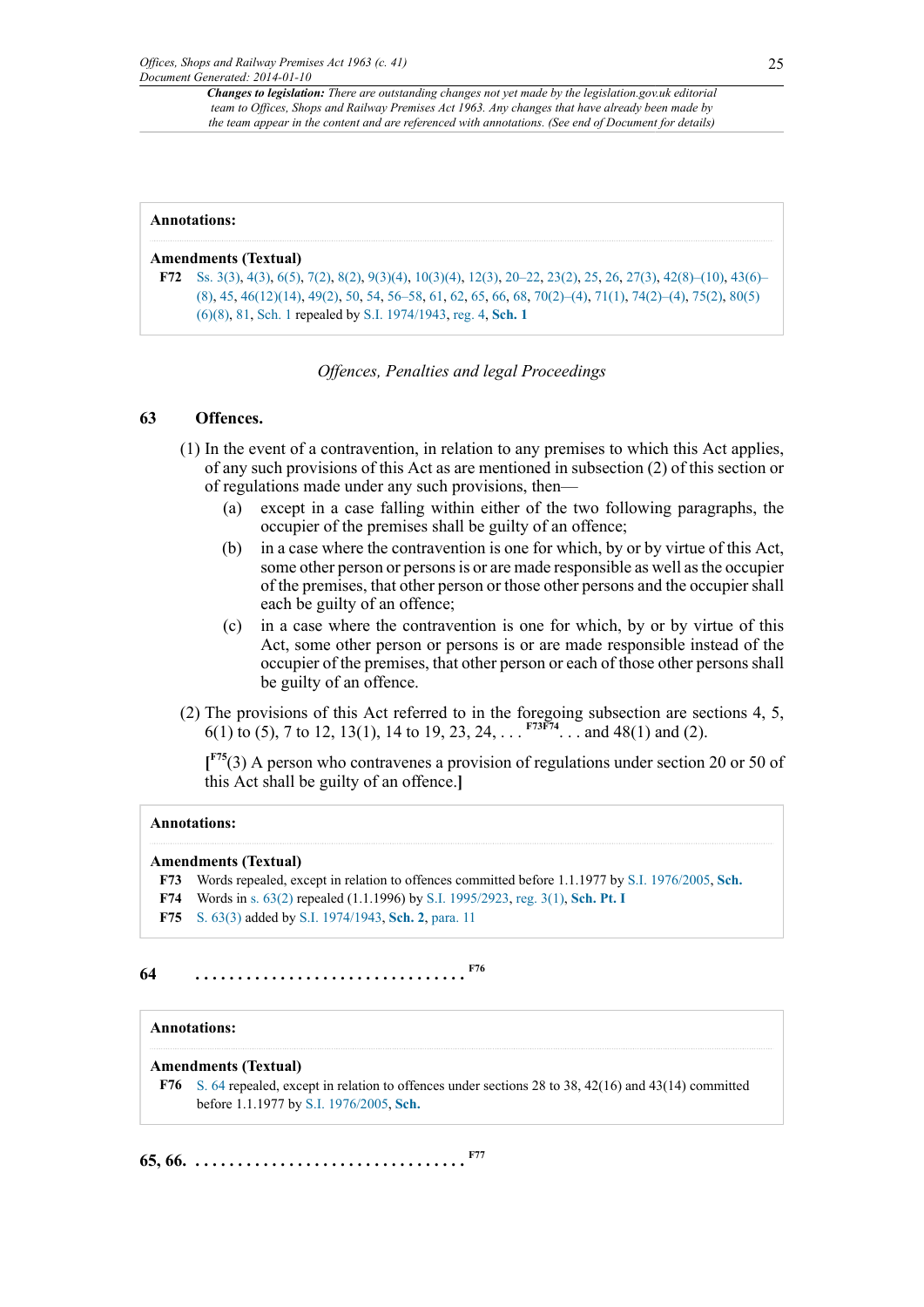<span id="page-25-0"></span>

| Annotations:                                                                                                                                                                                                                                                                                                                             |
|------------------------------------------------------------------------------------------------------------------------------------------------------------------------------------------------------------------------------------------------------------------------------------------------------------------------------------------|
| <b>Amendments (Textual)</b><br><b>F77</b> Ss. 3(3), 4(3), 6(5), 7(2), 8(2), 9(3)(4), 10(3)(4), 12(3), 20–22, 23(2), 25, 26, 27(3), 42(8)–(10), 43(6)–<br>$(8)$ , 45, 46(12)(14), 49(2), 50, 54, 56–58, 61, 62, 65, 66, 68, 70(2)–(4), 71(1), 74(2)–(4), 75(2), 80(5)<br>$(6)(8)$ , 81, Sch. 1 repealed by S.I. 1974/1943, reg. 4, Sch. 1 |

#### **67 Defence available to persons charged with offences.**

<span id="page-25-2"></span>It shall be a defence for a person charged with a contravention of a provision of this Act or of regulations thereunder to prove that he used all due diligence to secure compliance with that provision.

**68 . . . . . . . . . . . . . . . . . . . . . . . . . . . . . . . . [F78](#page-25-1)**

### **Annotations:**

#### **Amendments (Textual)**

<span id="page-25-1"></span>**[F78](#page-25-2)** [Ss. 3\(3\),](http://www.legislation.gov.uk/id/ukpga/1963/41/section/3/3) [4\(3\)](http://www.legislation.gov.uk/id/ukpga/1963/41/section/4/3), [6\(5\),](http://www.legislation.gov.uk/id/ukpga/1963/41/section/6/5) [7\(2\)](http://www.legislation.gov.uk/id/ukpga/1963/41/section/7/2), [8\(2\),](http://www.legislation.gov.uk/id/ukpga/1963/41/section/8/2) [9\(3\)\(4\),](http://www.legislation.gov.uk/id/ukpga/1963/41/section/9/3/4) [10\(3\)\(4\)](http://www.legislation.gov.uk/id/ukpga/1963/41/section/10/3/4), [12\(3\)](http://www.legislation.gov.uk/id/ukpga/1963/41/section/12/3), [20–22](http://www.legislation.gov.uk/id/ukpga/1963/41/section/20), [23\(2\)](http://www.legislation.gov.uk/id/ukpga/1963/41/section/23/2), [25,](http://www.legislation.gov.uk/id/ukpga/1963/41/section/25) [26](http://www.legislation.gov.uk/id/ukpga/1963/41/section/26), [27\(3\)](http://www.legislation.gov.uk/id/ukpga/1963/41/section/27/3), [42\(8\)–\(10\),](http://www.legislation.gov.uk/id/ukpga/1963/41/section/42/8) [43\(6\)–](http://www.legislation.gov.uk/id/ukpga/1963/41/section/43/6) [\(8\)](http://www.legislation.gov.uk/id/ukpga/1963/41/section/43/6), [45,](http://www.legislation.gov.uk/id/ukpga/1963/41/section/45) [46\(12\)\(14\)](http://www.legislation.gov.uk/id/ukpga/1963/41/section/46/12/14), [49\(2\)](http://www.legislation.gov.uk/id/ukpga/1963/41/section/49/2), [50,](http://www.legislation.gov.uk/id/ukpga/1963/41/section/50) [54](http://www.legislation.gov.uk/id/ukpga/1963/41/section/54), [56–58](http://www.legislation.gov.uk/id/ukpga/1963/41/section/56), [61,](http://www.legislation.gov.uk/id/ukpga/1963/41/section/61) [62](http://www.legislation.gov.uk/id/ukpga/1963/41/section/62), [65,](http://www.legislation.gov.uk/id/ukpga/1963/41/section/65) [66](http://www.legislation.gov.uk/id/ukpga/1963/41/section/66), [68,](http://www.legislation.gov.uk/id/ukpga/1963/41/section/68) [70\(2\)–\(4\),](http://www.legislation.gov.uk/id/ukpga/1963/41/section/70/2) [71\(1\),](http://www.legislation.gov.uk/id/ukpga/1963/41/section/71/1) [74\(2\)–\(4\),](http://www.legislation.gov.uk/id/ukpga/1963/41/section/74/2) [75\(2\),](http://www.legislation.gov.uk/id/ukpga/1963/41/section/75/2) [80\(5\)](http://www.legislation.gov.uk/id/ukpga/1963/41/section/80/5/6/8) [\(6\)\(8\),](http://www.legislation.gov.uk/id/ukpga/1963/41/section/80/5/6/8) [81](http://www.legislation.gov.uk/id/ukpga/1963/41/section/81), [Sch. 1](http://www.legislation.gov.uk/id/ukpga/1963/41/schedule/1) repealed by [S.I. 1974/1943,](http://www.legislation.gov.uk/id/uksi/1974/1943) [reg. 4,](http://www.legislation.gov.uk/id/uksi/1974/1943/regulation/4) **[Sch. 1](http://www.legislation.gov.uk/id/uksi/1974/1943/schedule/1)**

#### **69 Removal or defacement of documents posted in pursuance of Act or regulations under it.**

<span id="page-25-8"></span><span id="page-25-7"></span><span id="page-25-6"></span>If, without reasonable excuse, a person removes, . . . **[F79](#page-25-3)** a notice or other document which is for the time being posted or displayed in any premises in pursuance of a provision of this Act or of regulations thereunder, he shall be guilty of an offence and liable **[ [F80](#page-25-4)**on summary conviction**]** to a fine not exceeding **[ [F81](#page-25-5)**level 1 on the standard scale**]**.

#### **Annotations:**

#### **Amendments (Textual)**

- <span id="page-25-3"></span>**[F79](#page-25-6)** Words repealed by [Criminal Damage Act 1971 \(c. 48\),](http://www.legislation.gov.uk/id/ukpga/1971/48) [s. 11\(8\)](http://www.legislation.gov.uk/id/ukpga/1971/48/section/11/8), **[Sch. Pt. II](http://www.legislation.gov.uk/id/ukpga/1971/48/schedule/part/II)**
- <span id="page-25-4"></span>**[F80](#page-25-7)** Words inserted by [S.I. 1974/1943](http://www.legislation.gov.uk/id/uksi/1974/1943), **[Sch. 2](http://www.legislation.gov.uk/id/uksi/1974/1943/schedule/2)**, [para. 2](http://www.legislation.gov.uk/id/uksi/1974/1943/paragraph/2)
- <span id="page-25-5"></span>**[F81](#page-25-8)** Words substituted by virtue of (E.W.) [Criminal Justice Act 1982 \(c. 48, SIF 39:1\)](http://www.legislation.gov.uk/id/ukpga/1982/48), **[ss. 38](http://www.legislation.gov.uk/id/ukpga/1982/48/section/38)**, [46](http://www.legislation.gov.uk/id/ukpga/1982/48/section/46) and (S.) [Criminal Procedure \(Scotland\) Act 1975 \(c. 21, SIF 39:1\)](http://www.legislation.gov.uk/id/ukpga/1975/21), **[ss. 289F](http://www.legislation.gov.uk/id/ukpga/1975/21/section/289F)**, [289G](http://www.legislation.gov.uk/id/ukpga/1975/21/section/289G)

#### **70**

<span id="page-25-11"></span><span id="page-25-10"></span>(1) . . . . . . . . . . . . . . . . . . . . . . . . . . . . . . . . **[F82](#page-25-9)** (2) . . . . . . . . . . . . . . . . . . . . . . . . . . . . . . . . **[F83](#page-26-0)**

#### **Annotations:**

**Amendments (Textual)**

<span id="page-25-9"></span>**[F82](#page-25-10)** [S. 53](http://www.legislation.gov.uk/id/ukpga/1963/41/section/53), [55,](http://www.legislation.gov.uk/id/ukpga/1963/41/section/55) [70\(1\)](http://www.legislation.gov.uk/id/ukpga/1963/41/section/70/1) repealed by [S.I. 1974/1943](http://www.legislation.gov.uk/id/uksi/1974/1943), [reg. 4](http://www.legislation.gov.uk/id/uksi/1974/1943/regulation/4), **[Sch. 1](http://www.legislation.gov.uk/id/uksi/1974/1943/schedule/1)** and [S.I. 1976/2005](http://www.legislation.gov.uk/id/uksi/1976/2005), **[Sch.](http://www.legislation.gov.uk/id/uksi/1976/2005/schedule)**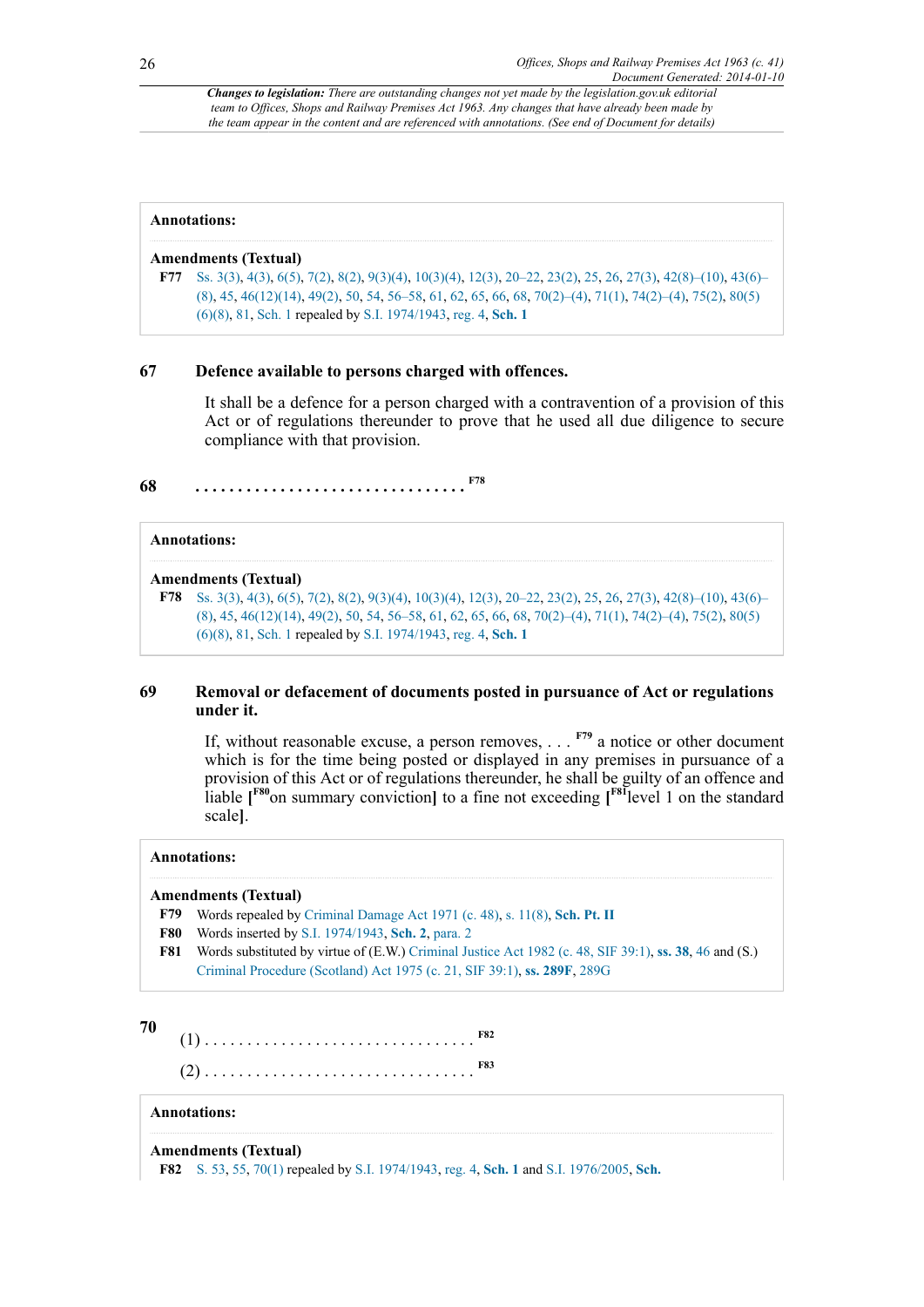<span id="page-26-3"></span><span id="page-26-0"></span>**[F83](#page-25-11)** [Ss. 3\(3\),](http://www.legislation.gov.uk/id/ukpga/1963/41/section/3/3) [4\(3\)](http://www.legislation.gov.uk/id/ukpga/1963/41/section/4/3), [6\(5\),](http://www.legislation.gov.uk/id/ukpga/1963/41/section/6/5) [7\(2\)](http://www.legislation.gov.uk/id/ukpga/1963/41/section/7/2), [8\(2\),](http://www.legislation.gov.uk/id/ukpga/1963/41/section/8/2) [9\(3\)\(4\),](http://www.legislation.gov.uk/id/ukpga/1963/41/section/9/3/4) [10\(3\)\(4\)](http://www.legislation.gov.uk/id/ukpga/1963/41/section/10/3/4), [12\(3\)](http://www.legislation.gov.uk/id/ukpga/1963/41/section/12/3), [20–22](http://www.legislation.gov.uk/id/ukpga/1963/41/section/20), [23\(2\)](http://www.legislation.gov.uk/id/ukpga/1963/41/section/23/2), [25,](http://www.legislation.gov.uk/id/ukpga/1963/41/section/25) [26](http://www.legislation.gov.uk/id/ukpga/1963/41/section/26), [27\(3\)](http://www.legislation.gov.uk/id/ukpga/1963/41/section/27/3), [42\(8\)–\(10\),](http://www.legislation.gov.uk/id/ukpga/1963/41/section/42/8) [43\(6\)–](http://www.legislation.gov.uk/id/ukpga/1963/41/section/43/6) [\(8\)](http://www.legislation.gov.uk/id/ukpga/1963/41/section/43/6), [45,](http://www.legislation.gov.uk/id/ukpga/1963/41/section/45) [46\(12\)\(14\)](http://www.legislation.gov.uk/id/ukpga/1963/41/section/46/12/14), [49\(2\)](http://www.legislation.gov.uk/id/ukpga/1963/41/section/49/2), [50,](http://www.legislation.gov.uk/id/ukpga/1963/41/section/50) [54](http://www.legislation.gov.uk/id/ukpga/1963/41/section/54), [56–58](http://www.legislation.gov.uk/id/ukpga/1963/41/section/56), [61,](http://www.legislation.gov.uk/id/ukpga/1963/41/section/61) [62](http://www.legislation.gov.uk/id/ukpga/1963/41/section/62), [65,](http://www.legislation.gov.uk/id/ukpga/1963/41/section/65) [66](http://www.legislation.gov.uk/id/ukpga/1963/41/section/66), [68,](http://www.legislation.gov.uk/id/ukpga/1963/41/section/68) [70\(2\)–\(4\),](http://www.legislation.gov.uk/id/ukpga/1963/41/section/70/2) [71\(1\),](http://www.legislation.gov.uk/id/ukpga/1963/41/section/71/1) [74\(2\)–\(4\),](http://www.legislation.gov.uk/id/ukpga/1963/41/section/74/2) [75\(2\),](http://www.legislation.gov.uk/id/ukpga/1963/41/section/75/2) [80\(5\)](http://www.legislation.gov.uk/id/ukpga/1963/41/section/80/5/6/8) [\(6\)\(8\),](http://www.legislation.gov.uk/id/ukpga/1963/41/section/80/5/6/8) [81](http://www.legislation.gov.uk/id/ukpga/1963/41/section/81), [Sch. 1](http://www.legislation.gov.uk/id/ukpga/1963/41/schedule/1) repealed by [S.I. 1974/1943,](http://www.legislation.gov.uk/id/uksi/1974/1943) [reg. 4,](http://www.legislation.gov.uk/id/uksi/1974/1943/regulation/4) **[Sch. 1](http://www.legislation.gov.uk/id/uksi/1974/1943/schedule/1)**

| 71 | F84. |
|----|------|
|    | F85  |

### <span id="page-26-4"></span>**Annotations:**

### **Amendments (Textual)**

- <span id="page-26-1"></span>**[F84](#page-26-3)** [Ss. 3\(3\),](http://www.legislation.gov.uk/id/ukpga/1963/41/section/3/3) [4\(3\)](http://www.legislation.gov.uk/id/ukpga/1963/41/section/4/3), [6\(5\),](http://www.legislation.gov.uk/id/ukpga/1963/41/section/6/5) [7\(2\)](http://www.legislation.gov.uk/id/ukpga/1963/41/section/7/2), [8\(2\),](http://www.legislation.gov.uk/id/ukpga/1963/41/section/8/2) [9\(3\)\(4\),](http://www.legislation.gov.uk/id/ukpga/1963/41/section/9/3/4) [10\(3\)\(4\)](http://www.legislation.gov.uk/id/ukpga/1963/41/section/10/3/4), [12\(3\)](http://www.legislation.gov.uk/id/ukpga/1963/41/section/12/3), [20–22](http://www.legislation.gov.uk/id/ukpga/1963/41/section/20), [23\(2\)](http://www.legislation.gov.uk/id/ukpga/1963/41/section/23/2), [25,](http://www.legislation.gov.uk/id/ukpga/1963/41/section/25) [26](http://www.legislation.gov.uk/id/ukpga/1963/41/section/26), [27\(3\)](http://www.legislation.gov.uk/id/ukpga/1963/41/section/27/3), [42\(8\)–\(10\),](http://www.legislation.gov.uk/id/ukpga/1963/41/section/42/8) [43\(6\)–](http://www.legislation.gov.uk/id/ukpga/1963/41/section/43/6) [\(8\)](http://www.legislation.gov.uk/id/ukpga/1963/41/section/43/6), [45,](http://www.legislation.gov.uk/id/ukpga/1963/41/section/45) [46\(12\)\(14\)](http://www.legislation.gov.uk/id/ukpga/1963/41/section/46/12/14), [49\(2\)](http://www.legislation.gov.uk/id/ukpga/1963/41/section/49/2), [50,](http://www.legislation.gov.uk/id/ukpga/1963/41/section/50) [54](http://www.legislation.gov.uk/id/ukpga/1963/41/section/54), [56–58](http://www.legislation.gov.uk/id/ukpga/1963/41/section/56), [61,](http://www.legislation.gov.uk/id/ukpga/1963/41/section/61) [62](http://www.legislation.gov.uk/id/ukpga/1963/41/section/62), [65,](http://www.legislation.gov.uk/id/ukpga/1963/41/section/65) [66](http://www.legislation.gov.uk/id/ukpga/1963/41/section/66), [68,](http://www.legislation.gov.uk/id/ukpga/1963/41/section/68) [70\(2\)–\(4\),](http://www.legislation.gov.uk/id/ukpga/1963/41/section/70/2) [71\(1\),](http://www.legislation.gov.uk/id/ukpga/1963/41/section/71/1) [74\(2\)–\(4\),](http://www.legislation.gov.uk/id/ukpga/1963/41/section/74/2) [75\(2\),](http://www.legislation.gov.uk/id/ukpga/1963/41/section/75/2) [80\(5\)](http://www.legislation.gov.uk/id/ukpga/1963/41/section/80/5/6/8) [\(6\)\(8\),](http://www.legislation.gov.uk/id/ukpga/1963/41/section/80/5/6/8) [81](http://www.legislation.gov.uk/id/ukpga/1963/41/section/81), [Sch. 1](http://www.legislation.gov.uk/id/ukpga/1963/41/schedule/1) repealed by [S.I. 1974/1943,](http://www.legislation.gov.uk/id/uksi/1974/1943) [reg. 4,](http://www.legislation.gov.uk/id/uksi/1974/1943/regulation/4) **[Sch. 1](http://www.legislation.gov.uk/id/uksi/1974/1943/schedule/1)**
- <span id="page-26-2"></span>**[F85](#page-26-4)** 28–41, 42(11)(12)(14)–(16), 43(9)(10)(12)–(14) , 60(1), 71(2), 76(1)(2), 83(3) repealed by [S.I.](http://www.legislation.gov.uk/id/uksi/1976/2005) [1976/2005](http://www.legislation.gov.uk/id/uksi/1976/2005), **[Sch.](http://www.legislation.gov.uk/id/uksi/1976/2005/schedule)**

## **72 Appeal from orders made on complaint.**

<span id="page-26-6"></span>A person aggrieved by an order made by a magistrates' court on determining a complaint under this Act may appeal therefrom to **[ [F86](#page-26-5)**the Crown Court**]**.

```
Annotations:
```
### **Amendments (Textual)**

<span id="page-26-5"></span>**[F86](#page-26-6)** Words substituted by virtue of [Courts Act 1971 \(c. 23\),](http://www.legislation.gov.uk/id/ukpga/1971/23) [s. 56\(2\),](http://www.legislation.gov.uk/id/ukpga/1971/23/section/56/2) **[Sch. 9 Pt. I](http://www.legislation.gov.uk/id/ukpga/1971/23/schedule/9/part/I)**

## **73 Power of county court and sheriff to modify agreements and apportion expenses.**

- <span id="page-26-7"></span>(1) A person who, by reason of the terms of an agreement or lease relating to any premises, is prevented from therein carrying out or doing any structural or other alterations or other thing whose carrying out or doing is requisite in order to secure compliance with a provision of this Act or of regulations thereunder which is, or will become, applicable to the premises, . . . **[F87](#page-27-0)** may apply to the county court within whose jurisdiction the premises are situate, and the court may make such an order setting aside or modifying any terms of the agreement or lease as the court considers just and equitable in the circumstances of the case.
- (2) Where the carrying out or doing in any premises of any structural or other alterations or other thing whose carrying out or doing is requisite as mentioned in the foregoing subsection involves a person having an interest in the premises in expense or in increased expense, and he alleges that the whole or part of the expense or, as the case may be, the increase ought to be borne by some other person having an interest in the premises, the first-mentioned person may apply to the county court within whose jurisdiction the premises are situate, and the court, having regard to the terms of any agreement or lease relating to the premises, may by order give such directions with respect to the persons by whom the expense or increase is to be borne, and in what proportions it is to be borne by them and, if need be, for modification of the terms of any such agreement or lease so far as concerns rent payable in respect of the premises as the court considers just and equitable in the circumstances of the case.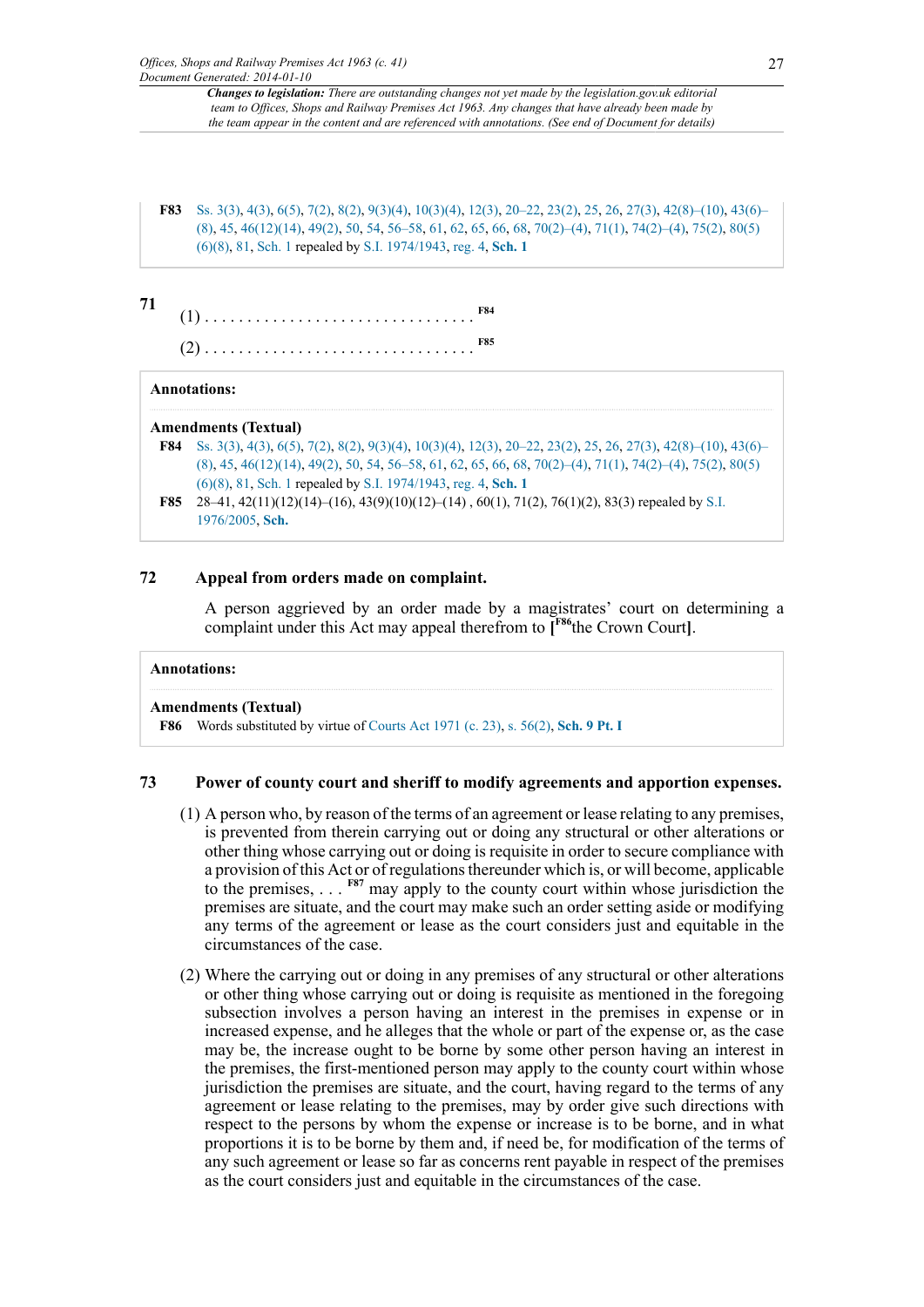(3) In the application of this section to Scotland, for references to a county court there shall be substituted references to the sheriff.

#### **Annotations:**

<span id="page-27-0"></span>**Amendments (Textual) [F87](#page-26-7)** Words repealed by [S.I. 1976/2005](http://www.legislation.gov.uk/id/uksi/1976/2005), **[Sch.](http://www.legislation.gov.uk/id/uksi/1976/2005/schedule)**

#### <span id="page-27-3"></span>*Amendments of other Acts*

#### **74 Amendment of sections 123(1) and 124(1) of Factories Act 1961, and provisions consequential thereon.**

<span id="page-27-4"></span>(1) For the purposes of section 123(1) (application of Act to electrical stations) of the <sup>[M6](#page-27-1)</sup>Factories Act 1961, office premises to which this Act applies which are comprised in premises to which that subsection applies shall, notwithstanding that they are so comprised, be deemed not to form part of the premises.

(2) . . . . . . . . . . . . . . . . . . . . . . . . . . . . . . . . **[F88](#page-27-2)**

#### **Annotations:**

#### **Amendments (Textual)**

<span id="page-27-2"></span>**[F88](#page-27-3)** [Ss. 3\(3\),](http://www.legislation.gov.uk/id/ukpga/1963/41/section/3/3) [4\(3\)](http://www.legislation.gov.uk/id/ukpga/1963/41/section/4/3), [6\(5\),](http://www.legislation.gov.uk/id/ukpga/1963/41/section/6/5) [7\(2\)](http://www.legislation.gov.uk/id/ukpga/1963/41/section/7/2), [8\(2\),](http://www.legislation.gov.uk/id/ukpga/1963/41/section/8/2) [9\(3\)\(4\),](http://www.legislation.gov.uk/id/ukpga/1963/41/section/9/3/4) [10\(3\)\(4\)](http://www.legislation.gov.uk/id/ukpga/1963/41/section/10/3/4), [12\(3\)](http://www.legislation.gov.uk/id/ukpga/1963/41/section/12/3), [20–22](http://www.legislation.gov.uk/id/ukpga/1963/41/section/20), [23\(2\)](http://www.legislation.gov.uk/id/ukpga/1963/41/section/23/2), [25,](http://www.legislation.gov.uk/id/ukpga/1963/41/section/25) [26](http://www.legislation.gov.uk/id/ukpga/1963/41/section/26), [27\(3\)](http://www.legislation.gov.uk/id/ukpga/1963/41/section/27/3), [42\(8\)–\(10\),](http://www.legislation.gov.uk/id/ukpga/1963/41/section/42/8) [43\(6\)–](http://www.legislation.gov.uk/id/ukpga/1963/41/section/43/6) [\(8\)](http://www.legislation.gov.uk/id/ukpga/1963/41/section/43/6), [45,](http://www.legislation.gov.uk/id/ukpga/1963/41/section/45) [46\(12\)\(14\)](http://www.legislation.gov.uk/id/ukpga/1963/41/section/46/12/14), [49\(2\)](http://www.legislation.gov.uk/id/ukpga/1963/41/section/49/2), [50,](http://www.legislation.gov.uk/id/ukpga/1963/41/section/50) [54](http://www.legislation.gov.uk/id/ukpga/1963/41/section/54), [56–58](http://www.legislation.gov.uk/id/ukpga/1963/41/section/56), [61,](http://www.legislation.gov.uk/id/ukpga/1963/41/section/61) [62](http://www.legislation.gov.uk/id/ukpga/1963/41/section/62), [65,](http://www.legislation.gov.uk/id/ukpga/1963/41/section/65) [66](http://www.legislation.gov.uk/id/ukpga/1963/41/section/66), [68,](http://www.legislation.gov.uk/id/ukpga/1963/41/section/68) [70\(2\)–\(4\),](http://www.legislation.gov.uk/id/ukpga/1963/41/section/70/2) [71\(1\),](http://www.legislation.gov.uk/id/ukpga/1963/41/section/71/1) [74\(2\)–\(4\),](http://www.legislation.gov.uk/id/ukpga/1963/41/section/74/2) [75\(2\),](http://www.legislation.gov.uk/id/ukpga/1963/41/section/75/2) [80\(5\)](http://www.legislation.gov.uk/id/ukpga/1963/41/section/80/5/6/8) [\(6\)\(8\),](http://www.legislation.gov.uk/id/ukpga/1963/41/section/80/5/6/8) [81](http://www.legislation.gov.uk/id/ukpga/1963/41/section/81), [Sch. 1](http://www.legislation.gov.uk/id/ukpga/1963/41/schedule/1) repealed by [S.I. 1974/1943,](http://www.legislation.gov.uk/id/uksi/1974/1943) [reg. 4,](http://www.legislation.gov.uk/id/uksi/1974/1943/regulation/4) **[Sch. 1](http://www.legislation.gov.uk/id/uksi/1974/1943/schedule/1)**

## **Marginal Citations**

### **75 Amendment of section 125(1) of Factories Act 1961, and provisions consequential thereon.**

- (1) For the purposes of section 125(1) (docks, etc.) of the Factories Act 1961, office premises to which this Act applies which are comprised in premises to which that subsection applies shall, notwithstanding that they are so comprised, be deemed not to form part of the premises.
- <span id="page-27-5"></span>(2) . . . . . . . . . . . . . . . . . . . . . . . . . . . . . . . . **[F89](#page-28-0)**
- (3) The reference in the said section 125(1) to a warehouse in or for the purposes of which mechanical power is used, being a warehouse neither forming part of a factory nor belonging to the owners, trustees or conservators of a dock, wharf or quay, shall be construed as not including a building occupied by a wholesale dealer or merchant where goods are kept for sale wholesale or a part of a building so occupied where goods are so kept.

<span id="page-27-1"></span>**[M6](#page-27-4)** [1961 c. 34](http://www.legislation.gov.uk/id/ukpga/1961/34).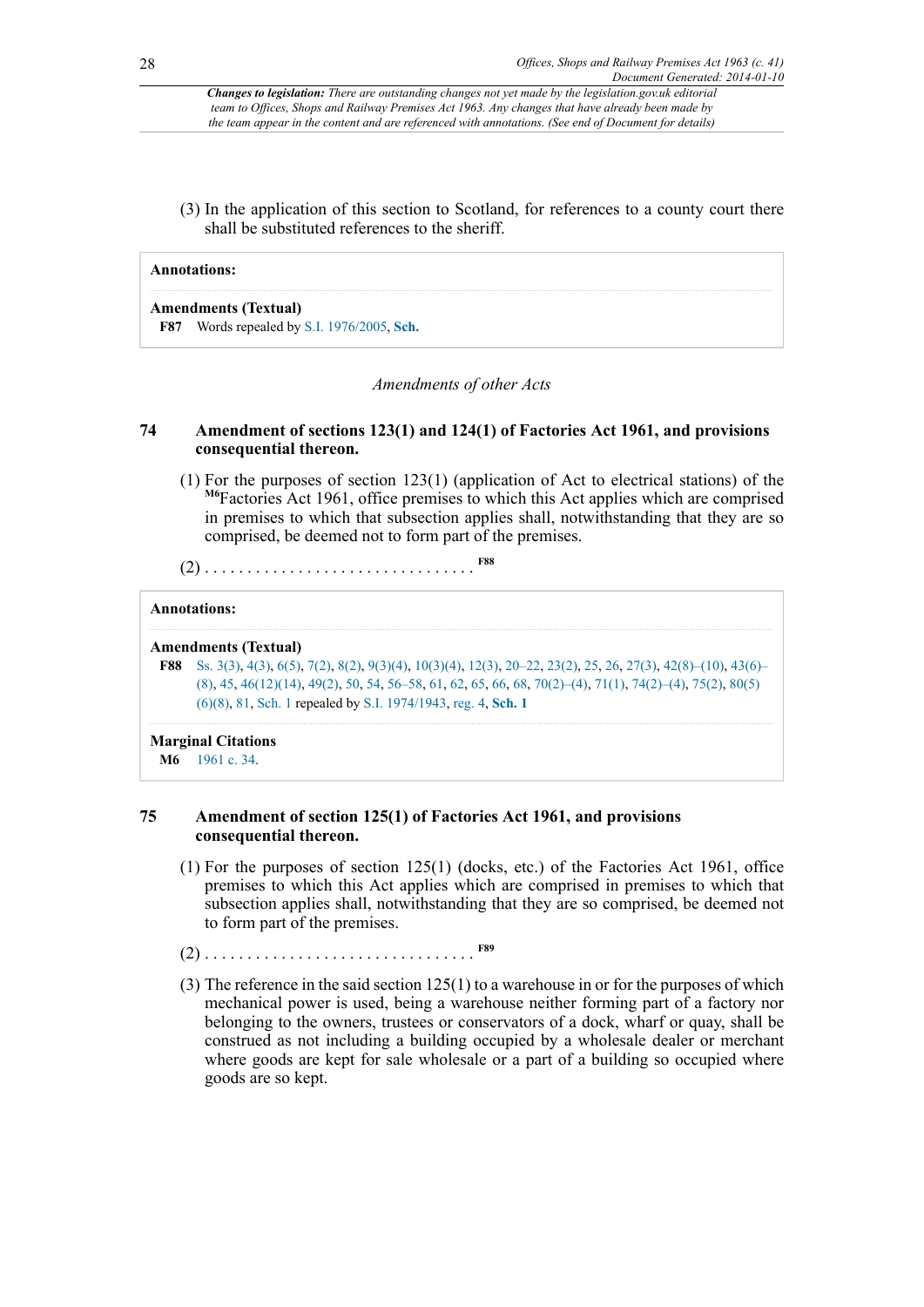#### **Annotations:**

#### **Amendments (Textual)**

<span id="page-28-0"></span>**[F89](#page-27-5)** [Ss. 3\(3\),](http://www.legislation.gov.uk/id/ukpga/1963/41/section/3/3) [4\(3\)](http://www.legislation.gov.uk/id/ukpga/1963/41/section/4/3), [6\(5\),](http://www.legislation.gov.uk/id/ukpga/1963/41/section/6/5) [7\(2\)](http://www.legislation.gov.uk/id/ukpga/1963/41/section/7/2), [8\(2\),](http://www.legislation.gov.uk/id/ukpga/1963/41/section/8/2) [9\(3\)\(4\),](http://www.legislation.gov.uk/id/ukpga/1963/41/section/9/3/4) [10\(3\)\(4\)](http://www.legislation.gov.uk/id/ukpga/1963/41/section/10/3/4), [12\(3\)](http://www.legislation.gov.uk/id/ukpga/1963/41/section/12/3), [20–22](http://www.legislation.gov.uk/id/ukpga/1963/41/section/20), [23\(2\)](http://www.legislation.gov.uk/id/ukpga/1963/41/section/23/2), [25,](http://www.legislation.gov.uk/id/ukpga/1963/41/section/25) [26](http://www.legislation.gov.uk/id/ukpga/1963/41/section/26), [27\(3\)](http://www.legislation.gov.uk/id/ukpga/1963/41/section/27/3), [42\(8\)–\(10\),](http://www.legislation.gov.uk/id/ukpga/1963/41/section/42/8) [43\(6\)–](http://www.legislation.gov.uk/id/ukpga/1963/41/section/43/6) [\(8\)](http://www.legislation.gov.uk/id/ukpga/1963/41/section/43/6), [45,](http://www.legislation.gov.uk/id/ukpga/1963/41/section/45) [46\(12\)\(14\)](http://www.legislation.gov.uk/id/ukpga/1963/41/section/46/12/14), [49\(2\)](http://www.legislation.gov.uk/id/ukpga/1963/41/section/49/2), [50,](http://www.legislation.gov.uk/id/ukpga/1963/41/section/50) [54](http://www.legislation.gov.uk/id/ukpga/1963/41/section/54), [56–58](http://www.legislation.gov.uk/id/ukpga/1963/41/section/56), [61,](http://www.legislation.gov.uk/id/ukpga/1963/41/section/61) [62](http://www.legislation.gov.uk/id/ukpga/1963/41/section/62), [65,](http://www.legislation.gov.uk/id/ukpga/1963/41/section/65) [66](http://www.legislation.gov.uk/id/ukpga/1963/41/section/66), [68,](http://www.legislation.gov.uk/id/ukpga/1963/41/section/68) [70\(2\)–\(4\),](http://www.legislation.gov.uk/id/ukpga/1963/41/section/70/2) [71\(1\),](http://www.legislation.gov.uk/id/ukpga/1963/41/section/71/1) [74\(2\)–\(4\),](http://www.legislation.gov.uk/id/ukpga/1963/41/section/74/2) [75\(2\),](http://www.legislation.gov.uk/id/ukpga/1963/41/section/75/2) [80\(5\)](http://www.legislation.gov.uk/id/ukpga/1963/41/section/80/5/6/8) [\(6\)\(8\),](http://www.legislation.gov.uk/id/ukpga/1963/41/section/80/5/6/8) [81](http://www.legislation.gov.uk/id/ukpga/1963/41/section/81), [Sch. 1](http://www.legislation.gov.uk/id/ukpga/1963/41/schedule/1) repealed by [S.I. 1974/1943,](http://www.legislation.gov.uk/id/uksi/1974/1943) [reg. 4,](http://www.legislation.gov.uk/id/uksi/1974/1943/regulation/4) **[Sch. 1](http://www.legislation.gov.uk/id/uksi/1974/1943/schedule/1)**

### **76 Amendment of Public Health Act 1936.**

<span id="page-28-4"></span><span id="page-28-3"></span>(1) . . . . . . . . . . . . . . . . . . . . . . . . . . . . . . . . **[F90](#page-28-1)** (3) . . . . . . . . . . . . . . . . . . . . . . . . . . . . . . . . **[F91](#page-28-2)**

### **Annotations:**

#### **Amendments (Textual)**

<span id="page-28-1"></span>**[F90](#page-28-3)** 28–41, 42(11)(12)(14)–(16), 43(9)(10)(12)–(14) , 60(1), 71(2), 76(1)(2), 83(3) repealed by [S.I.](http://www.legislation.gov.uk/id/uksi/1976/2005) [1976/2005](http://www.legislation.gov.uk/id/uksi/1976/2005), **[Sch.](http://www.legislation.gov.uk/id/uksi/1976/2005/schedule)**

<span id="page-28-6"></span><span id="page-28-2"></span>**[F91](#page-28-4)** [S. 76\(3\)](http://www.legislation.gov.uk/id/ukpga/1963/41/section/76/3) repealed by [Environmental Protection Act 1990 \(c. 43, SIF 46:4\),](http://www.legislation.gov.uk/id/ukpga/1990/43) [s. 162\(2\)](http://www.legislation.gov.uk/id/ukpga/1990/43/section/162/2), **[Sch. 16 Pt III](http://www.legislation.gov.uk/id/ukpga/1990/43/schedule/16)**

## **77 . . . . . . . . . . . . . . . . . . . . . . . . . . . . . . . . [F92](#page-28-5)**

#### **Annotations:**

#### **Amendments (Textual)**

<span id="page-28-5"></span>**[F92](#page-28-6)** [S. 77](http://www.legislation.gov.uk/id/ukpga/1963/41/section/77) repealed by London Government Act 1963(c. 33), s. 93, Sch. 18 Pt. II

### **78 Provision for securing exercise of local Act powers in conformity with this Act.**

A person required by or under a local Act to effect any alterations to, or to any apparatus or fittings in, a building shall not be treated as having acted in contravention of that enactment by reason of his failure to effect those alterations in so far as the failure is attributable to the fact that remedying it would involve a contravention of this Act or regulations thereunder.

<span id="page-28-8"></span>*General Provisions*

**79 . . . . . . . . . . . . . . . . . . . . . . . . . . . . . . . . [F93](#page-28-7)**

#### **Annotations:**

<span id="page-28-7"></span>**Amendments (Textual) [F93](#page-28-8)** 27(1)(2), 47, 51, 79 repealed by [S.I. 1975/1011](http://www.legislation.gov.uk/id/uksi/1975/1011), **[Sch.](http://www.legislation.gov.uk/id/uksi/1975/1011/schedule)**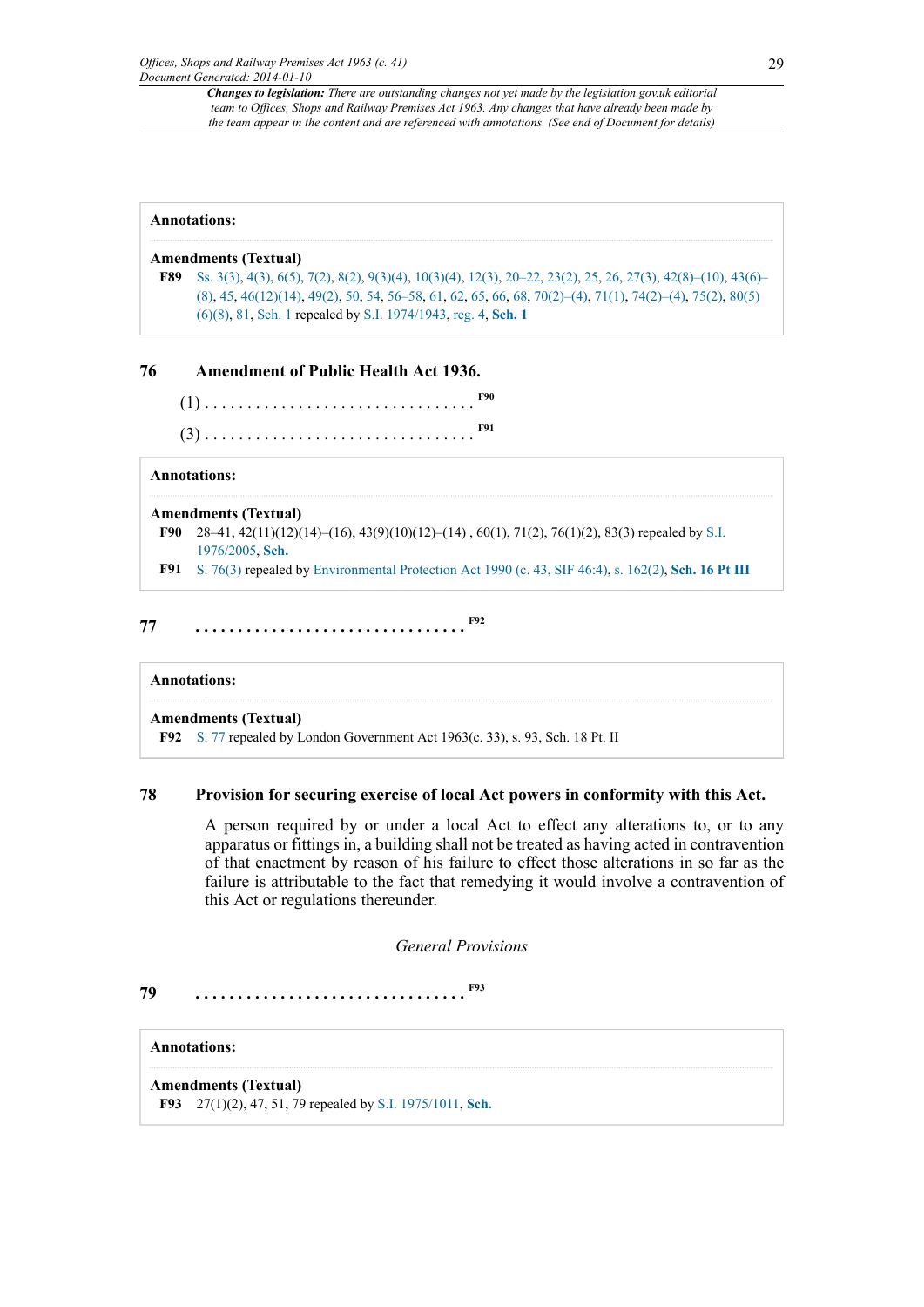#### **80 Regulations and orders.**

- <span id="page-29-5"></span>(1) Any regulations or orders made under this Act by the Minister . . . **[F94](#page-29-0)** shall be made by statutory instrument.
- (2) A statutory instrument containing regulations under this Act shall be subject to annulment in pursuance of a resolution of either House of Parliament.
- (3) Any power conferred by this Act to make regulations and any power conferred by or by virtue of this Act to make an order . . . shall respectively include power to make different provision in relation to different circumstances.
- <span id="page-29-6"></span>(4) Any power conferred by this Act to prescribe standards or impose requirements shall include power to do so by reference to the approval of **[ [F95](#page-29-1)**the Health and Safety Executive**]**.
- <span id="page-29-8"></span><span id="page-29-7"></span>(5) . . . . . . . . . . . . . . . . . . . . . . . . . . . . . . . . **[F96](#page-29-2)**
- <span id="page-29-9"></span>(7) Any power conferred by or by virtue of this Act to make an order shall include power to vary or revoke the order by a subsequent order **[ [F97](#page-29-3)**and the provisions of section 50 of the **[M7](#page-29-4)**Health and Safety at Work etc. Act 1974 shall apply to any such power as they apply to a power to make regulations.**]**

(8) . . . . . . . . . . . . . . . . . . . . . . . . . . . . . . . .

#### **Annotations:**

#### **Amendments (Textual)**

- <span id="page-29-0"></span>**[F94](#page-29-5)** Words repealed by [S.I. 1974/1943](http://www.legislation.gov.uk/id/uksi/1974/1943), [reg. 4](http://www.legislation.gov.uk/id/uksi/1974/1943/regulation/4), **[Sch. 1](http://www.legislation.gov.uk/id/uksi/1974/1943/schedule/1)**
- <span id="page-29-1"></span>**[F95](#page-29-6)** Words substituted by [S.I. 1974/1943,](http://www.legislation.gov.uk/id/uksi/1974/1943) **[Sch. 2 para. 13](http://www.legislation.gov.uk/id/uksi/1974/1943/schedule/2/paragraph/13)**
- <span id="page-29-2"></span>**[F96](#page-29-7)** [Ss. 3\(3\),](http://www.legislation.gov.uk/id/ukpga/1963/41/section/3/3) [4\(3\)](http://www.legislation.gov.uk/id/ukpga/1963/41/section/4/3), [6\(5\),](http://www.legislation.gov.uk/id/ukpga/1963/41/section/6/5) [7\(2\)](http://www.legislation.gov.uk/id/ukpga/1963/41/section/7/2), [8\(2\),](http://www.legislation.gov.uk/id/ukpga/1963/41/section/8/2) [9\(3\)\(4\),](http://www.legislation.gov.uk/id/ukpga/1963/41/section/9/3/4) [10\(3\)\(4\)](http://www.legislation.gov.uk/id/ukpga/1963/41/section/10/3/4), [12\(3\)](http://www.legislation.gov.uk/id/ukpga/1963/41/section/12/3), [20–22](http://www.legislation.gov.uk/id/ukpga/1963/41/section/20), [23\(2\)](http://www.legislation.gov.uk/id/ukpga/1963/41/section/23/2), [25,](http://www.legislation.gov.uk/id/ukpga/1963/41/section/25) [26](http://www.legislation.gov.uk/id/ukpga/1963/41/section/26), [27\(3\)](http://www.legislation.gov.uk/id/ukpga/1963/41/section/27/3), [42\(8\)–\(10\),](http://www.legislation.gov.uk/id/ukpga/1963/41/section/42/8) [43\(6\)–](http://www.legislation.gov.uk/id/ukpga/1963/41/section/43/6) [\(8\)](http://www.legislation.gov.uk/id/ukpga/1963/41/section/43/6), [45,](http://www.legislation.gov.uk/id/ukpga/1963/41/section/45) [46\(12\)\(14\)](http://www.legislation.gov.uk/id/ukpga/1963/41/section/46/12/14), [49\(2\)](http://www.legislation.gov.uk/id/ukpga/1963/41/section/49/2), [50,](http://www.legislation.gov.uk/id/ukpga/1963/41/section/50) [54](http://www.legislation.gov.uk/id/ukpga/1963/41/section/54), [56–58](http://www.legislation.gov.uk/id/ukpga/1963/41/section/56), [61,](http://www.legislation.gov.uk/id/ukpga/1963/41/section/61) [62](http://www.legislation.gov.uk/id/ukpga/1963/41/section/62), [65,](http://www.legislation.gov.uk/id/ukpga/1963/41/section/65) [66](http://www.legislation.gov.uk/id/ukpga/1963/41/section/66), [68,](http://www.legislation.gov.uk/id/ukpga/1963/41/section/68) [70\(2\)–\(4\),](http://www.legislation.gov.uk/id/ukpga/1963/41/section/70/2) [71\(1\),](http://www.legislation.gov.uk/id/ukpga/1963/41/section/71/1) [74\(2\)–\(4\),](http://www.legislation.gov.uk/id/ukpga/1963/41/section/74/2) [75\(2\),](http://www.legislation.gov.uk/id/ukpga/1963/41/section/75/2) [80\(5\)](http://www.legislation.gov.uk/id/ukpga/1963/41/section/80/5/6/8) [\(6\)\(8\),](http://www.legislation.gov.uk/id/ukpga/1963/41/section/80/5/6/8) [81](http://www.legislation.gov.uk/id/ukpga/1963/41/section/81), [Sch. 1](http://www.legislation.gov.uk/id/ukpga/1963/41/schedule/1) repealed by [S.I. 1974/1943,](http://www.legislation.gov.uk/id/uksi/1974/1943) [reg. 4,](http://www.legislation.gov.uk/id/uksi/1974/1943/regulation/4) **[Sch. 1](http://www.legislation.gov.uk/id/uksi/1974/1943/schedule/1) [F97](#page-29-8)** Words added by [S.I. 1974/1943](http://www.legislation.gov.uk/id/uksi/1974/1943), **[Sch. 2 para. 14](http://www.legislation.gov.uk/id/uksi/1974/1943/schedule/2/paragraph/14)**

<span id="page-29-3"></span>

**Marginal Citations**

<span id="page-29-11"></span><span id="page-29-4"></span>**[M7](#page-29-9)** [1974 c. 37](http://www.legislation.gov.uk/id/ukpga/1974/37).

**81 . . . . . . . . . . . . . . . . . . . . . . . . . . . . . . . . [F98](#page-29-10)**

#### **Annotations:**

#### **Amendments (Textual)**

<span id="page-29-10"></span>**[F98](#page-29-11)** [Ss. 3\(3\),](http://www.legislation.gov.uk/id/ukpga/1963/41/section/3/3) [4\(3\)](http://www.legislation.gov.uk/id/ukpga/1963/41/section/4/3), [6\(5\),](http://www.legislation.gov.uk/id/ukpga/1963/41/section/6/5) [7\(2\)](http://www.legislation.gov.uk/id/ukpga/1963/41/section/7/2), [8\(2\),](http://www.legislation.gov.uk/id/ukpga/1963/41/section/8/2) [9\(3\)\(4\),](http://www.legislation.gov.uk/id/ukpga/1963/41/section/9/3/4) [10\(3\)\(4\)](http://www.legislation.gov.uk/id/ukpga/1963/41/section/10/3/4), [12\(3\)](http://www.legislation.gov.uk/id/ukpga/1963/41/section/12/3), [20–22](http://www.legislation.gov.uk/id/ukpga/1963/41/section/20), [23\(2\)](http://www.legislation.gov.uk/id/ukpga/1963/41/section/23/2), [25,](http://www.legislation.gov.uk/id/ukpga/1963/41/section/25) [26](http://www.legislation.gov.uk/id/ukpga/1963/41/section/26), [27\(3\)](http://www.legislation.gov.uk/id/ukpga/1963/41/section/27/3), [42\(8\)–\(10\),](http://www.legislation.gov.uk/id/ukpga/1963/41/section/42/8) [43\(6\)–](http://www.legislation.gov.uk/id/ukpga/1963/41/section/43/6) [\(8\)](http://www.legislation.gov.uk/id/ukpga/1963/41/section/43/6), [45,](http://www.legislation.gov.uk/id/ukpga/1963/41/section/45) [46\(12\)\(14\)](http://www.legislation.gov.uk/id/ukpga/1963/41/section/46/12/14), [49\(2\)](http://www.legislation.gov.uk/id/ukpga/1963/41/section/49/2), [50,](http://www.legislation.gov.uk/id/ukpga/1963/41/section/50) [54](http://www.legislation.gov.uk/id/ukpga/1963/41/section/54), [56–58](http://www.legislation.gov.uk/id/ukpga/1963/41/section/56), [61,](http://www.legislation.gov.uk/id/ukpga/1963/41/section/61) [62](http://www.legislation.gov.uk/id/ukpga/1963/41/section/62), [65,](http://www.legislation.gov.uk/id/ukpga/1963/41/section/65) [66](http://www.legislation.gov.uk/id/ukpga/1963/41/section/66), [68,](http://www.legislation.gov.uk/id/ukpga/1963/41/section/68) [70\(2\)–\(4\),](http://www.legislation.gov.uk/id/ukpga/1963/41/section/70/2) [71\(1\),](http://www.legislation.gov.uk/id/ukpga/1963/41/section/71/1) [74\(2\)–\(4\),](http://www.legislation.gov.uk/id/ukpga/1963/41/section/74/2) [75\(2\),](http://www.legislation.gov.uk/id/ukpga/1963/41/section/75/2) [80\(5\)](http://www.legislation.gov.uk/id/ukpga/1963/41/section/80/5/6/8) [\(6\)\(8\),](http://www.legislation.gov.uk/id/ukpga/1963/41/section/80/5/6/8) [81](http://www.legislation.gov.uk/id/ukpga/1963/41/section/81), [Sch. 1](http://www.legislation.gov.uk/id/ukpga/1963/41/schedule/1) repealed by [S.I. 1974/1943,](http://www.legislation.gov.uk/id/uksi/1974/1943) [reg. 4,](http://www.legislation.gov.uk/id/uksi/1974/1943/regulation/4) **[Sch. 1](http://www.legislation.gov.uk/id/uksi/1974/1943/schedule/1)**

#### **82 Expenses and receipts.**

(1) There shall be defrayed out of moneys provided by Parliament—

(a) any expenses incurred by the Minister in carrying this Act into effect;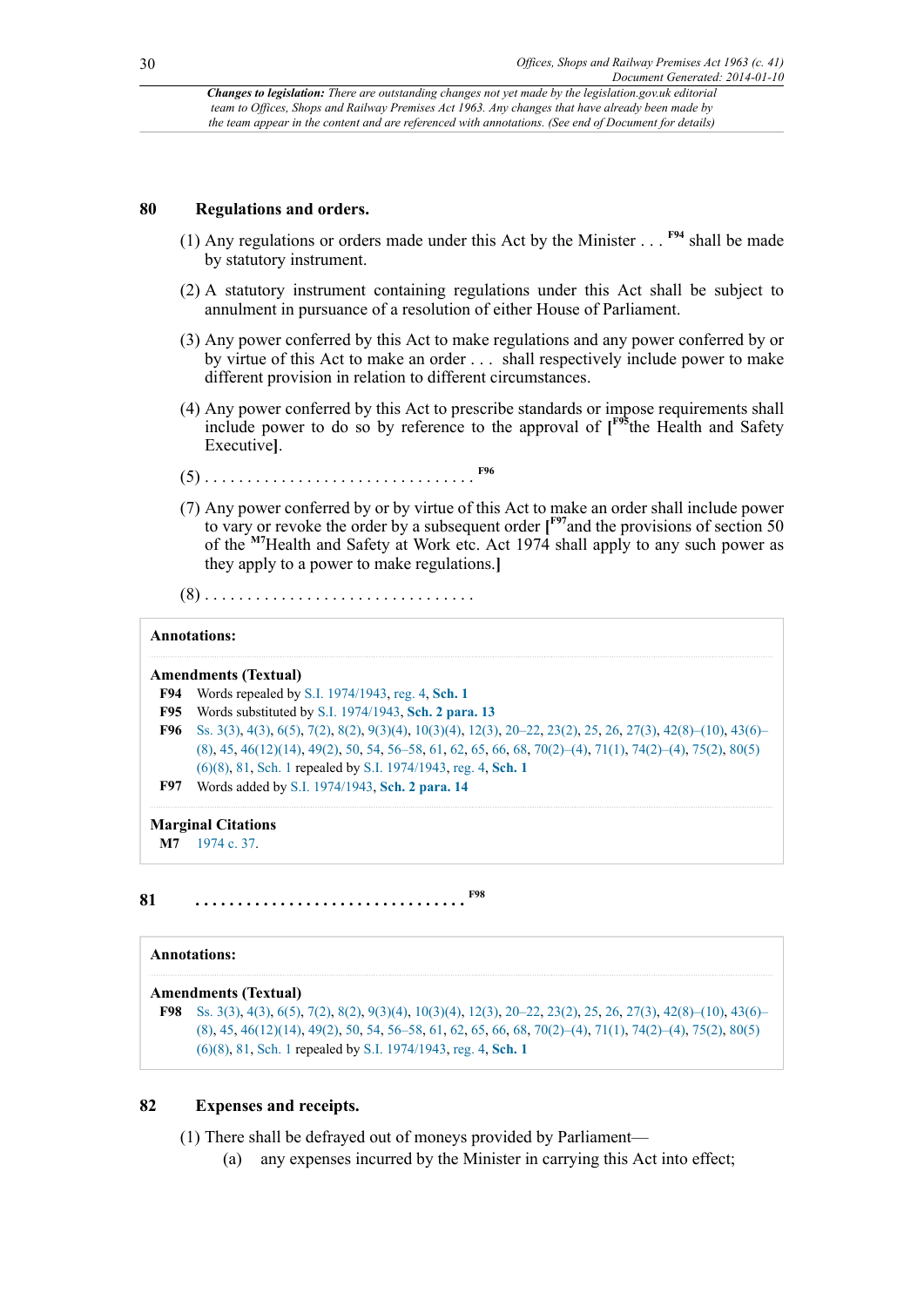- <span id="page-30-1"></span>(b) any increase attributable to this Act in the expenses of the Minister of Power which, by virtue of section 3(3) of the <sup>[M8](#page-30-0)</sup>Ministry of Fuel and Power Act 1945, are defrayed out of moneys so provided;
- (c) any increase attributable to this Act in the sums payable by way of General Grant, Rate Deficiency Grant or Exchequer Equalisation Grant under the enactments relating to local government in England and Wales or in Scotland.

(2) Any sums received under this Act by the Minister shall be paid into the Exchequer.

### **Annotations:**

**Marginal Citations**

<span id="page-30-0"></span>**[M8](#page-30-1)** [1945 c. 19](http://www.legislation.gov.uk/id/ukpga/1945/19).

## **83 Application to the Crown.**

- <span id="page-30-8"></span><span id="page-30-7"></span><span id="page-30-6"></span>(1) The following provisions of this Act, namely sections 4 to  $\mathbf{I}^{\text{F99}}$  $\mathbf{I}^{\text{F99}}$  $\mathbf{I}^{\text{F99}}$  19],  $\mathbf{I}^{\text{F100}}$  $\mathbf{I}^{\text{F100}}$  $\mathbf{I}^{\text{F100}}$ . . . 24, 27, . . . **[F101](#page-30-4)** 42 and 43 shall, in so far as they impose duties failure to comply with which might give rise to a liability in tort, be binding upon the Crown, and accordingly, for the purposes of those provisions and regulations under any of them, persons in the service of the Crown shall be taken to be employed if, apart from this subsection, they would not be so taken.
- (2) Section 24(7) of this Act shall, in its application to premises occupied by the Crown, have effect with the substitution, for the reference to the authority having power to enforce compliance with the foregoing provisions of that section, of a reference **[ [F102](#page-30-5)**to the Health and Safety Executive**]**.
- <span id="page-30-10"></span><span id="page-30-9"></span>(3) . . . . . . . . . . . . . . . . . . . . . . . . . . . . . . . . **[F103](#page-31-0)**
- (4) Section 46 of this Act shall, in the case of premises occupied by the Crown, have effect as if, for any reference to an authority having power to enforce any provision of this Act, there were substituted a reference **[ [F102](#page-30-5)**to the Health and Safety Executive**]** and as if the words in subsection (3) from "and are further satisfied" onwards, and  $[$ <sup>**[F104](#page-31-1)</sup>** subsections (5) to (13)], had been omitted; ... <sup>[F105](#page-31-2)</sup></sup>
- <span id="page-30-13"></span><span id="page-30-12"></span><span id="page-30-11"></span>(5) . . . . . . . . . . . . . . . . . . . . . . . . . . . . . . . . **[F106](#page-31-3)**
- (6) The reference in subsection (1) of this section to a liability in tort shall be construed as not including such a liability towards a member of the armed forces of the Crown, and the reference in that subsection to persons in the service of the Crown shall be construed as not including any such member.
- (7) In the application of this section to Scotland any reference to a liability in tort shall be construed as a reference to a liability in reparation arising from any wrongful or negligent act or omission.

### **Annotations:**

### **Amendments (Textual)**

- <span id="page-30-2"></span>**[F99](#page-30-6)** Words substituted by virtue of [S.I. 1975/1011,](http://www.legislation.gov.uk/id/uksi/1975/1011) **[reg. 2\(b\)](http://www.legislation.gov.uk/id/uksi/1975/1011/regulation/2/b)**
- <span id="page-30-3"></span>**[F100](#page-30-7)** Words in [s. 83\(1\)](http://www.legislation.gov.uk/id/ukpga/1963/41/section/83/1) repealed (1.1.1993) by [S.I. 1992/2793](http://www.legislation.gov.uk/id/uksi/1992/2793), [reg. 8\(1\),](http://www.legislation.gov.uk/id/uksi/1992/2793/regulation/8/1) **[Sch. 2 Pt.I](http://www.legislation.gov.uk/id/uksi/1992/2793/schedule/2/part/I)**.
- <span id="page-30-4"></span>**[F101](#page-30-8)** Words repealed by [S.I. 1976/2005](http://www.legislation.gov.uk/id/uksi/1976/2005), **[Sch.](http://www.legislation.gov.uk/id/uksi/1976/2005/schedule)**
- <span id="page-30-5"></span>**[F102](#page-30-9)** Words substituted by virtue of [S.I. 1974/1943,](http://www.legislation.gov.uk/id/uksi/1974/1943) **[Sch. 2 para. 15\(a\)](http://www.legislation.gov.uk/id/uksi/1974/1943/schedule/2/paragraph/15/a)**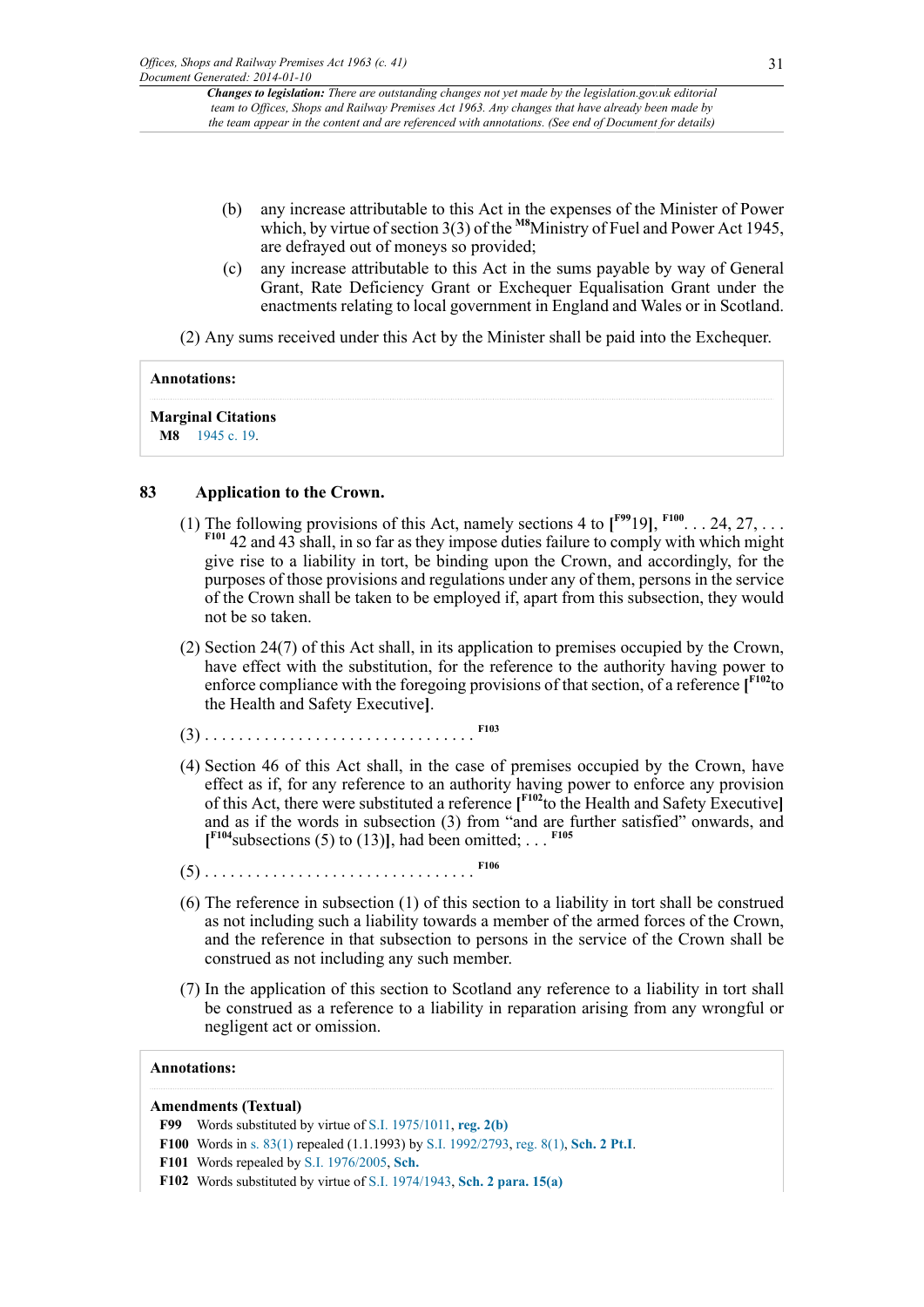<span id="page-31-0"></span>**[F103](#page-30-10)** 28–41, 42(11)(12)(14)–(16), 43(9)(10)(12)–(14) , 60(1), 71(2), 76(1)(2), 83(3) repealed by [S.I.](http://www.legislation.gov.uk/id/uksi/1976/2005) [1976/2005](http://www.legislation.gov.uk/id/uksi/1976/2005), **[Sch.](http://www.legislation.gov.uk/id/uksi/1976/2005/schedule)**

<span id="page-31-1"></span>**[F104](#page-30-11)** Words substituted by [S.I. 1974/1943,](http://www.legislation.gov.uk/id/uksi/1974/1943) **[Sch. 2 para. 15\(c\)](http://www.legislation.gov.uk/id/uksi/1974/1943/schedule/2/paragraph/15/c)**

<span id="page-31-2"></span>**[F105](#page-30-12)** Words repealed by [S.I. 1974/1943](http://www.legislation.gov.uk/id/uksi/1974/1943), [reg. 4](http://www.legislation.gov.uk/id/uksi/1974/1943/regulation/4), **[Sch. 1](http://www.legislation.gov.uk/id/uksi/1974/1943/schedule/1)**

<span id="page-31-3"></span>**[F106](#page-30-13)** [S. 83\(5\)](http://www.legislation.gov.uk/id/ukpga/1963/41/section/83/5) repealed by [S.I. 1989/1903](http://www.legislation.gov.uk/id/uksi/1989/1903), **[reg. 7\(1\)](http://www.legislation.gov.uk/id/uksi/1989/1903/regulation/7/1)**

### **84 Exclusion of application to visiting forces.**

- (1) This Act shall not operate to create, towards a member of the naval, military or air forces of a country to which this section applies, a liability in tort against the Government of that country in respect of anything done or omitted by it or against another member of those forces in respect of anything done or omitted by him in the course of his duty.
- <span id="page-31-14"></span><span id="page-31-13"></span>(2)  $\int_0^{\text{F107}}(2)$  $\int_0^{\text{F107}}(2)$  $\int_0^{\text{F107}}(2)$  This section applies to India,  $\int_0^{\text{F108}}P$  $\int_0^{\text{F108}}P$  $\int_0^{\text{F108}}P$ akistan, Ghana, the Federation of Malaya, the Republic of Cyprus, Tanganyika, Zambia, Botswana, Lesotho, Singapore, Swaziland, Tonga, Bangladesh, Western Samoa, Nauru, the New Hebrides [F<sup>109</sup>, Brunei, Maldives**][ [F110](#page-31-7)**, Namibia**][ [F111](#page-31-8)**, South Africa**][ [F112](#page-31-9)** , Cameroon, Mozambique**]** and any country designated for the purposes of any provision of the **[M9](#page-31-10)**Visiting Forces Act 1952 by Order in Council under section 1(2) of that Act.**]**

<span id="page-31-21"></span><span id="page-31-20"></span><span id="page-31-19"></span><span id="page-31-18"></span><span id="page-31-17"></span><span id="page-31-16"></span><span id="page-31-15"></span>**[ [F113](#page-31-11)**(2A) This Act shall not operate to create towards a member of a headquarters or organisaion designated for the purposes of the **[M10](#page-31-12)**International Headquarters and Defence Organisations Act 1964 who is a member of the naval, military or air forces of any country a liability in tort against the headquarters or organisation in respect of anything done or omitted by it or against another member thereof in respect of anything done or omitted by him in the course of his duty.**]**

#### **Annotations:**

#### **Amendments (Textual)**

- <span id="page-31-4"></span>**[F107](#page-31-13)** [S. 84\(2\)](http://www.legislation.gov.uk/id/ukpga/1963/41/section/84/2) reproduced as amended by enactments listed in the [Chronological Table of the Statutes and](http://www.legislation.gov.uk/id/ukpga/1980/2) [Papua New Guinea, Western Samoa and Nauru \(Miscellaneous Provisions\) Act 1980 \(c. 2\),](http://www.legislation.gov.uk/id/ukpga/1980/2) **[Sch. para.](http://www.legislation.gov.uk/id/ukpga/1980/2/schedule/paragraph/13) [13](http://www.legislation.gov.uk/id/ukpga/1980/2/schedule/paragraph/13)** and [New Hebrides Act 1980 \(c. 16\)](http://www.legislation.gov.uk/id/ukpga/1980/16), **[Sch. 1 para. 8](http://www.legislation.gov.uk/id/ukpga/1980/16/schedule/1/paragraph/8)**
- <span id="page-31-5"></span>**[F108](#page-31-14)** Word inserted by [Pakistan Act 1990 \(c. 14, SIF 26:30\),](http://www.legislation.gov.uk/id/ukpga/1990/14) [s. 1,](http://www.legislation.gov.uk/id/ukpga/1990/14/section/1) **[Sch. para. 6](http://www.legislation.gov.uk/id/ukpga/1990/14/schedule/paragraph/6)**
- <span id="page-31-6"></span>**[F109](#page-31-15)** Words inserted by [Brunei and Maldives Act 1985 \(c. 3, SIF 26:9A\),](http://www.legislation.gov.uk/id/ukpga/1985/3) [s. 1,](http://www.legislation.gov.uk/id/ukpga/1985/3/section/1) **[Sch. para. 7](http://www.legislation.gov.uk/id/ukpga/1985/3/schedule/paragraph/7)**
- <span id="page-31-7"></span>**[F110](#page-31-16)** Words in [s. 84\(2\)](http://www.legislation.gov.uk/id/ukpga/1963/41/section/84/2) inserted (retrospective to 21. 3. 1990) by [Namibia Act 1991 \(c. 4, SIF 26:25A\)](http://www.legislation.gov.uk/id/ukpga/1991/4), [s. 1](http://www.legislation.gov.uk/id/ukpga/1991/4/section/1), **[Sch. para. 5](http://www.legislation.gov.uk/id/ukpga/1991/4/schedule/paragraph/5)** (with [s. 2\(2\)\)](http://www.legislation.gov.uk/id/ukpga/1991/4/section/2/2)
- <span id="page-31-8"></span>**[F111](#page-31-17)** Words in [s. 84\(2\)](http://www.legislation.gov.uk/id/ukpga/1963/41/section/84/2) inserted (23.3.1995) by [1995 c. 3,](http://www.legislation.gov.uk/id/ukpga/1995/3) [s. 1,](http://www.legislation.gov.uk/id/ukpga/1995/3/section/1) **[Sch. para. 6](http://www.legislation.gov.uk/id/ukpga/1995/3/schedule/paragraph/6)**
- <span id="page-31-9"></span>**[F112](#page-31-18)** Words in [s. 84\(2\)](http://www.legislation.gov.uk/id/ukpga/1963/41/section/84/2) inserted (7.1.2003) by [2002 c. 39,](http://www.legislation.gov.uk/id/ukpga/2002/39) [ss. 2](http://www.legislation.gov.uk/id/ukpga/2002/39/section/2), [4\(2\),](http://www.legislation.gov.uk/id/ukpga/2002/39/section/4/2) **[Sch. 2](http://www.legislation.gov.uk/id/ukpga/2002/39/schedule/2)**
- <span id="page-31-11"></span>**[F113](#page-31-19)** [S. 84\(2A\)](http://www.legislation.gov.uk/id/ukpga/1963/41/section/84/2A) inserted by [S.I. 1965/1536,](http://www.legislation.gov.uk/id/uksi/1965/1536) **[Sch. 3](http://www.legislation.gov.uk/id/uksi/1965/1536/schedule/3)**

#### **Marginal Citations**

```
M9 1952 c. 67.
```

```
M10 1964 c. 5.
```
### **85 Exclusion of application to factories, to certain fish sale-rooms and to parts below ground of mines.**

<span id="page-31-23"></span><span id="page-31-22"></span>(1) . . . . . . . . . . . . . . . . . . . . . . . . . . . . . . . . **[F114](#page-32-0)** nothing in this Act shall apply to any premises which, for the purposes of the **[M11](#page-32-1)**Factories Act 1961, form part of a factory.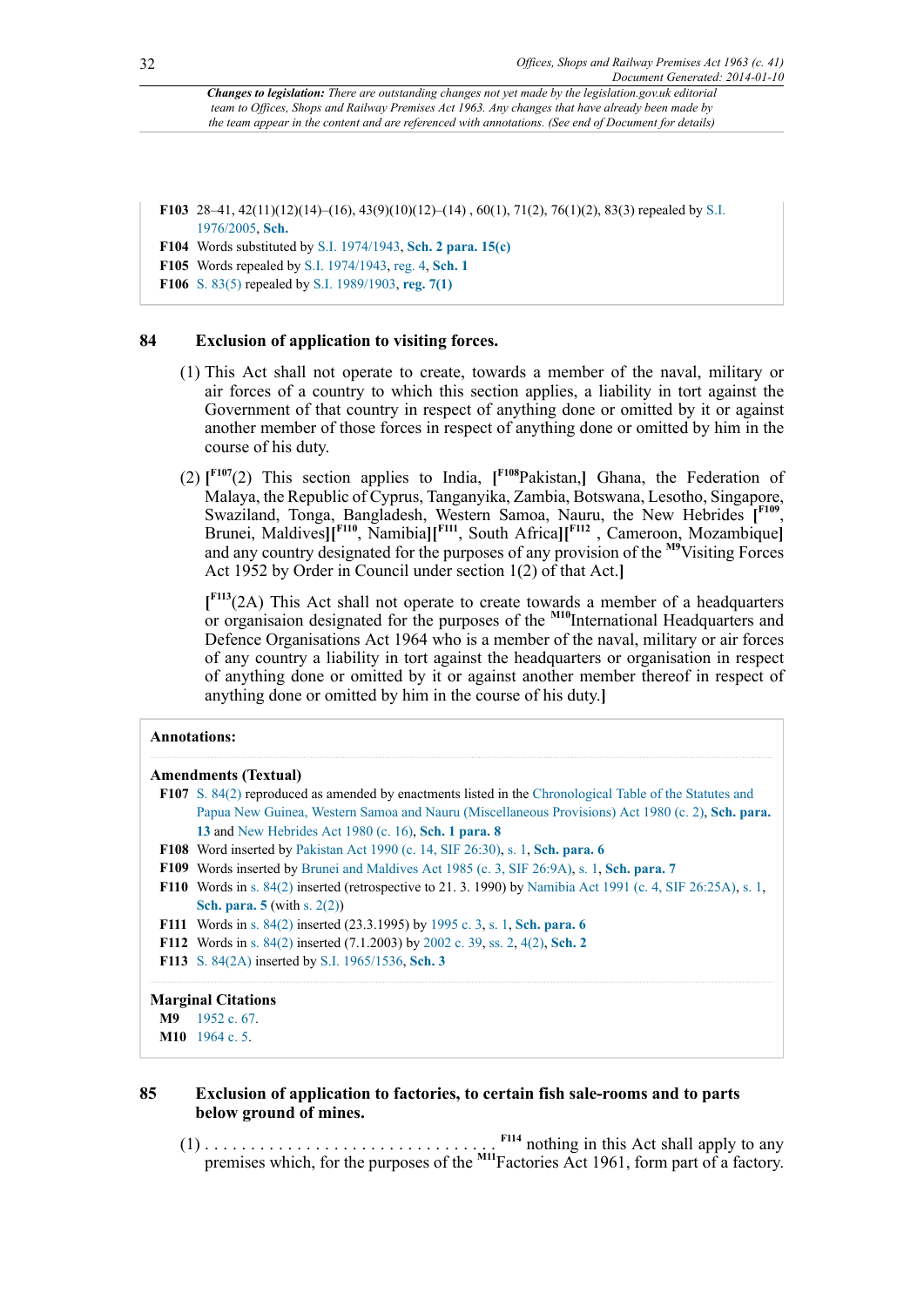- (2) With the exception of section 75(3) of this Act, nothing in this Act shall apply to any premises which, not being office premises, are used for the sale of fish by wholesale and constitute, or are comprised in, premises to which certain provisions of the Factories Act 1961 apply by virtue of section 125(1) (docks, etc.) of that Act.
- <span id="page-32-3"></span>(3) Nothing in this Act shall apply to any part below ground of premises which, for the purposes of the **[M12](#page-32-2)**Mines and Quarries Act 1954, are a mine.

#### **Annotations:**

#### **Amendments (Textual)**

<span id="page-32-0"></span>**[F114](#page-31-22)** Words repealed by [S.I. 1974/1943](http://www.legislation.gov.uk/id/uksi/1974/1943), [reg. 4](http://www.legislation.gov.uk/id/uksi/1974/1943/regulation/4), **[Sch. 1](http://www.legislation.gov.uk/id/uksi/1974/1943/schedule/1)**

#### **Marginal Citations**

<span id="page-32-2"></span><span id="page-32-1"></span>**[M11](#page-31-23)** [1961 c. 34](http://www.legislation.gov.uk/id/ukpga/1961/34). **[M12](#page-32-3)** [1954 c. 70](http://www.legislation.gov.uk/id/ukpga/1954/70).

#### **86 Exclusion of application to premises occupied for transitory purposes.**

- (1) It shall be a defence in any legal proceedings to recover damages and in any prosecution, in so far as the proceedings or prosecution are or is based on an allegation of a contravention, in relation to any premises, of a provision of this Act or regulations thereunder, to prove that at the time of the alleged contravention the premises were occupied for a purpose that was accomplished before the expiration of a period beginning with the day on which they were occupied for that purpose and of such of the following lengths as is applicable to the circumstances of the case, that is to say, six months if the premises consist of a movable structure, and six weeks if not.
- (2) The foregoing subsection shall not apply to a prosecution for an offence consisting in a failure to comply with an obligation imposed under section 49(1) of this Act to notify the appropriate authority that persons would be employed to work in any premises; but in any such prosecution it shall be a defence to prove that the persons in question were employed to work in the premises while they were occupied as mentioned in the foregoing subsection.

<span id="page-32-5"></span>*Provisions with respect to Northern Ireland, Isles of Scilly and Inner and Middle Temples*

## **87 . . . . . . . . . . . . . . . . . . . . . . . . . . . . . . . . [F115](#page-32-4)**

#### **Annotations:**

#### **Amendments (Textual)**

<span id="page-32-4"></span>**[F115](#page-32-5)** [S. 87](http://www.legislation.gov.uk/id/ukpga/1963/41/section/87) repealed by [Northern Ireland Constitution Act 1973 \(c. 36\),](http://www.legislation.gov.uk/id/ukpga/1973/36) **[Sch. 6 Pt. I](http://www.legislation.gov.uk/id/ukpga/1973/36/schedule/6/part/I)**

#### **88 Application to Isles of Scilly.**

<span id="page-32-6"></span>This Act shall apply to the Isles of Scilly as if those Isles were a **[ [F116](#page-33-0)**district**]** and the Council of those Isles were the council of the **[ [F116](#page-33-0)**district**]**.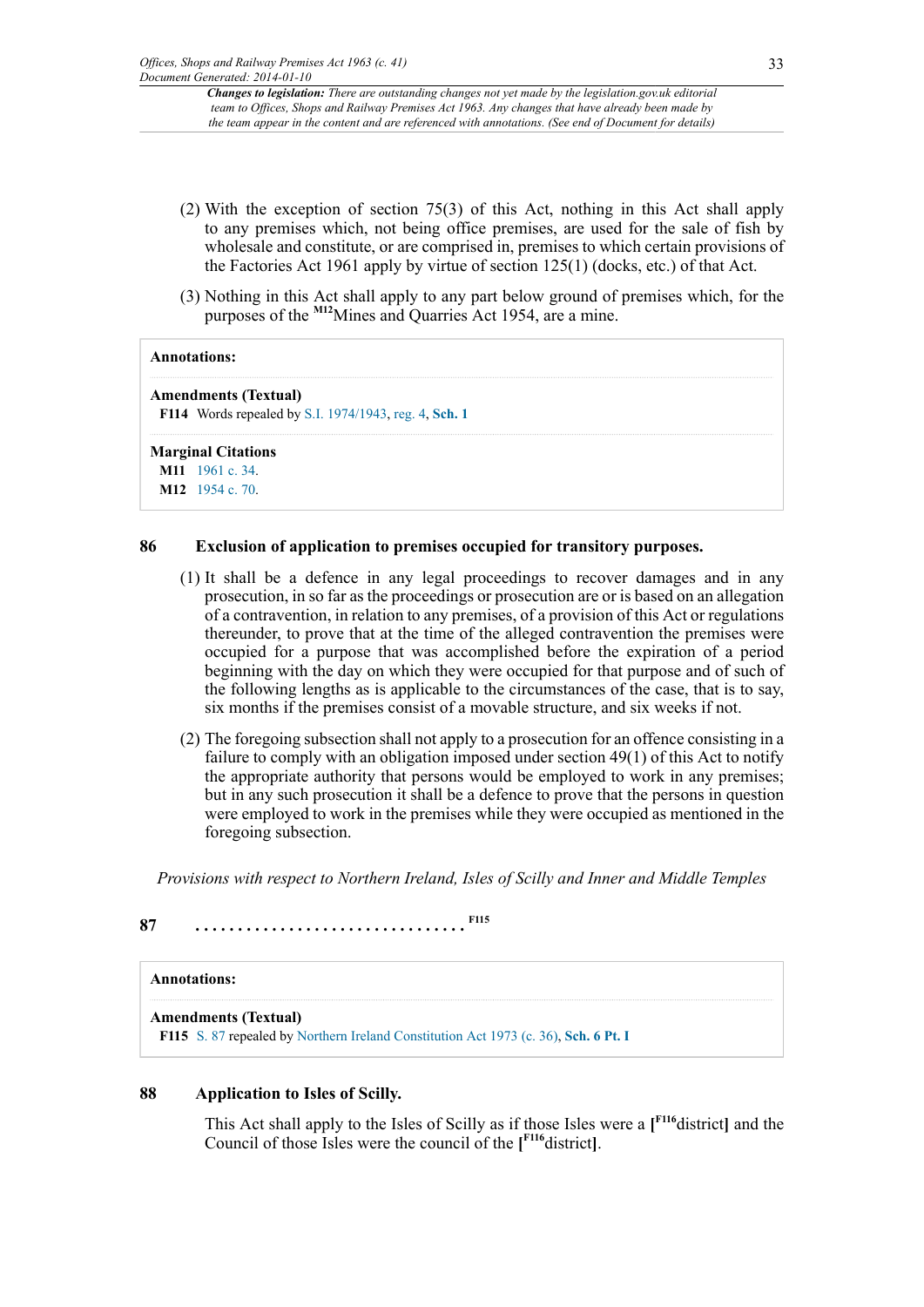#### **Annotations:**

#### **Amendments (Textual)**

<span id="page-33-0"></span>**[F116](#page-32-6)** Words substituted by [Local Government Act 1972 \(c. 70\),](http://www.legislation.gov.uk/id/ukpga/1972/70) **[Sch. 29 para. 31](http://www.legislation.gov.uk/id/ukpga/1972/70/schedule/29/paragraph/31)**

**89 . . . . . . . . . . . . . . . . . . . . . . . . . . . . . . . . [F117](#page-33-1)**

#### **Annotations:**

**Amendments (Textual)**

<span id="page-33-1"></span>**[F117](#page-33-2)** 52(1)–(4)(6)(7), 89 repealed by [S.I. 1977/746,](http://www.legislation.gov.uk/id/uksi/1977/746) **[Sch. 4](http://www.legislation.gov.uk/id/uksi/1977/746/schedule/4)**

#### <span id="page-33-3"></span><span id="page-33-2"></span>*Interpretaion*

#### **90 Interpretation**

(1) In this Act, unless the context otherwise requires, the following expressions have the meanings hereby assigned to them respectively, that is to say:—

except in section 1(4) of this Act, "building" includes structure;

"contravention" includes, in relation to a provision of this Act or of regulations thereunder, a failure to comply with the provision, and the expression "contravene" shall be construed accordingly;

"employed" means employed under a contract of service or apprenticeship (whether oral or in writing, express or implied);

. . . . . . . . . . . . . . . . . . . . . . . . . . . . . . . . **[F118](#page-35-0)**

"fish" includes molluscs and crustaceans;

"fuel storage premises" has the meaning assigned to it by section  $1(3)(a)$ (v) of this Act;

<span id="page-33-5"></span><span id="page-33-4"></span>. . . . . . . . . . . . . . . . . . . . . . . . . . . . . . . . **[F119](#page-35-1) [F120](#page-35-2)** . . . . . . . . . . . . . . . . . . . . . . . . . . . . . . . . **[F121](#page-35-3)**

<span id="page-33-7"></span><span id="page-33-6"></span>"the Minister" means **[ [F122](#page-35-4)**the Secretary of State**]**;

"notice" means a notice in writing;

"office premises" has the meaning assigned to it by section 1(2) of this Act; "owner"—

- (a) as respects England and Wales, means the person for the time being receiving the rackrent of the premises, building or part of a building in connection with which the word is used, whether on his own account or as agent or trustee for another person, or who would so receive the rackrent if the premises, building or part were let at a rackrent, and
- <span id="page-33-8"></span>(b) as respects Scotland, means the person for the time entitled to receive or who would, if the same were let, be entitled to receive, the rents of the premises, building or part of a building in connection with which the word is used and includes a trustee, factor, **[ [F123](#page-35-5)**or person entitled to act as legal representative of a person under disability by reason of nonage or mental or other incapacity**]**, and in the case of public or municipal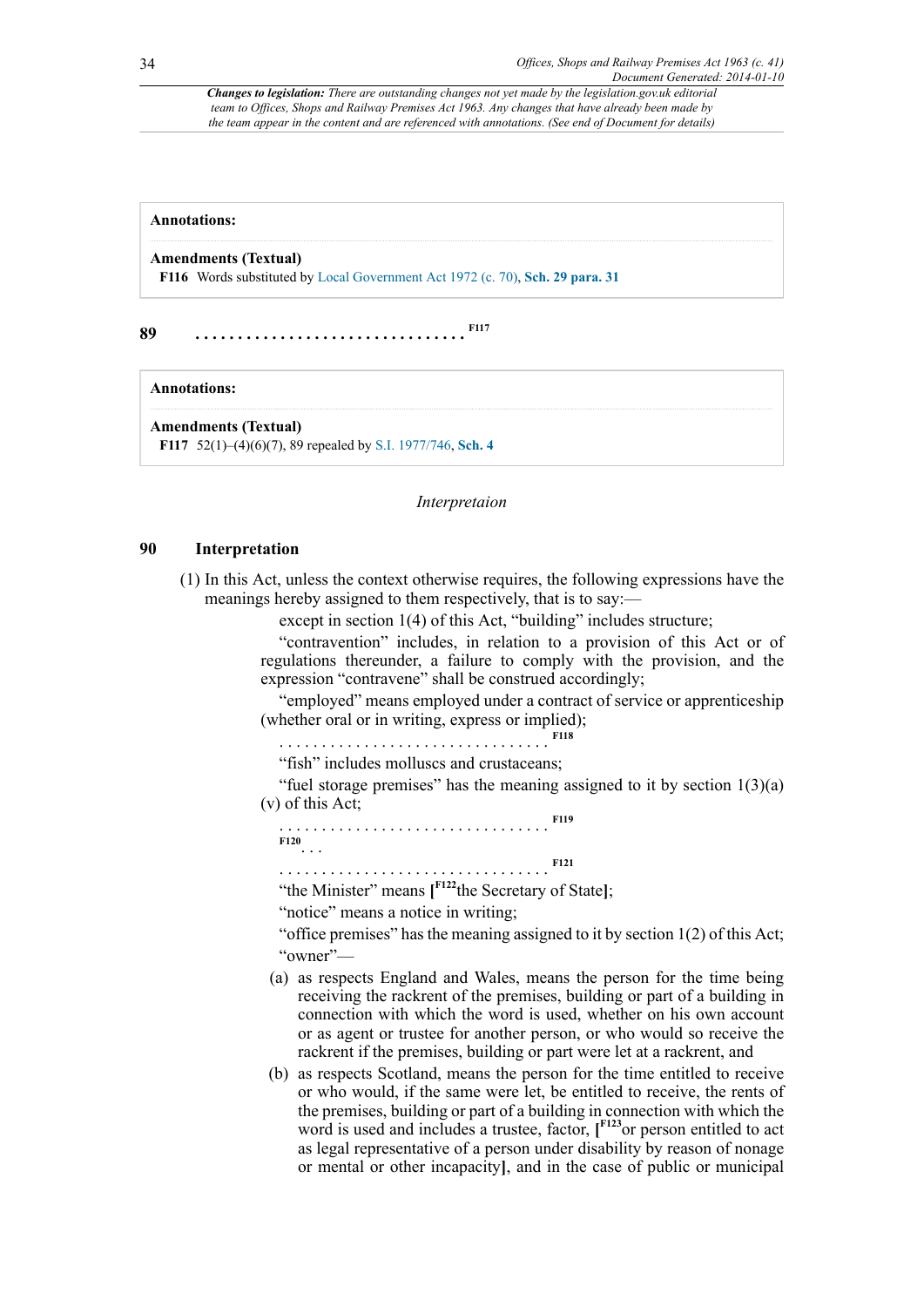<span id="page-34-4"></span>property, applies to the persons to whom the management thereof is entrusted,

and "owned" and "ownership" shall be construed accordingly;

. . . "place of public entertainment" means—

- (a) any premises used mainly for public music and dancing in respect of which there is in force a licence granted under the **[M13](#page-35-6)**Disorderly Houses Act 1751;
- <span id="page-34-0"></span>(b) any premises in respect of which there is in force a licence granted under **[ [F124](#page-35-7)**section 1 of the Cinemas Act 1985**]**;
- <span id="page-34-5"></span><span id="page-34-1"></span>(c) a place of public resort had or kept under the authority of letters patent from Her Majesty, Her heirs or successors, or predecessors, or a licence under **[ [F125](#page-35-8)**the **[M14](#page-35-9)**Theatres Act 1968**]**, for the performance of stage plays as defined in that Act;

. . . "railway premises" has the meaning assigned to it by section 1(4) of this Act;

"railway undertakers" means any persons authorised by an enactment or a provision of an order or scheme made under or confirmed by an Act to construct, work or carry on a railway;

<span id="page-34-2"></span>"shop premises" has the meaning assigned to it by section 1(3) of this Act; "week" means the period between midnight on Saturday night and midnight on the succeeding Saturday night.

(2) . . . . . . . . . . . . . . . . . . . . . . . . . . . . . . . . **[F126](#page-35-10)**

(3) For the purposes of this Act—

- (a) persons employed by railway undertakers to do work the general control of the doing of which is exercised at railway premises, or at office premises occupied by the undertakers for the purposes of the railway undertaking carried on by them and situate in the immediate vicinity of the permanent way, shall be deemed to be employed to work in the premises at which the general control of the doing of their work is exercised notwithstanding that their work is in fact done elsewhere;
- <span id="page-34-6"></span>(b) neither railway premises nor such office premises as aforesaid shall be taken to be premises in the case of which persons are employed to work therein by reason only of the fact that persons employed by the undertakers who occupy the premises resort to the premises for the purpose only of discharging duties whose discharge is incidental to the work that they are primarily employed to do.
- <span id="page-34-3"></span>(4) For the purposes of this Act, any such person as follows shall be taken to be employed, namely,—
	- (a) a person appointed under section 6 or 7 of the **[M15](#page-35-11)**Registration Service Act 1953 who exercises and performs his powers and duties in premises provided and maintained by the council within whose area his district or sub-district is situate;
	- (b) . . . . . . . . . . . . . . . . . . . . . . . . . . . . . . . . **[F127](#page-35-12)**
	- (c) a member of a police force maintained by a police authority.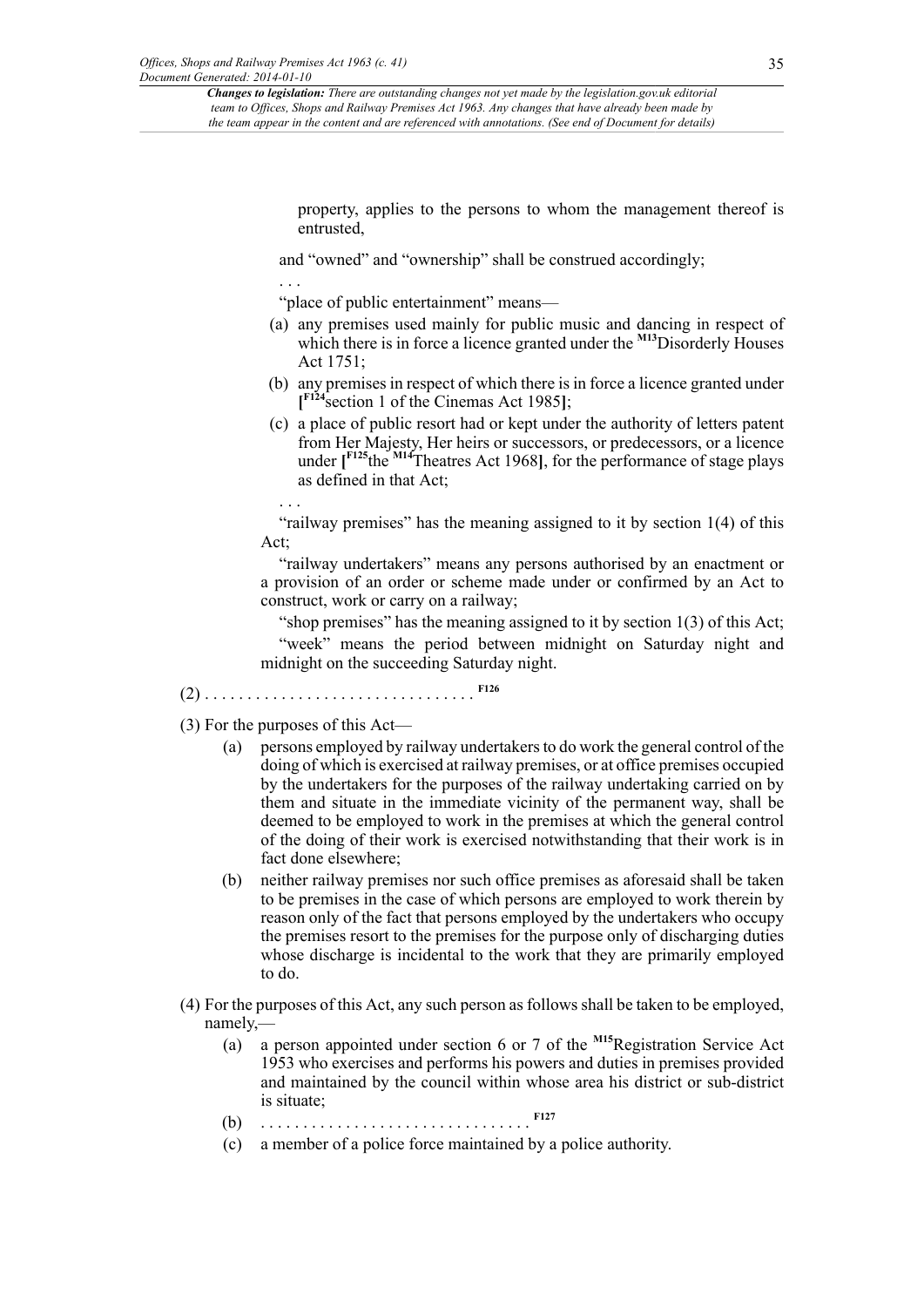- <span id="page-35-14"></span> $I<sup>F128</sup>(d)$ a member of the National Criminal Intelligence Service within section 9(1) (a) or (b) of the Police Act 1997 or a member of the National Crime Squad within section 55(1)(a) or (b) of that Act (police members).**]**
- (5) The definition of a class of premises, rooms or persons for the purposes of any regulations or order under this Act may be framed by reference to any circumstances whatever.
- (6) Any reference in this Act to any other enactment shall, unless the context otherwise requires, be construed as a reference to that enactment as amended or extended by or under any subsequent enactment.

#### **Annotations:**

#### **Amendments (Textual)**

- <span id="page-35-0"></span>**[F118](#page-33-3)** Definitions repealed by [S.I. 1974/1943,](http://www.legislation.gov.uk/id/uksi/1974/1943) [reg. 4,](http://www.legislation.gov.uk/id/uksi/1974/1943/regulation/4) **[Sch. 1](http://www.legislation.gov.uk/id/uksi/1974/1943/schedule/1)** and 1976/2005, Sch.
- <span id="page-35-1"></span>**[F119](#page-33-4)** Definition of "local authority" repealed by [S.I. 1977/746,](http://www.legislation.gov.uk/id/uksi/1977/746) **[Sch. 4](http://www.legislation.gov.uk/id/uksi/1977/746/schedule/4)**
- <span id="page-35-2"></span>**[F120](#page-33-5)** Definitions of "magistrates' court","petty sessions area" and "police authority" in s. 90(1) repealed (5.11.1993) by c. 50, s. 1(1), Sch. 1 Pt. XIV Group 3.
- <span id="page-35-3"></span>**[F121](#page-33-6)** Definition repealed by [S.I. 1974/1943](http://www.legislation.gov.uk/id/uksi/1974/1943), [reg. 4](http://www.legislation.gov.uk/id/uksi/1974/1943/regulation/4), **[Sch. 1](http://www.legislation.gov.uk/id/uksi/1974/1943/schedule/1)**
- <span id="page-35-4"></span>**[F122](#page-33-7)** Words substituted by virtue of [S.I. 1968/729](http://www.legislation.gov.uk/id/uksi/1968/729), **[art. 3\(2\)](http://www.legislation.gov.uk/id/uksi/1968/729/article/3/2)**
- <span id="page-35-5"></span>**[F123](#page-33-8)** Words in [s. 90\(1\)](http://www.legislation.gov.uk/id/ukpga/1963/41/section/90/1) in definition of "owner" substituted (S.) (2.4.2001 for specified purposes and otherwise 1.4.2002) by [2000 asp 4,](http://www.legislation.gov.uk/id/asp/2000/4) [s. 88\(2\),](http://www.legislation.gov.uk/id/asp/2000/4/section/88/2) **[Sch. 5 para. 9](http://www.legislation.gov.uk/id/asp/2000/4/schedule/5/paragraph/9)**; [S.S.I. 2001/81,](http://www.legislation.gov.uk/id/ssi/2001/81) [arts. 2](http://www.legislation.gov.uk/id/ssi/2001/81/article/2), [3](http://www.legislation.gov.uk/id/ssi/2001/81/article/3), [Schs. 1,](http://www.legislation.gov.uk/id/ssi/2001/81/schedule/1) **[2](http://www.legislation.gov.uk/id/ssi/2001/81/schedule/2)**
- <span id="page-35-7"></span>**[F124](#page-34-0)** Words substituted by [Cinemas Act 1985 \(c. 13, SIF 45A\),](http://www.legislation.gov.uk/id/ukpga/1985/13) [s. 24\(1\),](http://www.legislation.gov.uk/id/ukpga/1985/13/section/24/1) **[Sch. 2 para. 7](http://www.legislation.gov.uk/id/ukpga/1985/13/schedule/2/paragraph/7)**
- <span id="page-35-8"></span>**[F125](#page-34-1)** Words substituted by virtue of [Interpretation Act 1978 \(c. 30\),](http://www.legislation.gov.uk/id/ukpga/1978/30) **[s. 17\(2\)\(a\)](http://www.legislation.gov.uk/id/ukpga/1978/30/section/17/2/a)**
- <span id="page-35-10"></span>**[F126](#page-34-2)** [S. 90\(2\)](http://www.legislation.gov.uk/id/ukpga/1963/41/section/90/2) repealed by [Electricity Act 1989 \(c. 29, SIF 44:1\)](http://www.legislation.gov.uk/id/ukpga/1989/29), [ss. 102,](http://www.legislation.gov.uk/id/ukpga/1989/29/section/102) [112\(3\),](http://www.legislation.gov.uk/id/ukpga/1989/29/section/112/3) [Sch. 17 para. 35\(1\)](http://www.legislation.gov.uk/id/ukpga/1989/29/schedule/17/paragraph/35/1), **[Sch.](http://www.legislation.gov.uk/id/ukpga/1989/29/schedule/18) [18](http://www.legislation.gov.uk/id/ukpga/1989/29/schedule/18)**
- <span id="page-35-12"></span>**[F127](#page-34-3)** [S. 90\(4\)\(b\)](http://www.legislation.gov.uk/id/ukpga/1963/41/section/90/4/b) repealed by [Registration of Births, Deaths and Marriages \(Scotland\) Act 1965 \(c. 49\),](http://www.legislation.gov.uk/id/ukpga/1965/49) **[Sch.](http://www.legislation.gov.uk/id/ukpga/1965/49/schedule/2) [2](http://www.legislation.gov.uk/id/ukpga/1965/49/schedule/2)**
- <span id="page-35-13"></span>**[F128](#page-35-14)** [S. 90\(4\)\(d\)](http://www.legislation.gov.uk/id/ukpga/1963/41/section/90/4/d) added (1.4.1998) by [1997 c. 50,](http://www.legislation.gov.uk/id/ukpga/1997/50) [s. 134\(1\)](http://www.legislation.gov.uk/id/ukpga/1997/50/section/134/1), **[Sch. 9 para. 6](http://www.legislation.gov.uk/id/ukpga/1997/50/schedule/9/paragraph/6)**; [S.I. 1998/354,](http://www.legislation.gov.uk/id/uksi/1998/354) **[art. 2\(2\)\(ay\)](http://www.legislation.gov.uk/id/uksi/1998/354/article/2/2/ay)**

#### **Modifications etc. (not altering text)**

**C26** Reference to [Police Pensions Act 1921 \(c. 31\)](http://www.legislation.gov.uk/id/ukpga/1921/31) to be construed as reference to (E.W.) [Police Act 1964](http://www.legislation.gov.uk/id/ukpga/1967/77) [\(c. 48\) and \(S.\) Police \(Scotland\) Act 1967 \(c. 77\)](http://www.legislation.gov.uk/id/ukpga/1967/77)

#### **Marginal Citations**

<span id="page-35-9"></span><span id="page-35-6"></span>**[M13](#page-34-4)** [1751 c. 36](http://www.legislation.gov.uk/id/apgb/1751/36). **[M14](#page-34-5)** [1968 c. 54](http://www.legislation.gov.uk/id/ukpga/1968/54).

```
M15 1953 c. 37.
```
<span id="page-35-15"></span>*Short Title, Commencement, Extent and Repeal*

### **91 Short title, commencement, extent and repeal.**

- (1) This Act may be cited as the Offices, Shops and Railway Premises Act 1963.
- (2) This Act shall come into operation on such day as the Minister may by order appoint, and different days may be appointed for the coming into operation of different provisions, of a particular provision in relation to premises of different classes or of a particular provision for different purposes.
- (3) This Act shall not extend to Northern Ireland . . . **[F129](#page-36-0)**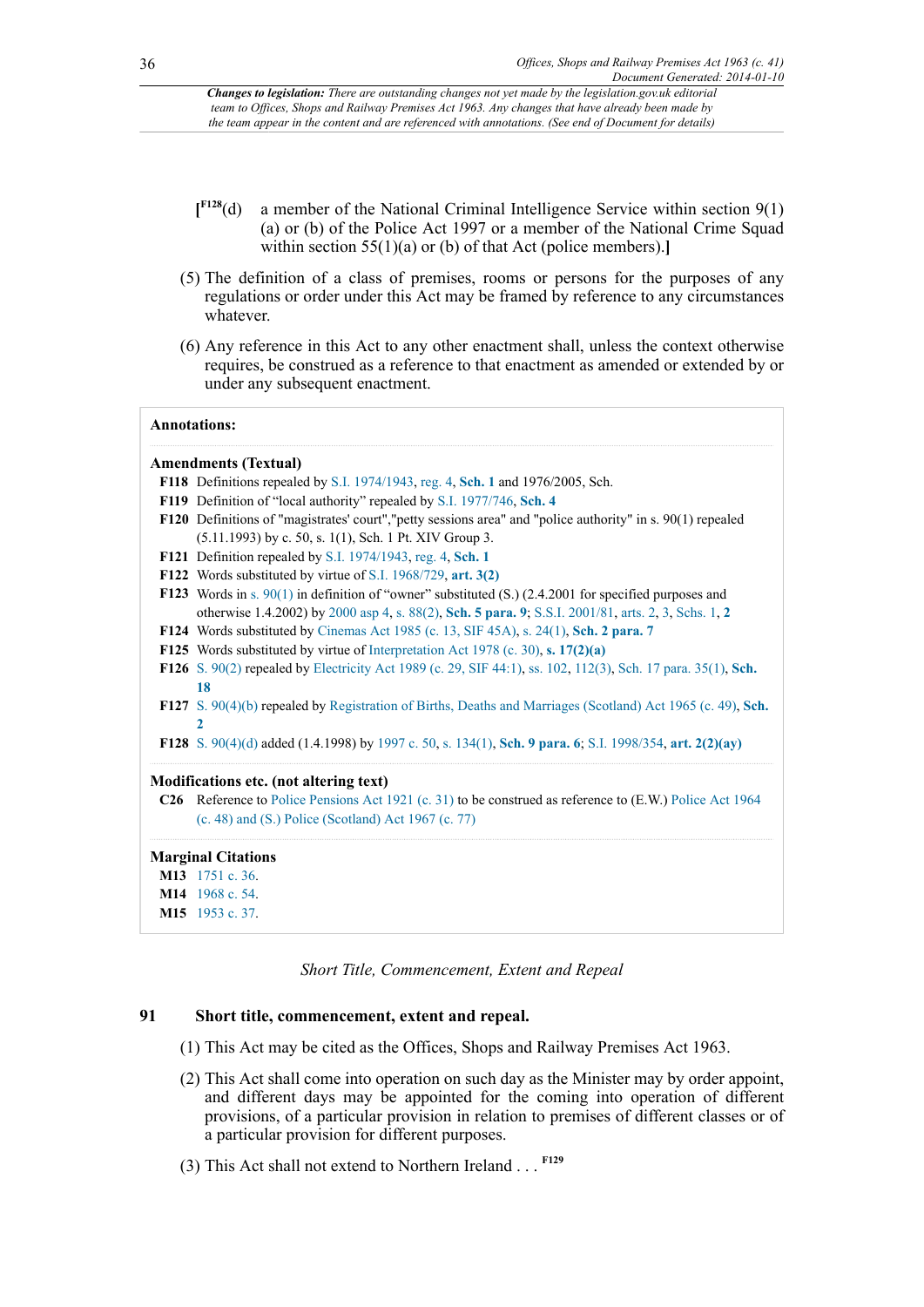(4) The enactments specified in columns 1 and 2 of Schedule 2 to this Act are hereby repealed to the extent respectively specified in relation thereto in column 3 of that Schedule.

#### **Annotations:**

#### **Amendments (Textual)**

<span id="page-36-0"></span>**[F129](#page-35-15)** Words repealed by [Northern Ireland Constitution Act 1973 \(c. 36\)](http://www.legislation.gov.uk/id/ukpga/1973/36), **[Sch. 6 Pt. I](http://www.legislation.gov.uk/id/ukpga/1973/36/schedule/6/part/I)**

#### **Modifications etc. (not altering text)**

- **C27** Power of appointment conferred by s. 91(2) fully exercised except in part, as regards certain premises in a covered market place: [S.I. 1964/191,](http://www.legislation.gov.uk/id/uksi/1964/191) 1045 and 1989/2312
- **C28** The text of s. 91(4), Sch. 2 is in the form in which it was originally enacted: it was not reproduced in Statutes in Force and does not reflect any amendments or repeals which may have been made prior to 1.2.1991.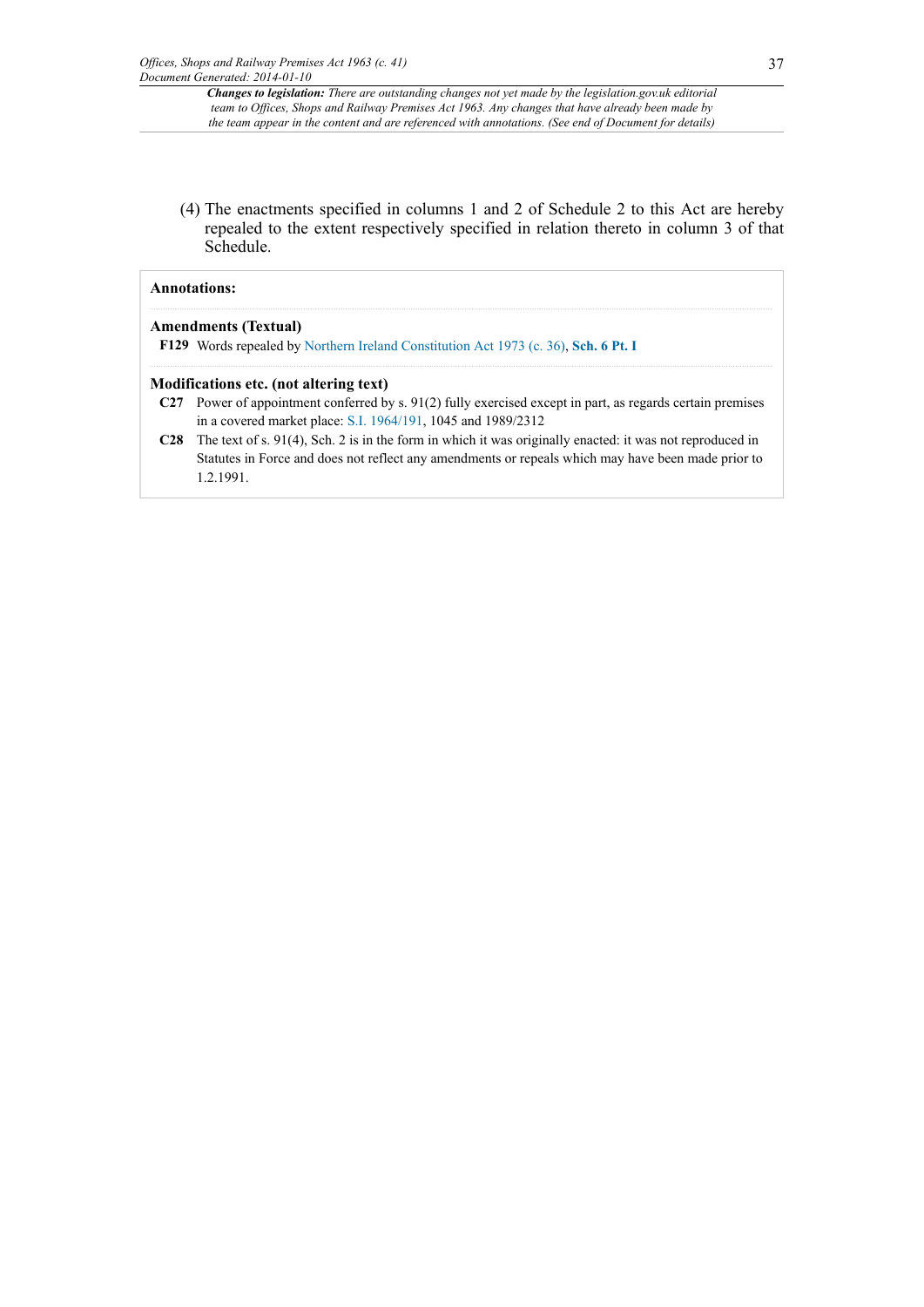## <span id="page-37-1"></span>**[F130](#page-37-0)**

## SCHEDULE 1

### **Annotations:**

### **Amendments (Textual)**

<span id="page-37-0"></span>**[F130](#page-37-1)** [Ss. 3\(3\),](http://www.legislation.gov.uk/id/ukpga/1963/41/section/3/3) [4\(3\),](http://www.legislation.gov.uk/id/ukpga/1963/41/section/4/3) [6\(5\)](http://www.legislation.gov.uk/id/ukpga/1963/41/section/6/5), [7\(2\)](http://www.legislation.gov.uk/id/ukpga/1963/41/section/7/2), [8\(2\),](http://www.legislation.gov.uk/id/ukpga/1963/41/section/8/2) [9\(3\)\(4\)](http://www.legislation.gov.uk/id/ukpga/1963/41/section/9/3/4), [10\(3\)\(4\),](http://www.legislation.gov.uk/id/ukpga/1963/41/section/10/3/4) [12\(3\),](http://www.legislation.gov.uk/id/ukpga/1963/41/section/12/3) [20–22](http://www.legislation.gov.uk/id/ukpga/1963/41/section/20), [23\(2\)](http://www.legislation.gov.uk/id/ukpga/1963/41/section/23/2), [25](http://www.legislation.gov.uk/id/ukpga/1963/41/section/25), [26,](http://www.legislation.gov.uk/id/ukpga/1963/41/section/26) [27\(3\)](http://www.legislation.gov.uk/id/ukpga/1963/41/section/27/3), [42\(8\)–\(10\),](http://www.legislation.gov.uk/id/ukpga/1963/41/section/42/8) [43\(6\)–](http://www.legislation.gov.uk/id/ukpga/1963/41/section/43/6) [\(8\)](http://www.legislation.gov.uk/id/ukpga/1963/41/section/43/6), [45,](http://www.legislation.gov.uk/id/ukpga/1963/41/section/45) [46\(12\)\(14\)](http://www.legislation.gov.uk/id/ukpga/1963/41/section/46/12/14), [49\(2\),](http://www.legislation.gov.uk/id/ukpga/1963/41/section/49/2) [50](http://www.legislation.gov.uk/id/ukpga/1963/41/section/50), [54,](http://www.legislation.gov.uk/id/ukpga/1963/41/section/54) [56–58,](http://www.legislation.gov.uk/id/ukpga/1963/41/section/56) [61](http://www.legislation.gov.uk/id/ukpga/1963/41/section/61), [62](http://www.legislation.gov.uk/id/ukpga/1963/41/section/62), [65,](http://www.legislation.gov.uk/id/ukpga/1963/41/section/65) [66](http://www.legislation.gov.uk/id/ukpga/1963/41/section/66), [68,](http://www.legislation.gov.uk/id/ukpga/1963/41/section/68) [70\(2\)–\(4\)](http://www.legislation.gov.uk/id/ukpga/1963/41/section/70/2), [71\(1\)](http://www.legislation.gov.uk/id/ukpga/1963/41/section/71/1), [74\(2\)–\(4\)](http://www.legislation.gov.uk/id/ukpga/1963/41/section/74/2), [75\(2\)](http://www.legislation.gov.uk/id/ukpga/1963/41/section/75/2), [80\(5\)\(6\)](http://www.legislation.gov.uk/id/ukpga/1963/41/section/80/5/6/8) [\(8\)](http://www.legislation.gov.uk/id/ukpga/1963/41/section/80/5/6/8), [81,](http://www.legislation.gov.uk/id/ukpga/1963/41/section/81) [Sch. 1](http://www.legislation.gov.uk/id/ukpga/1963/41/schedule/1) repealed by [S.I. 1974/1943](http://www.legislation.gov.uk/id/uksi/1974/1943), [reg. 4](http://www.legislation.gov.uk/id/uksi/1974/1943/regulation/4), **[Sch. 1](http://www.legislation.gov.uk/id/uksi/1974/1943/schedule/1)**

. . . . . . . . . . . . . . . . . . . . . . . . . . . . . . . .

Section 91

### **Annotations:**

#### **Modifications etc. (not altering text)**

**C29** The text of s. 91(4), Sch. 2 is in the form in which it was originally enacted: it was not reproduced in Statutes in Force and does not reflect any amendments or repeals which may have been made prior to 1.2.1991.

|                                                                                                                                                                                         | <b>SCHEDULE 2</b><br><b>ENACTMENTS REPEALED</b>                                                                                                                                                                              |                                                                                                                                                                                                                                                                                                                                                                                                                                         |                                                                                                                                                                                                                                                       |  |  |  |  |  |  |
|-----------------------------------------------------------------------------------------------------------------------------------------------------------------------------------------|------------------------------------------------------------------------------------------------------------------------------------------------------------------------------------------------------------------------------|-----------------------------------------------------------------------------------------------------------------------------------------------------------------------------------------------------------------------------------------------------------------------------------------------------------------------------------------------------------------------------------------------------------------------------------------|-------------------------------------------------------------------------------------------------------------------------------------------------------------------------------------------------------------------------------------------------------|--|--|--|--|--|--|
| Session and<br>Chapter                                                                                                                                                                  | <b>Short Title</b>                                                                                                                                                                                                           |                                                                                                                                                                                                                                                                                                                                                                                                                                         | <b>Extent of Repeal</b>                                                                                                                                                                                                                               |  |  |  |  |  |  |
| 26 Geo. 5 & 1<br>Edw. 8. c. 49.                                                                                                                                                         | The Public Health Act<br>1936.                                                                                                                                                                                               | In section 44(3), the words " to a<br>shop to which the Shops Act,<br>1934, applies, or ".<br>In section $45(4)$ , the words " to a<br>shop to which the Shops Act,<br>1934, applies, or ".<br>Section 46(4).                                                                                                                                                                                                                           |                                                                                                                                                                                                                                                       |  |  |  |  |  |  |
| 14 Geo. 6, c. 28                                                                                                                                                                        | The Shops Act 1950                                                                                                                                                                                                           | Section 92(3).<br>Sections 37 to 39.<br>In section 45, the words "or<br>section thirty-seven".<br>In section 69(1), the words " and<br>section thirty-seven".<br>In section 72, subsections (2) and<br>(3), and in subsection (4), para-<br>$graph(b)$ .<br>In section 74(1), the definitions<br>of "owner", Public Health<br>Acts " and " sanitary authority ".<br>In section 75, the last paragraph.<br>Section 18.<br>The whole Act. |                                                                                                                                                                                                                                                       |  |  |  |  |  |  |
| 6 & 7 Eliz. 2.<br>c. xxi.<br>8 & 9 Eliz. 2.<br>c. 47.                                                                                                                                   | The London County<br>Council (General<br>Powers) Act 1958.<br>The Offices Act 1960                                                                                                                                           |                                                                                                                                                                                                                                                                                                                                                                                                                                         |                                                                                                                                                                                                                                                       |  |  |  |  |  |  |
|                                                                                                                                                                                         | Table of Statutes referred to in this Act<br>Short Title                                                                                                                                                                     |                                                                                                                                                                                                                                                                                                                                                                                                                                         | Chapter                                                                                                                                                                                                                                               |  |  |  |  |  |  |
| Theatres Act 1843                                                                                                                                                                       | Disorderly Houses Act 1751<br>$\cdots$<br>$\mathbf{r}$<br>$\sim$<br>Registration of Births, Deaths and Marriages                                                                                                             | $\ddotsc$<br>$\sim$                                                                                                                                                                                                                                                                                                                                                                                                                     | 25 Geo. 2. c. 36.<br>6 & 7 Vict. c. 68.<br>17 & 18 Vict. c. 80.                                                                                                                                                                                       |  |  |  |  |  |  |
| Interpretation Act 1854<br>Public Health (C. 1889)<br>Forgery Act 1913<br>Police Pensions Act 1921                                                                                      | $\cdots$<br>$\cdots$<br>$\sim$<br>Public Health (Scotland) Act 1897<br>$\ddotsc$<br>$\cdots$<br>Government of Ireland Act 1920<br>$\ddotsc$<br>$\cdots$                                                                      | $\cdots$<br>$\sim$<br>$\ddotsc$<br>$\sim$<br>$\cdots$<br>$\cdots$                                                                                                                                                                                                                                                                                                                                                                       | 52 & 53 Vict. c. 63.<br>50 & 53 vict. c. 38.<br>3 & 4 Geo. 5. c. 27.<br>10 & 11 Geo. 5. c. 67.<br>11 & 12 Geo. 5. c. 31.<br>23 & 24 Geo. 5. c. 31.                                                                                                    |  |  |  |  |  |  |
| Local Government Act 1933<br>Public Health Act 1936                                                                                                                                     | $\sim$<br>$\sim$<br>$\cdots$<br>$\cdots$                                                                                                                                                                                     | $\cdots$<br>$\cdots$                                                                                                                                                                                                                                                                                                                                                                                                                    | 26 Geo. 5. & 1 Edw. 8.<br>c. 49.                                                                                                                                                                                                                      |  |  |  |  |  |  |
|                                                                                                                                                                                         | Public Health (London) Act 1936<br>Nursing Homes Registration (Scotland)                                                                                                                                                     | <br>ct                                                                                                                                                                                                                                                                                                                                                                                                                                  | 26 Geo. 5. & 1 Edw. 8.<br>c. 50.<br>1 & 2 Geo. 6. c. 73.                                                                                                                                                                                              |  |  |  |  |  |  |
| 1938<br>$\cdots$<br>Education Act 1944<br>Statutory Instruments Act 1946<br>Fire Services Act 1947<br>Electricity Act 1947<br>Criminal Justice Act 1948<br>Magistrates' Courts Act 1952 | $\sim$ 100 $\sim$ 100 $\mu$<br>$\cdots$<br>$\cdots$<br>Ministry of Fuel and Power Act 1945<br>$\cdots$<br>Local Government (Scotland) Act 1947<br>$\sim$<br>$\cdots$<br><br>Criminal Justice (Scotland) Act 1949<br>$\cdots$ | $\cdots$<br>$\cdots$<br>$\cdots$<br>$\cdots$<br><br><br><br><br><br>                                                                                                                                                                                                                                                                                                                                                                    | 7 & 8 Geo. 6. c. 31.<br>8 & 9 Geo, 6, c, 19,<br>9 & 10 Geo, 6, c, 36,<br>10 & 11 Geo. 6. c. 41.<br>10 & 11 Geo. 6. c. 43.<br>10 & 11 Geo. 6. c. 54.<br>11 & 12 Geo. 6. c. 58.<br>12, 13 & 14 Geo, 6, c, 94,<br>15 & 16 Geo. 6. & 1 Eliz. 2.<br>c. 55. |  |  |  |  |  |  |
| Visiting Forces Act 1952                                                                                                                                                                | <br>                                                                                                                                                                                                                         | $\cdots$                                                                                                                                                                                                                                                                                                                                                                                                                                | I<br>15 & 16 Geo. 6. & 1 Eliz. 2.                                                                                                                                                                                                                     |  |  |  |  |  |  |

...  $2 \& 3 \text{ Elizabeth}$ <br>
7 & 8 Eliz. 2. c. 70.<br>
9 & 10 Eliz. 2. c. 24.

 $\dddot{\ldots}$ 

Mines and Quarries Act 1954<br>Building (Scotland) Act 1959<br>Factories Act 1961